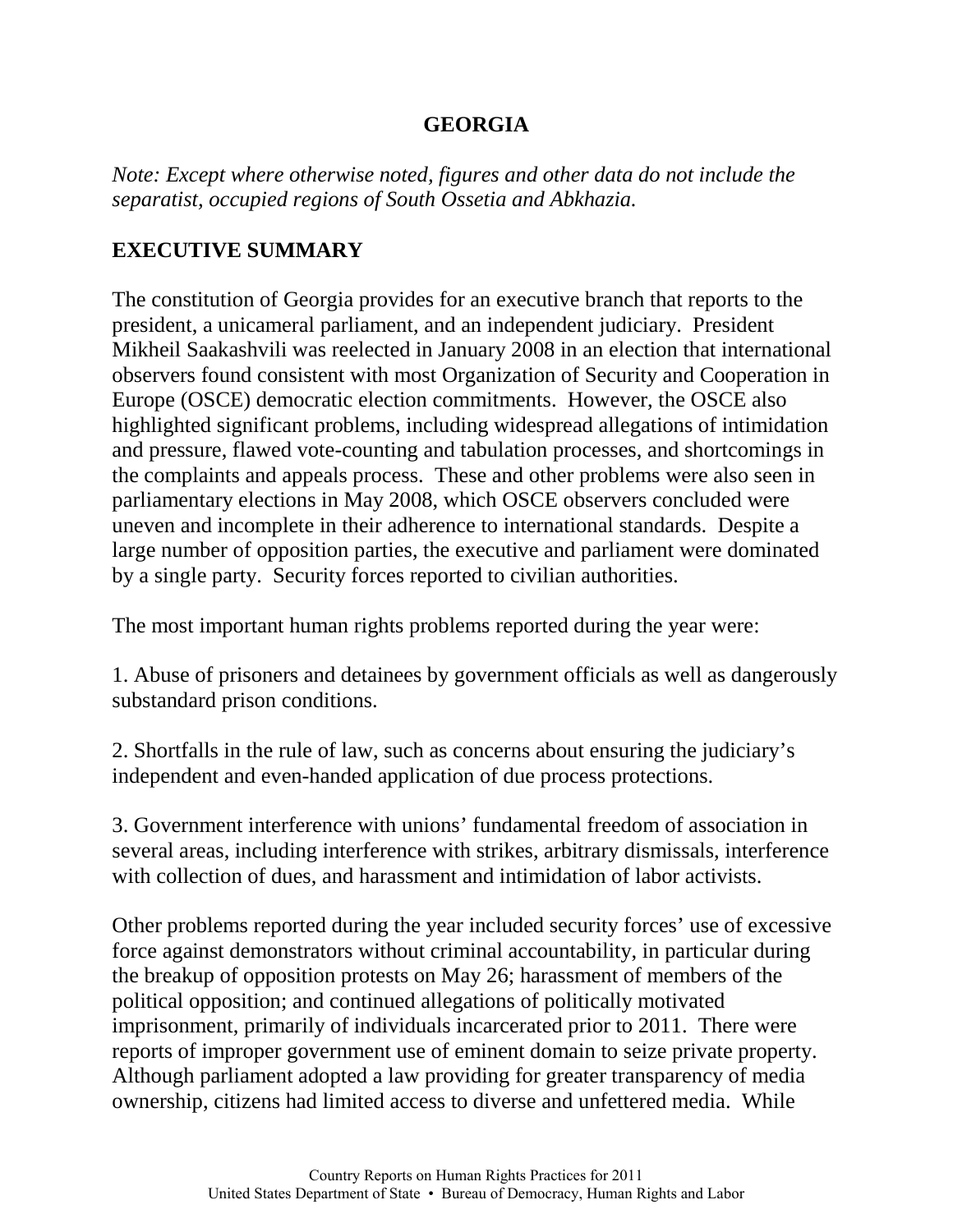independent media were active and expressed a wide variety of views, the three largest television broadcasters reportedly had close ties to the government, and direct or indirect government influence over media outlets remained a concern. Protection of religious minorities improved, including parliament's adoption of a law to permit a broad range of religious groups besides the Georgian Orthodox Church to register as legal entities. Problems continued to be reported regarding the resettlement of internally displaced persons (IDPs). Other problems included lack of transparency in business ownership and the conduct of government bids. There were reports of low rates of women in elected positions. There were reportedly high rates of domestic violence. Georgia was primarily a source country, but also a transit country for trafficking in persons.

Although the government took some steps to prosecute and punish officials who committed human rights abuses, investigations into such allegations were frequently terminated or delayed, contributing to an atmosphere of impunity.

De facto authorities in the separatist regions of Abkhazia and South Ossetia remained outside the control of the central government. These authorities continued to be supported by several thousand Russian troops and border guards occupying the areas since the 2008 armed conflict between Russia and Georgia. A cease-fire remained in effect in both Abkhazia and South Ossetia, although incidents of violence occurred in both areas. Russian border guards restricted the movement of the local populations. De facto authorities continued to restrict the rights, primarily of ethnic Georgians, to vote, otherwise participate in the political process, own property, register businesses, and travel. The de facto South Ossetian authorities refused to permit most ethnic Georgians driven out during and after the 2008 conflict to return to South Ossetia. With the exception of the International Committee of the Red Cross (ICRC), international organizations were not allowed regular access to South Ossetia to provide humanitarian assistance.

# **Section 1. Respect for the Integrity of the Person, Including Freedom from:**

### **a. Arbitrary or Unlawful Deprivation of Life**

There were several unconfirmed reports that the government or its agents committed arbitrary or unlawful killings.

In one high profile case, friends of two men found electrocuted on the rooftop of a building near the location of the May 26 protests alleged their deaths were the result of police action. However, two forensic laboratories found the deaths to be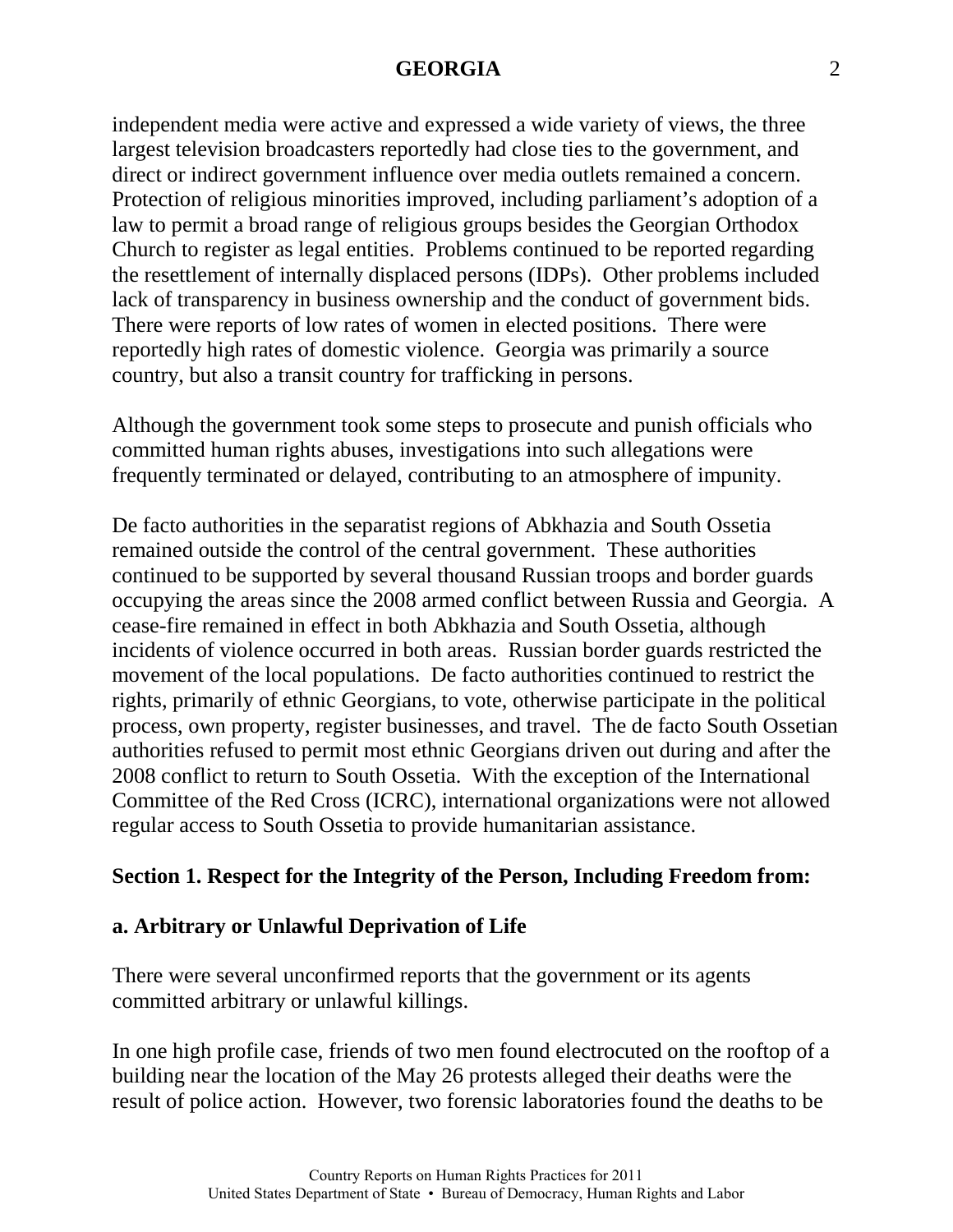consistent with accidental electrocution. On June 2, a third protest participant died of cardiac arrest, which his family maintained was related to being hit with a tear gas canister fired by police during the protest.

In another case, the Free Democrats political party raised concerns regarding the September 17 death in detention of military officer Sergo Tetradze. Ministry of Defense officials arrested him on charges of espionage on September 17, and Ministry of Corrections officials informed his family of his death in custody one week later. Tetradze's wife stated she saw signs of torture on Tetradze at his hearing 24 hours after his arrest and on his body after his death. Police records indicated Tetradze was held by military police for 19 hours, an unusually long period of time. His medical report at the time of incarceration noted light bruising and excoriations which, according to the report, Tetradze indicated were sustained prior to apprehension. An autopsy reported injuries inflicted with a firm blunt object on at least three occasions, once six-eight days before death, once five-six days before death, and again one day before death. Prison records and the subsequent investigation by the Ministry of Justice indicated Tetradze died of a heart attack on September 23 while receiving treatment for cardiovascular insufficiency in the prison hospital. The cause of death in the autopsy report was inconclusive, although it indicated that he had heart problems and that the injuries likely did not cause his death.

On April 26, the European Court of Human Rights (ECHR) ruled that the authorities failed to conduct an effective investigation into the high-profile 2006 death of Sandro Girgvliani. The court found that the government failed to submit a number of requested items of evidence and noted with particular concern "how the different branches of state power--including the Ministry of the Interior, the prosecution authority, the domestic courts, and the president of Georgia--had all acted in concert in preventing justice from being done" in the case. Gia Alania, chief of the first unit of the ministry's department of constitutional security, and three of his subordinates, Avtandil Aptsiauri, Aleksandre Gachava, and Mikheil Bibiluri, were convicted of murder, but only served three years in prison as a result of a presidential pardon. The ECHR also ruled that the perpetrators acted in a personal capacity and therefore the government could not be held responsible for the killing. The court noted a number of serious flaws in the investigation conducted by authorities.

Media reported that a landmine accident in South Ossetia resulted in one fatality and injuries. However, limited information about events in South Ossetia made it difficult to confirm reports of incidents in this region. The NGO HALO Trust and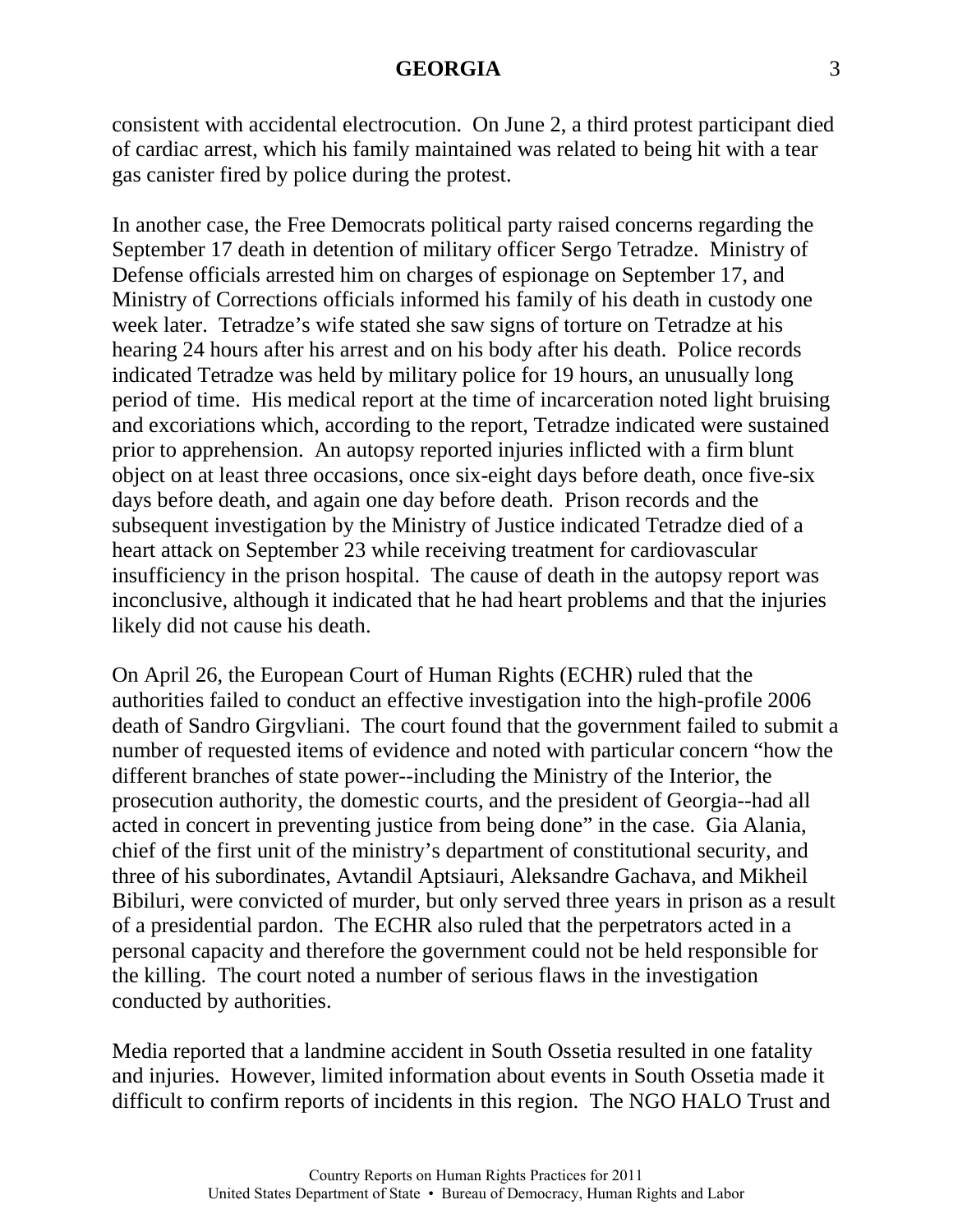the ICRC reported one injury and one death from unexploded ordnance in uncontested Georgian territory. HALO Trust completed mine clearance of occupied Abkhazia and declared it mine-free in November.

#### **b. Disappearance**

No politically motivated disappearances in unoccupied Georgia or connected to the conflict in Abkhazia or South Ossetia were reported in 2011. Reliable information from the separatist regions, which were outside government control, remained difficult to obtain.

# **c. Torture and Other Cruel, Inhuman, or Degrading Treatment or Punishment**

The constitution and law prohibit such practices. However, there were reports that government officials continued to employ them with limited accountability. The Public Defender's Office's annual *Situation of Human Rights and Freedoms in Georgia* report for 2010 (released in June) stated that accountability for torture and other inhuman treatment remained a problem and that the Prosecution Service dealt with "almost all cases" superficially, terminating or delaying investigations and failing to conduct forensic medical examinations or postponing examinations until a victim's injuries were untraceable. In addition, officials who conducted investigations into allegations of torture often mischaracterized such acts as abuse of official power, which carried a far lighter sanction. The European Instrument for Democracy and Human Rights (EIDHR) September *Atlas of Torture* noted that beatings and excessive use of force were more likely to be administered based on political motivations, such as against demonstrators criticizing the government.

EIDHR reported noticeable improvements with respect to curbing the excessive use of force as a routine practice during police interrogations and police detention, which they attributed to reforms and increased professionalism. However, they reported police still frequently used excessive force during arrest, interrogation, and transfer of detainees. In the *2010 National Preventive Mechanism Report* (released in spring 2011), the Public Defender's Office noted frequent instances of prison employees mistreating detained and imprisoned individuals. In 2011 such cases were particularly prevalent in Kutaisi Prison No.2. The Public Defender's Office stated that investigations into allegations of mistreatment were inadequate. The public defender also noted that, unlike in pretrial detention facilities and penitentiaries, there were almost no cases of mistreatment in temporary detention cells where detainees were held for up to 72 hours awaiting a hearing, and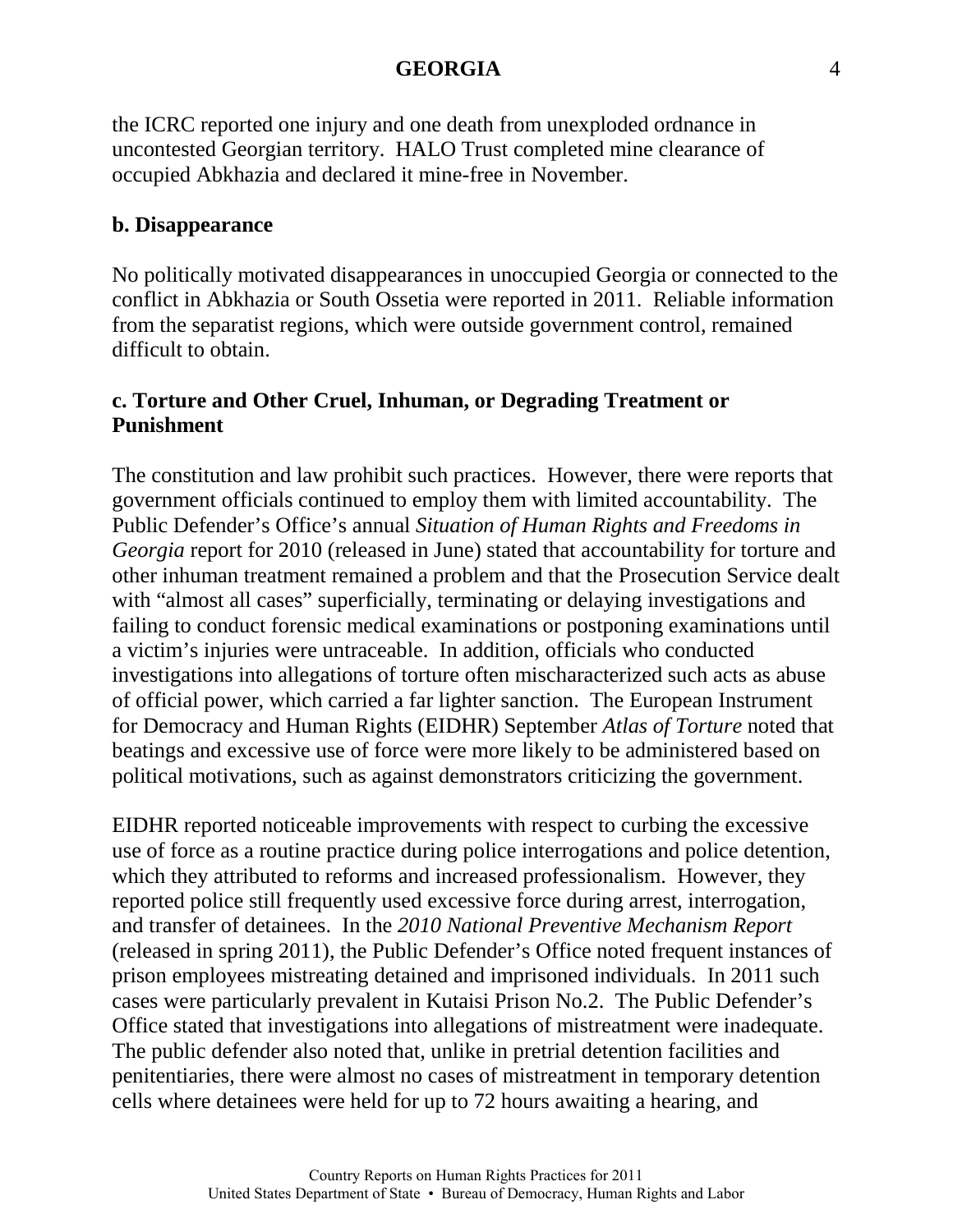individuals convicted of administrative offenses are held up to 90 days. According to the Public Defender's Office and human rights monitors, the incidence of abuse in temporary detention cells remained low due to continued, unannounced, random monitoring of stations by officials of the Ministry of Justice. However, the office reported that physical injuries were observed very frequently on individuals upon admission to police detention facilities.

During the year NGOs and the public defender documented several cases of police officers mistreating detainees, beating or denying them water, food, access to sanitation, or permission to contact family or a lawyer. For example, police allegedly beat Murman Dumbadze while detaining him at the site of the May 26 protests and again when interrogating him at the Dighomi police station. Dumbadze reported that, while one officer was handcuffing him at the protest, a second officer beat him on the head, arms, and legs. He alleged that once he was taken to the police station, he was beaten, kicked, and whipped every two to three hours throughout the night. The police report confirmed injuries, including cuts, a broken nose, and extensive bruising. A criminal investigation by the Chief Prosecutor's Office into the alleged mistreatment continued at year's end.

According to the public defender, mistreatment in penitentiary facilities where pretrial detainees and convicts are held continued during the year. EIDHR stated that the main source of mistreatment shifted from the police to the penitentiary system. The public defender stated that Kutaisi Prison No. 2, Gldani Prison No. 8, and the Medical Institution for Convicted and Indicted Persons had the highest rates of mistreatment in 2011. EIDHR alleged that both the Administration of Prisons and prison guards were involved in the abuse of detainees and added that "special task forces" at the central penitentiary department and in individual prisons were called in to "bring about results."

Prisoner Ahmed Aboliv reported to the public defender that prison guards physically and verbally assaulted him twice on July 25. After being beaten, he allegedly was handcuffed naked in an isolation cell for two hours. After returning him to his cell, prison authorities denied him the medical treatment he requested for pain and nausea. Aboliv's cellmates and the public defender confirmed injuries consistent with the beating allegation. The Ministry of Correction and Legal Assistance initiated an investigation, but an examination on August 10--16 days after the alleged abuse--found no signs of physical injuries. An investigation by the Ministry of Justice continued at year's end.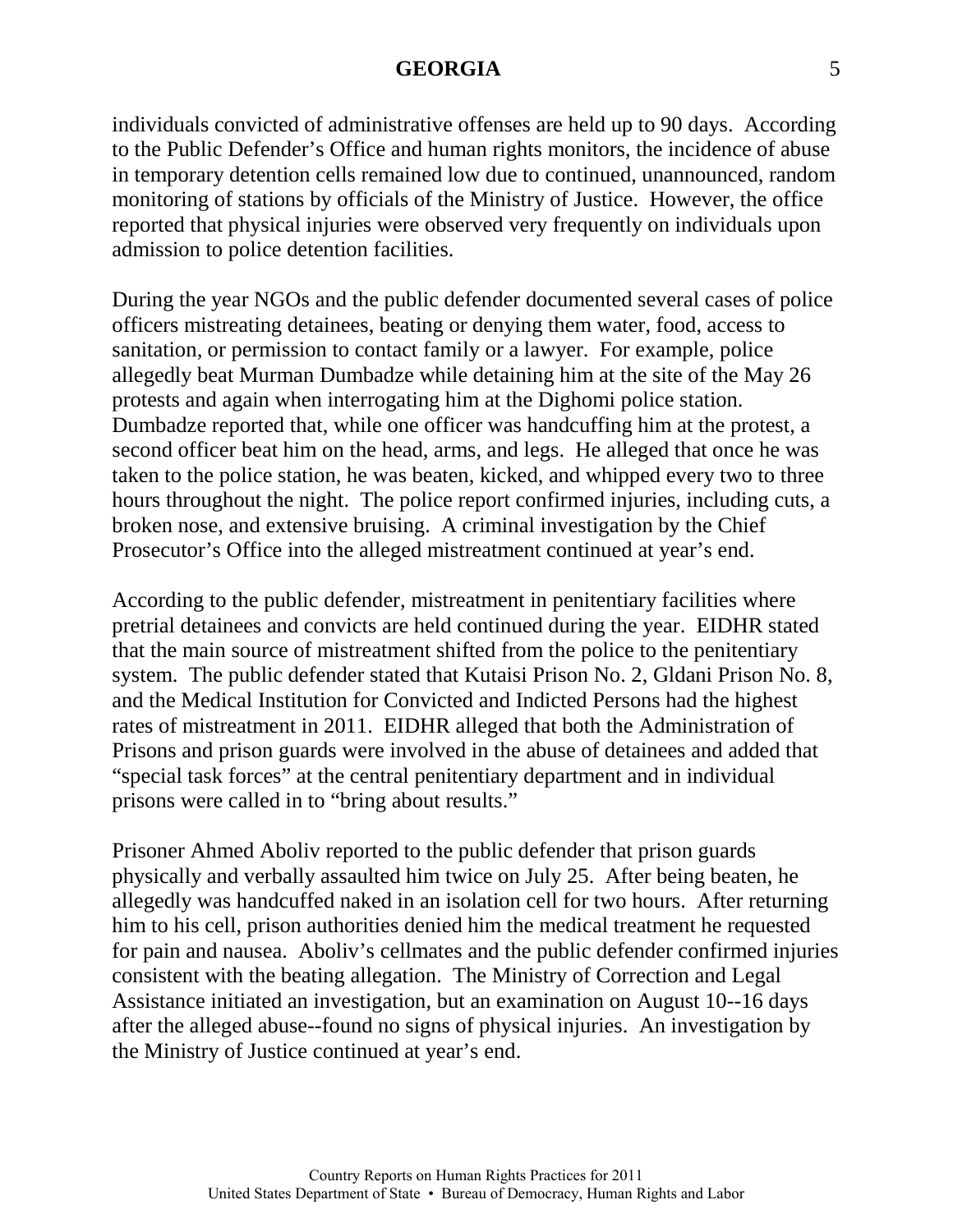According to the Ministry of Justice, authorities initiated 20 investigations into allegations of torture, nine into inhuman treatment, and one into the use of duress to compel evidence during the year, compared with 19 allegations of torture and 15 of inhuman or degrading treatment in 2010. During the year the Ministry of Justice reported that 14 cases were terminated and judgments were rendered against two persons (one police officer was convicted of torture, and another individual was convicted of inhuman treatment). In addition four police officers and two prison staff were convicted during the year of abuse of power against persons under their custody.

NGOs and the Public Defender's Office reported that victims often failed to report abuse due to fear of retribution. NGOs also continued to claim that close ties between the Prosecutor General's Office and police hindered the ability of NGOs to substantiate police misconduct, and that the judiciary's lack of professionalism and independence made it unresponsive to allegations of mistreatment. Experts observed that judges referred detainee reports of mistreatment back to the institutions responsible for them. NGOs also cited lack of training for law enforcement officers, low public awareness of the protections afforded citizens, and inadequate standards of transparency and accountability.

Individuals detained in South Ossetia who later returned to undisputed Georgian territory reported incidents of mistreatment and abuse in Ossetian detention centers. Mistreatment included cigarette burns, burns with the hot barrel of a gun, and beatings. Human rights observers estimated half of those detained by the South Ossetian de facto authorities experienced some form of abuse. Due to limited access to occupied South Ossetia, these reports were difficult to confirm.

### **Prison and Detention Center Conditions**

The Public Defender's Office, EIDHR, and many NGOs continued to report that conditions in many prison and pretrial detention facilities were poor and sometimes life threatening. The public defender noted that, while newly constructed facilities met international standards, old facilities still in use were inhumane and deteriorating. Such facilities exposed those incarcerated to overcrowding, inadequate healthcare, insufficient ventilation, and life-threatening conditions.

Most prison and pretrial detention facilities lacked adequate sanitary facilities. In its 2010 report *Situation of Human Rights and Freedoms in Georgia*, the Public Defender's Office noted that, in some penitentiaries, sanitary conditions and overcrowding were poor enough to amount to inhuman and degrading treatment.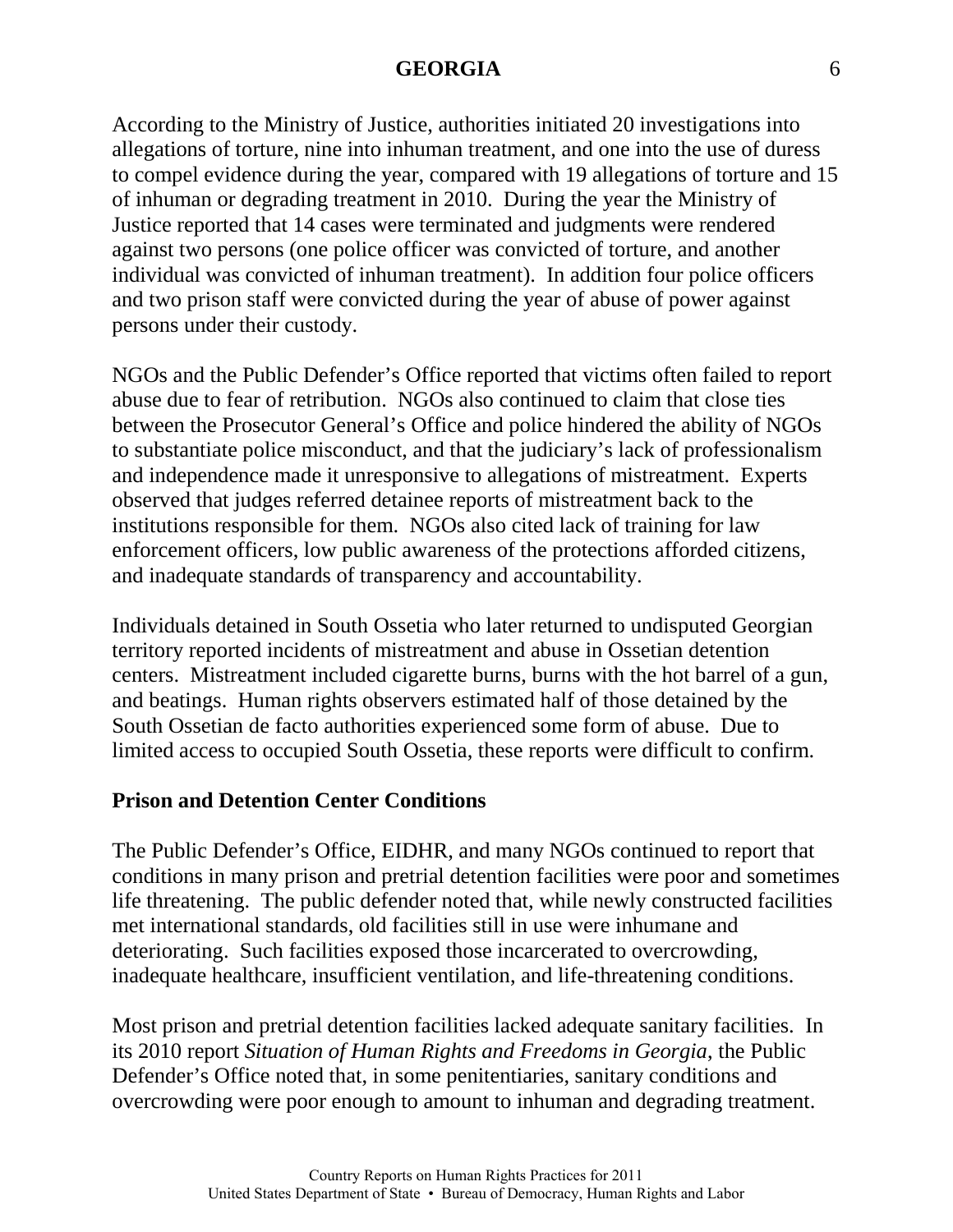The public defender named Zugdidi Prison No. 4, Batumi Prison No. 3, and Tbilisi Prison No.1 as particular problematic sites. In Zugdidi No. 4 and Batumi No. 3, obsolete infrastructure made it impossible to eradicate parasites and rodents. The 2010 *National Preventive Mechanism* report noted that inmates in solitary confinement in Ksani Prison No. 15 were not given soap or toilet paper. The report also noted that prison officials frequently placed inmates in solitary confinement in Gldani Prison No.8 for several days for punitive reasons and deprived them of beds, blankets, and mattresses. According to the public defender, 140 prisoners died within the penitentiary system in 2011, compared with 142 in 2010. Tuberculosis was the leading cause of prisoner death.

The public defender's *Situation of Human Rights and Freedoms in Georgia* report also noted that conditions in temporary detention isolation cells continued to be an acute problem. These facilities were intended to hold detainees accused of crimes and awaiting a hearing for up to 72 hours and not to provide long-term detention. However, isolation cells also housed all individuals convicted of administrative offenses for up to 90 days. According to the public defender, 3,225 persons served terms of administrative detention in the temporary detention isolation cells in 2011. The public defender noted numerous problems, including inadequate space, ventilation, natural light, heating, sanitation, and access to medical services. In many instances, administrative detainees were not provided bedding or access to showers.

The Asatiani Psychiatric Institute in Tbilisi, cited in 2010 for "inhumane and degrading conditions," was closed in 2011 and its patients transferred to newer psychiatric facilities.

Many prisons were severely short of medical facilities, equipment, and medicine. The 2010 *Situation of Human Rights and Freedoms in Georgia* report by the Public Defender's Office asserted that funding inequalities between the civilian health care system and health care in the penitentiary system violated international standards. The report acknowledged progress in reducing overcrowding but emphasized the continued high prison population, noting that overcrowding continued to compound poor conditions and inadequate health care. According to the public defender, eight facilities were overcrowded. As a result some inmates in three facilities did not have their own beds. According to the Ministry of Corrections and Legal Assistance, the inmate population at year's end was 24,114, compared with 24,019 in 2010. Of that population, 6.3 percent were pretrial detainees. The number of conditional early release prisoners increased from 242 in 2010 to 445 during the year. The ministry attributed the stabilization in the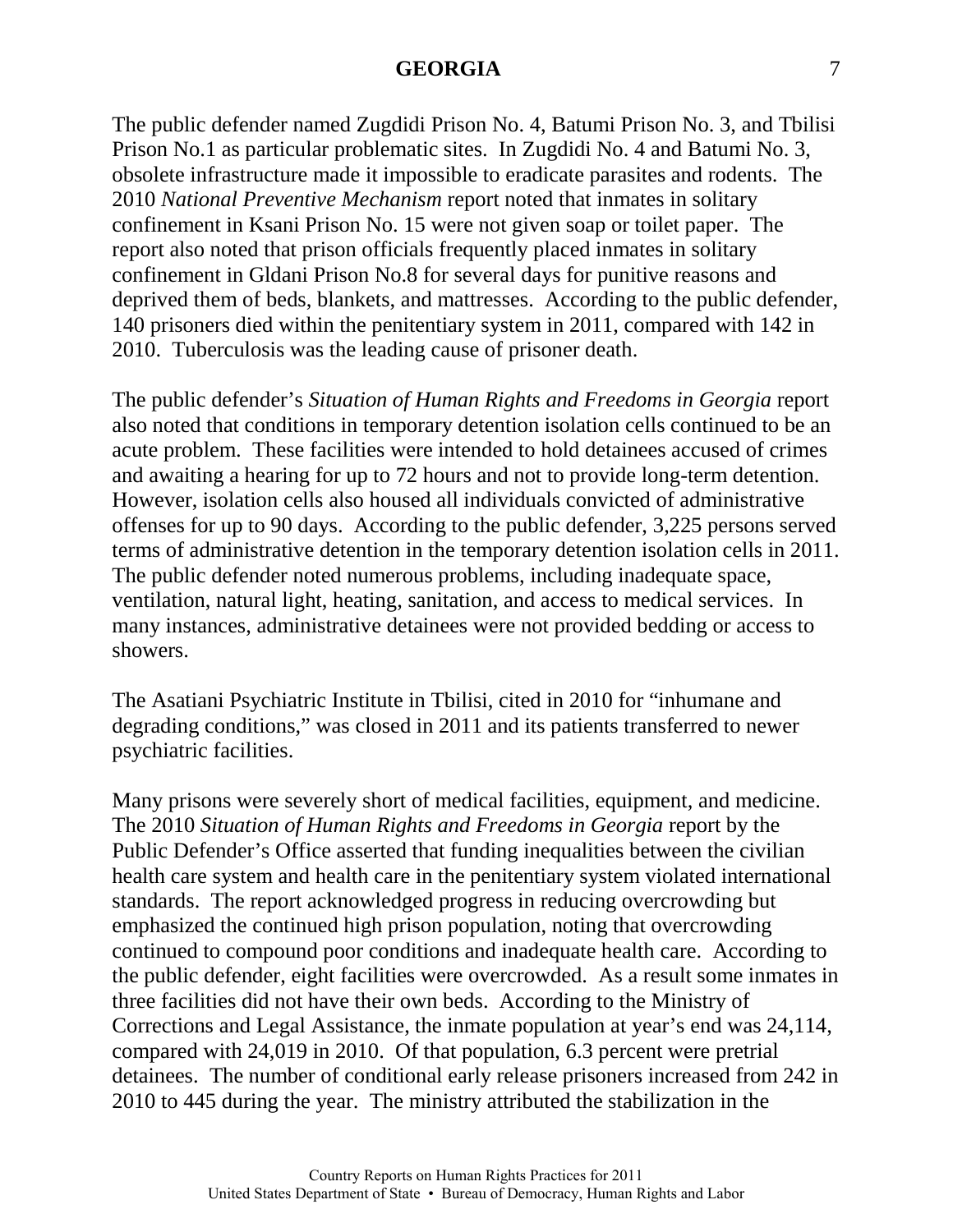prisoner population from 2010 to 2011 to the use of alternative methods of rehabilitation.

International organizations that monitor prison conditions found that the country's space standards for prisoners were deficient. The *National Preventive Mechanism* report recommended that the country's judicial system employ lighter sentences or alternatives to incarceration for less dangerous criminals.

During the year the Ministry of Justice focused on developing alternatives to incarceration for juveniles, implementing a diversion program for juvenile offenders. A key principle of the program was to allow young offenders to avoid criminal proceedings if they graduated from the program and did not commit further crimes. According to the ministry, 80 juveniles entered the program in 2011, and only four committed a new offense. At year's end there were 162 juveniles in the penitentiary system.

As a result of a December 2010 order which provided the right of religious worship to prisoners and detainees, clergy of minority confessions reported substantial improvements. However, some Muslim leaders reported that incarcerated members of their community still lacked appropriate space to worship. While there were Georgian Orthodox chapels in most prisons, there were no specific nondenominational areas for worship.

Authorities permitted prisoners to submit complaints to judicial authorities as well as to the Public Defender's Office, NGOs, international organizations, and lawyers without censorship. However, NGOs reported prison authorities pressured prisoners and their attorneys to withdraw their applications to the European Court of Human Rights (ECHR). In one case Archil Sakhvadze was allegedly beaten by prison guards in Prison No. 7 in 2010 and told to withdraw his case from the ECHR. According to the Justice Ministry, an examination of Sakhvadze revealed no signs of beating. An investigation continued at year's end.

Prisoners also requested investigations of inhuman conditions. Authorities opened investigations into such allegations, but in many cases never officially completed them, filed charges, or took other disciplinary action against officials alleged to have committed abuses.

The government permitted independent monitoring of prison conditions by international organizations and some local and international human rights groups. The ICRC had full access to prisons and detention facilities in undisputed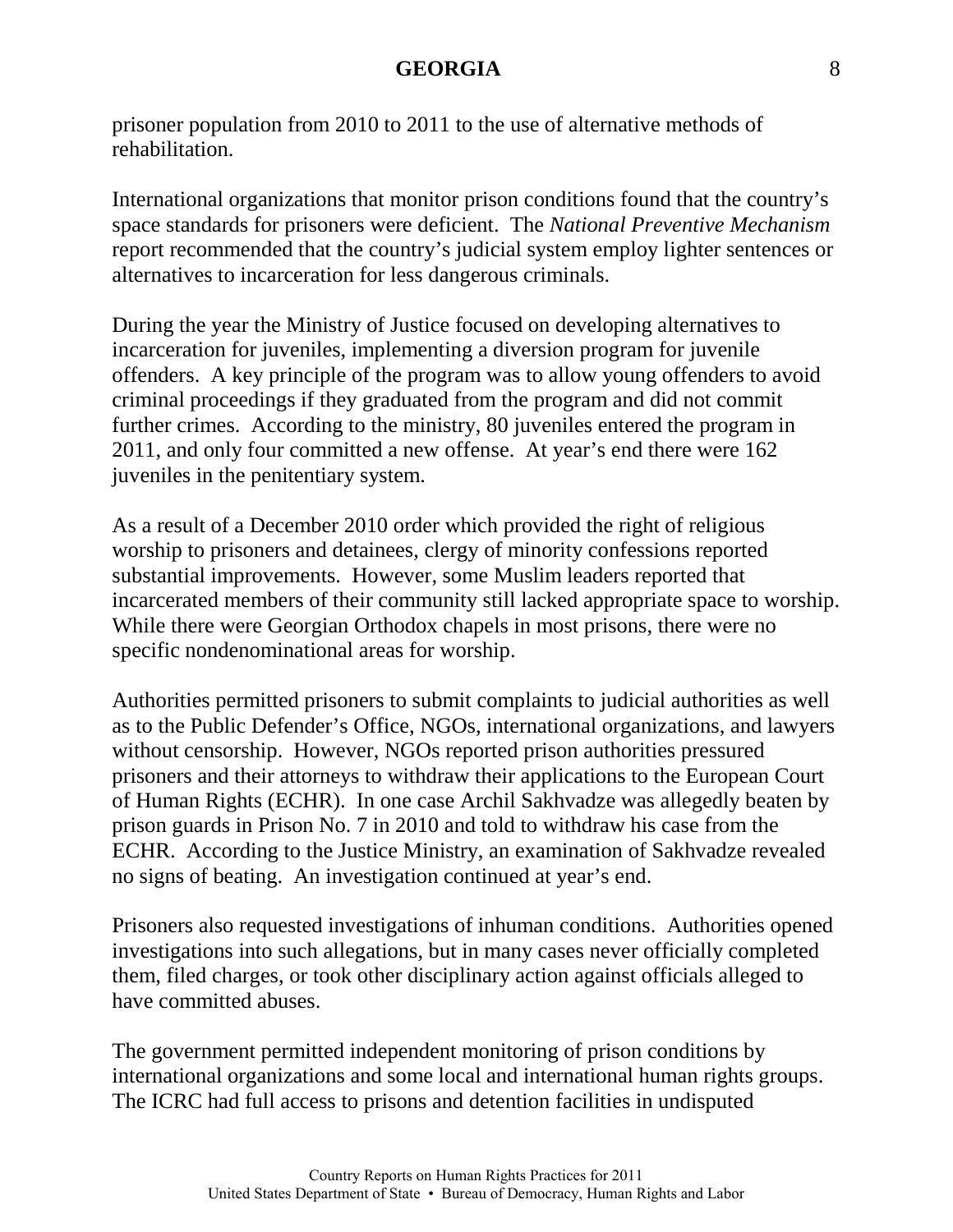Georgian territory and some access to prison and detention facilities operated by de facto authorities in Abkhazia and South Ossetia.

Prison conditions in the two separatist regions were reported to be chronically substandard, although overcrowding reportedly was not a problem.

# **d. Arbitrary Arrest or Detention**

The constitution and law prohibit arbitrary arrest and detention. However, the government's observance of these prohibitions was uneven.

# **Role of the Police and Security Apparatus**

The Ministry of Internal Affairs has primary responsibility for law enforcement and controls the police force. During times of internal disorder, the government may also call on the armed forces. The Ministry of Finance has its own investigative service.

While security forces were generally considered effective, there were some reports that members committed abuses with impunity (see sections 1.c. and 2.b.). Government investigations into reports of police abuses of protesters (see section 2.b.) resulted in the firing of four police officers, one demotion, and 11 reprimands, including of senior-level officials. Offenses included abuse of special means of coercion, physical assault of citizens, failure to manage subordinates properly, and failure to follow instructions. The public defender described the disciplinary action as an important deterrent, but insufficient, and called for a criminal investigation of human rights violations documented by his office.

NGOs and the public defender maintained that the incidence of police abuse was higher than the number of cases investigated by the prosecutor general and that failure to conduct systematic investigations and pursue convictions of all alleged abusers contributed to a culture of impunity. Human rights NGOs also asserted that many instances of abuse went unreported by victims due to fear of reprisal or lack of confidence in the judicial system.

According to the Ministry of Internal Affairs, its General Inspection Service imposed more disciplinary actions on law enforcement officers in 2011 than in previous years. Forms of punishment included reprimands, demotions, and dismissals. There were 1,017 such actions during the year compared with 861 in 2010. The ministry also reported that during the year 60 officers were arrested for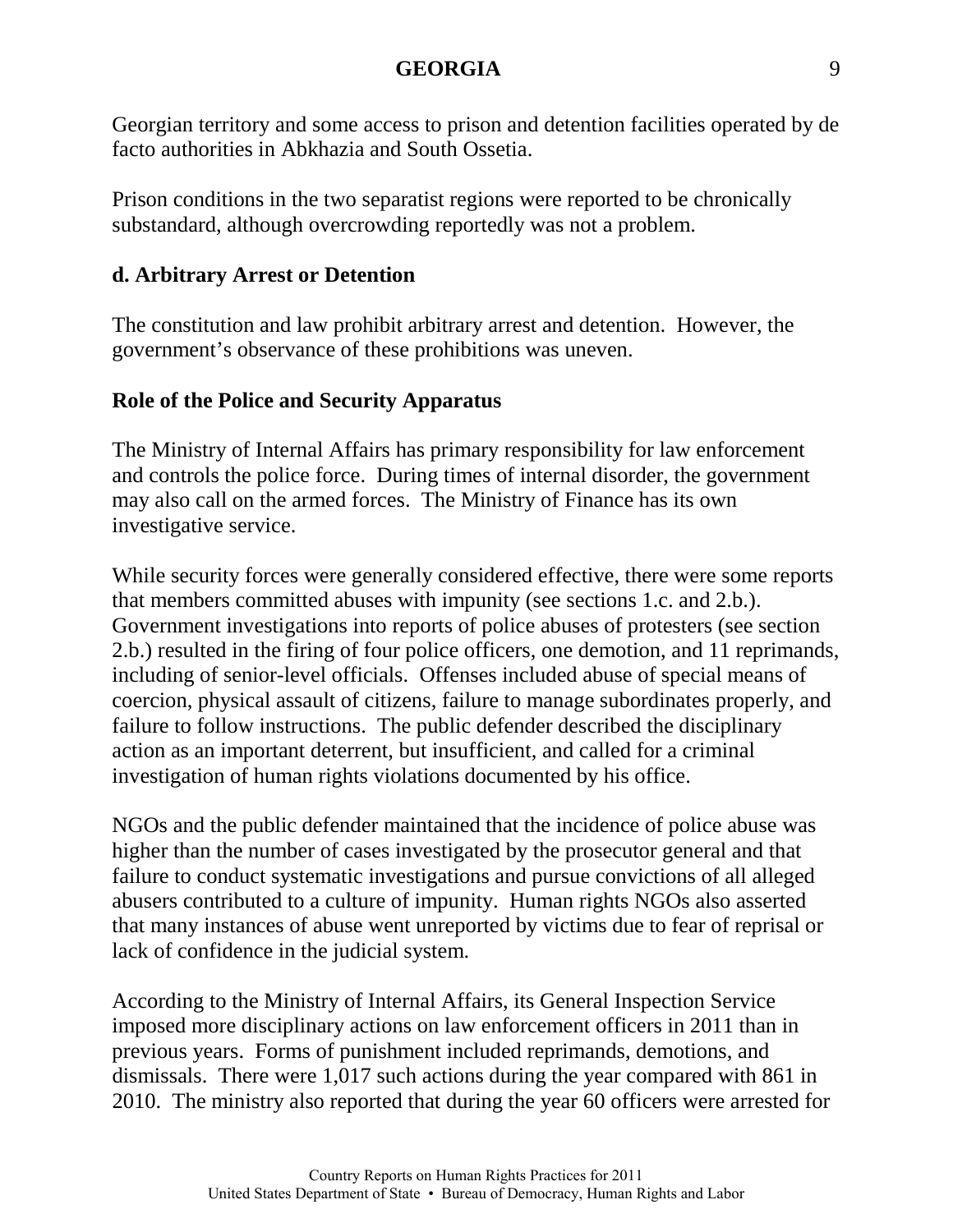committing various crimes, compared with 46 in 2010. Crimes during the year included corruption (seven cases), carrying or using narcotics (four), fraud or excessive use of authority (17), abuse of authority (four), and misappropriation of state property (10).

The Prosecutor General's Office manages all criminal investigations into allegations of torture and mistreatment by government officials. Prosecutors must investigate the use of force by police when a detainee sustains injuries during an arrest. The law requires the office to open an investigation when it receives information about a possible violation, even if from an anonymous source. If prosecutors conclude after investigation that charges are not warranted, their decision can be appealed to a higher level within the office. In some cases, the Prosecutor General's Office continued investigations indefinitely without issuing any findings. In most cases that were completed, the office concluded that the use of force by police was reasonable. The Human Rights Protection Unit in the Office of the Prosecutor General issued regular updates on the status of cases, trials, and investigations of human rights violations.

The police academy provided basic training for 7,000 new police officers and retrained 2,000 police investigators during the year. The curriculum included human rights training and covered the legal basis for the use of force, proper crowd control, hate crime investigation, use of negotiations for managing critical situations with the goal of employing lawful force as a last resort, identification of trafficking cases, and police ethics.

Specialized training on human rights was conducted in cooperation with international partners, such as the Council of Europe.

### **Arrest Procedures and Treatment While in Detention**

Law enforcement officers must have a warrant to make an arrest except in exceptional cases where there are no less restrictive alternative measures available. According to the criminal procedure code, an arrest warrant can be obtained only where probable cause can be shown that a person committed a crime punishable by imprisonment, or that he or she may abscond or fail to appear in court, destroy evidence, or commit a new crime. The Georgian Young Lawyers Association (GYLA) reported that most arrests were made without a warrant based on "immediate necessity," and courts later substantiated police action in almost all cases. The public defender considered unsubstantiated arrest warrants to be a systemic problem characteristic of most courts. According to the Ministry of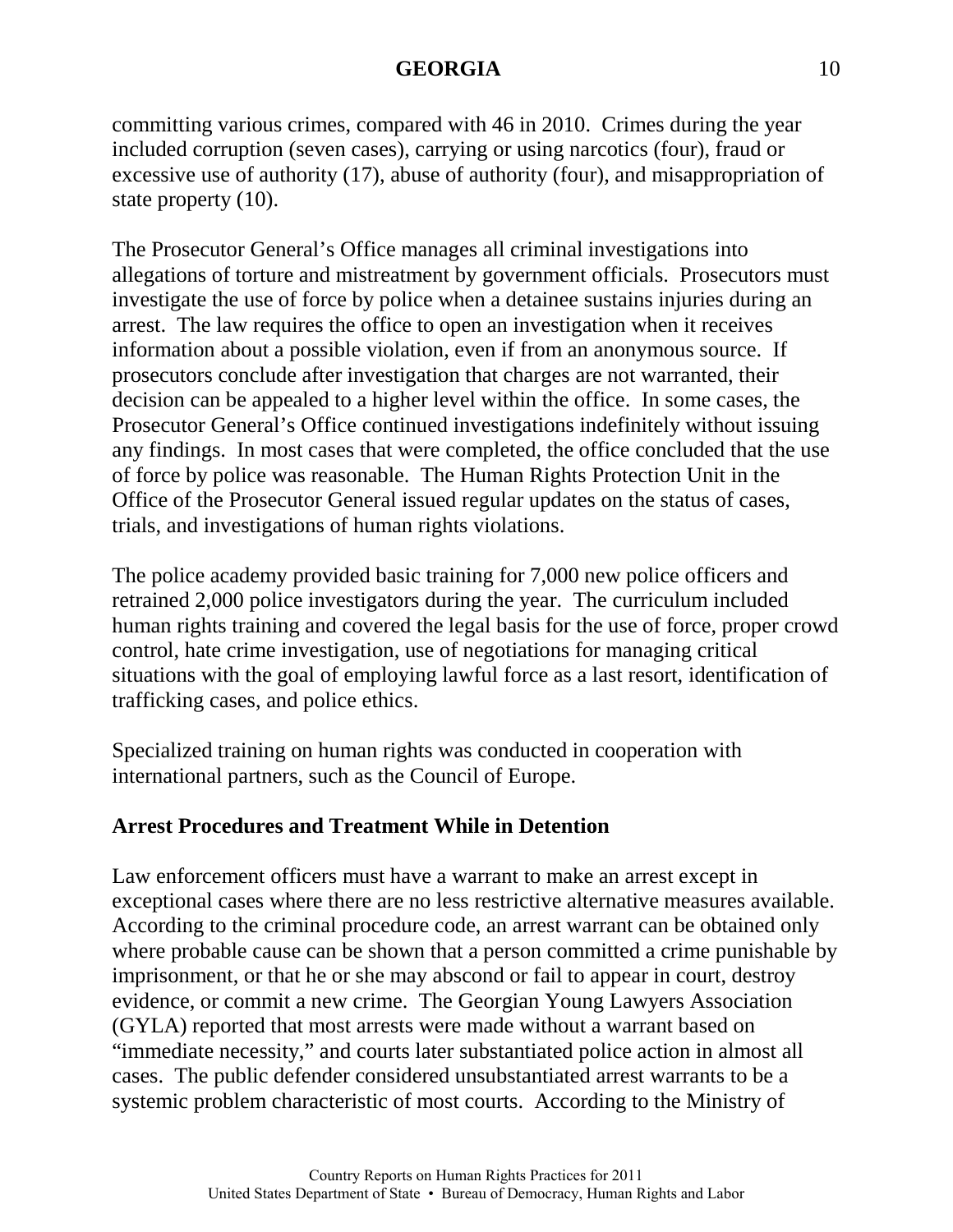Justice, there were no reports during the year of officials holding detainees without judicial review for longer than the 72 hours permitted by law.

Upon arrest, a detainee must be advised of all legal rights. Any statements made after arrest but before a detainee is advised of his or her rights are inadmissible in court. The arresting officer must immediately take the detainee to the nearest police station, and the detainee must be indicted within 48 hours or released. The arresting officer must make a record of the arrest immediately after the detainee is brought to the police station. The record should indicate the detainee's identity, place and time of arrest, circumstances of arrest, legal basis for the arrest, physical condition of the detainee at the moment of arrest, and the crime that the detainee is suspected of committing. The record must be signed by the arresting officer and the detainee, with a copy given to the detainee and his or her attorney.

The judiciary's use of bail instead of pretrial detention increased during the year. However, NGOs noted that many defendants were not able to make bail even when it was granted. Property bonds and other alternatives to bail are permitted.

While a detainee has the right to request immediate access to a lawyer and the right to refuse to make a statement in the absence of counsel, respect for this right in practice was uneven. For example, GYLA alleged that, immediately following the detention of strikers in Kutaisi in September (see section 7.a.), police denied holding them, thus preventing them from meeting with their attorneys, even though GYLA representatives could see the strikers through a window.

An indigent defendant charged in a criminal case has the right to counsel appointed at public expense. In practice, all indigent persons appear to have been represented by legal aid counsel at their detention and/or bail hearings. However, persons who could not qualify as indigent and who could not obtain private counsel were often unrepresented at the bail or detention hearing stage of a criminal case. Court observers noted that, in Tbilisi City Court, such nonindigent persons were unrepresented in 23 percent of bail hearings. This represented a 54 percent decline from 2010, when similarly situated nonindigent defendants went unrepresented in as many as 50 percent of detention or bail hearings.

Approximately 150 protesters were unaccounted for in the period immediately after the May 26 protests, and the public defender stated most detainees were unable to exercise their rights to notify a third party of their whereabouts, consult legal counsel, or have access to medical care. All detainees were accounted for within two weeks, but there was credible evidence that they were moved to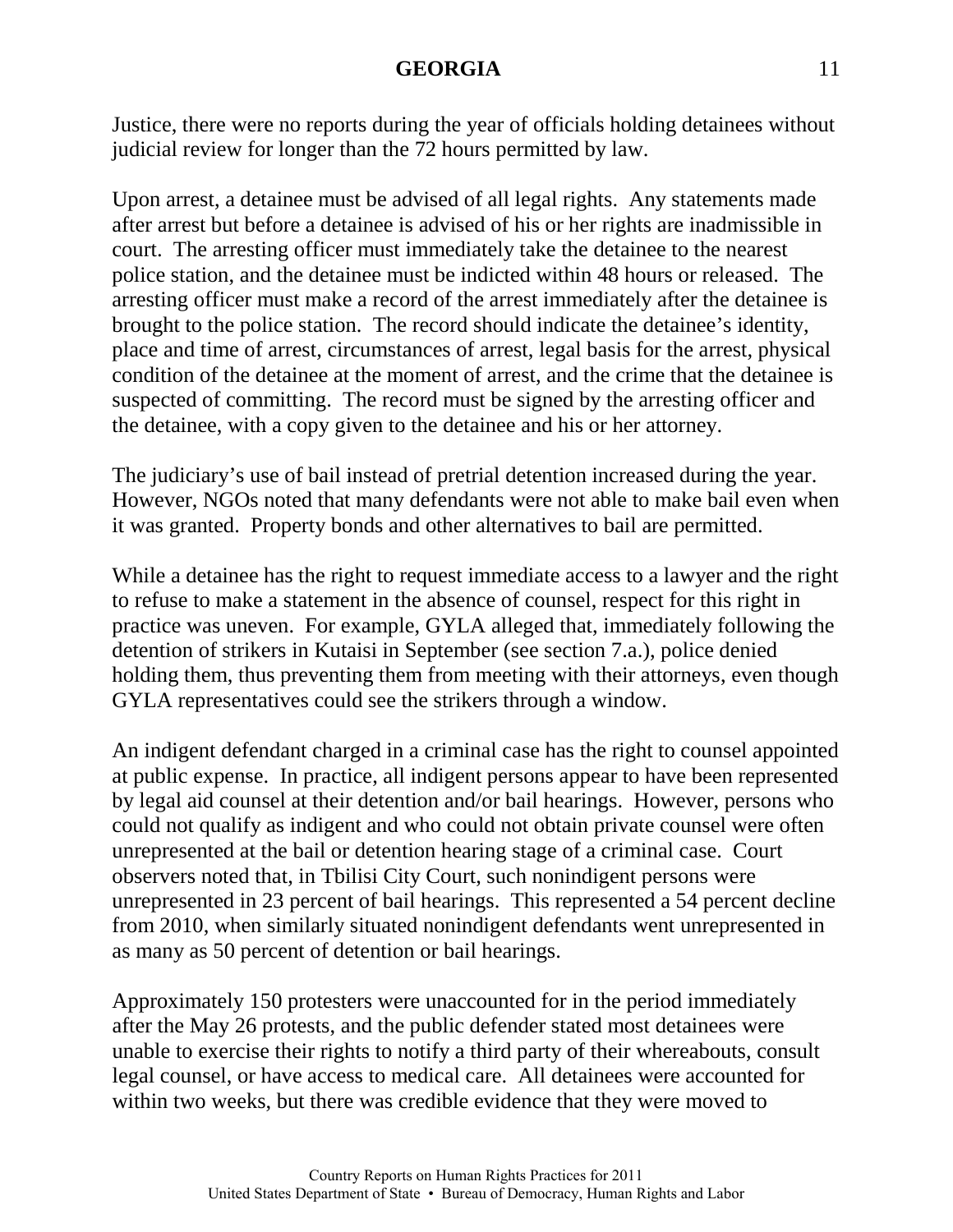regional facilities without informing family members or the public defender (see section 2.b.).

By law detainees facing possible criminal charges have the right to notify their families of their location within three hours of their arrest, and those charged with administrative offenses have the right to notify family upon request. Detainees frequently reported to the Public Defender's Office that they were prevented from contacting family members after detention. GYLA reported police prevented many detainees from the May 26 protests from contacting family members for up to several days after their detention.

Arbitrary Arrest: The public defender reported cases of arbitrary detention of individuals during the year. NGOs, civil society groups, and opposition party members alleged that politically motivated arbitrary arrest occurred during the year. For example, opposition party members and NGOs alleged that Revaz Khulordava, the deputy head of the opposition Free Democrats faction in the Senaki City Council, was arrested on false, politically motivated charges in November. Khulordava was charged with the September stabbing of a man in Senaki two months after the incident was alleged to have occurred. Multiple witnesses confirmed Khulordava's alibi. Khulordava had frequently criticized the local government for corruption and misuse of funds.

Patterns in allegedly politically motivated arrests noted in GYLA's *Legal Analysis of Cases of Criminal and Administrative Offenses with Alleged Political Motive,* published in June, included arrests for illegal possession of drugs or arms without subsequent examination of evidence, defendants charged with offenses more serious than those actually committed, and small infractions mischaracterized as malicious disobedience to police orders. The period covered in the analysis was 2007-10.

During the year de facto officials of the separatist territories and Russian officials continued to detain many individuals in the separatist regions of Abkhazia and South Ossetia on charges related to their "illegal" crossing of the administrative boundary. Russian border guards typically enforced the boundary-crossing rules imposed by de facto authorities by handing individuals over to those authorities. Most individuals were released within five days, but some were held considerably longer. Georgian authorities also detained a number of individuals near the administrative boundary on various charges, including illegal entry into the country. Such individuals often carried only Russian passports with visas to travel in Georgia.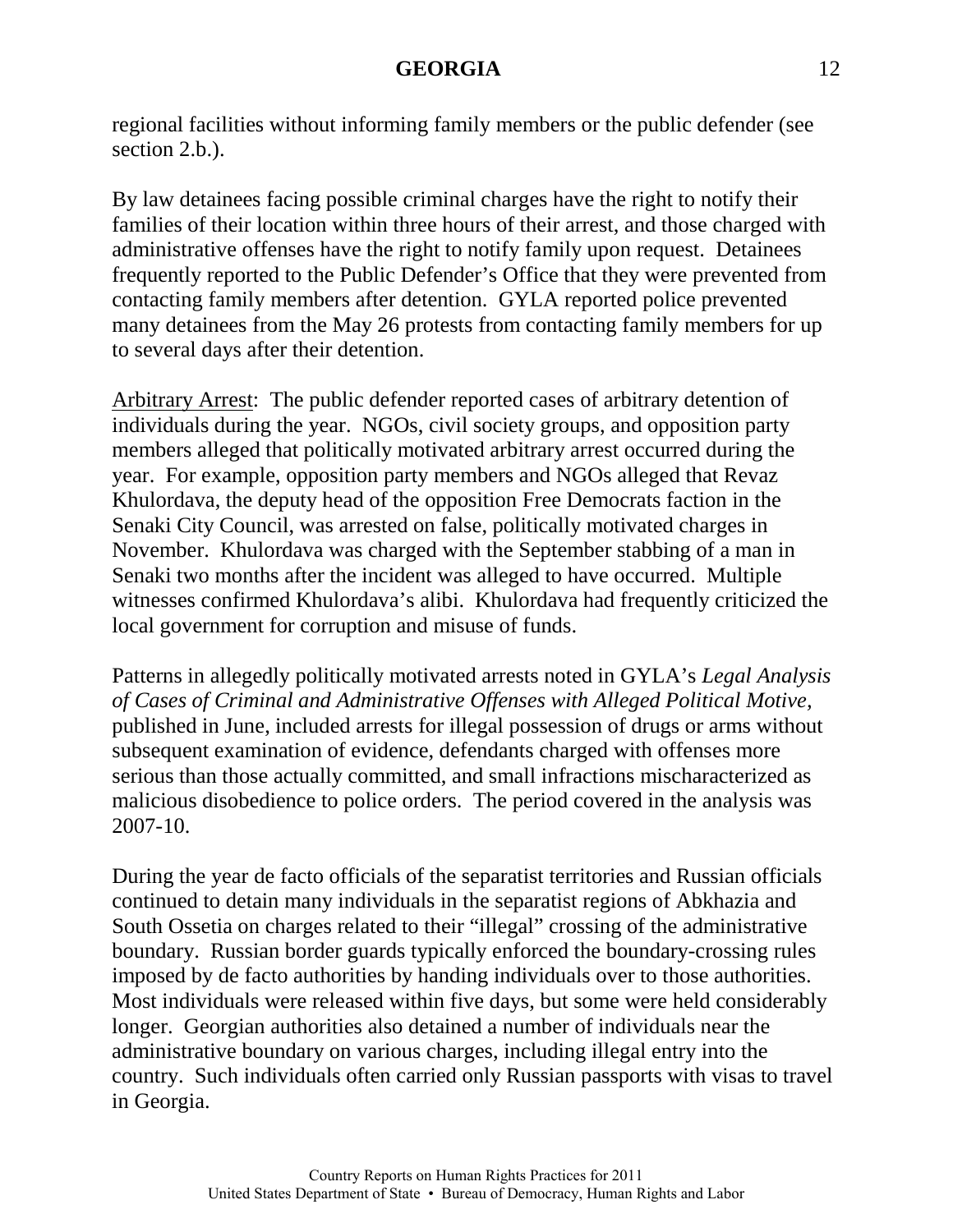There were reports of arbitrary arrests of ethnic Georgians, particularly in Tskhinvali and Gali regions of South Ossetia and Abkhazia. Detainees reported they were not given a reason for their arrest nor were they seen by a prosecutor. Human rights groups alleged de facto authorities arbitrarily detained ethnic Georgians and held them in order to negotiate prisoner exchanges between de facto officials and Georgian authorities.

Pretrial Detention: The law provides safeguards for a speedy trial through strict time limits for detentions, hearings, and trials, and observers found that judges strictly enforced these requirements. However, pretrial detention at times was lengthy. A high number of judicial vacancies at the trial-court level may have contributed to some delays in scheduling trials. Criminal cases were delayed or postponed most commonly based on requests from the parties to further negotiate a plea bargain, or because a witness had not appeared as scheduled to give testimony. The Ministry of Corrections reported that 6.3 percent of the penitentiary system population consisted of pretrial detainees.

Amnesty: According to the Ministry of Corrections and Legal Assistance, the president pardoned 787 convicts in 2011, compared with 1,299 in 2010.

# **e. Denial of Fair Public Trial**

While the constitution and law provide for an independent judiciary, outside influence on the judiciary remained a problem. Transparency International Georgia's *Georgia National Integrity System Assessment* for 2011 noted that the judiciary "suffers from undue influence exerted by the Prosecutor's Office and the executive authority during the adjudication of criminal cases, as well as cases where the political leadership's interests are at stake" and that the judiciary's "inadequate level of independence" undermined its ability to exercise oversight of the executive branch. However, the assessment also found that bribery in courts has been eradicated and that judges were believed to be independent in their handling of the majority of civil cases. The public defender's report for 2010 identified inadequate substantiation of court decisions at various stages as an endemic problem in the judiciary across the country.

Court observers noted that judges enforced criminal procedure code standards, adopted in 2009, for ensuring in-custody appearances for defendants within 24 hours of arrest, an initial appearance before a court on an indictment within 48 hours of arrest, and a detention hearing within 72 hours of arrest. Judges held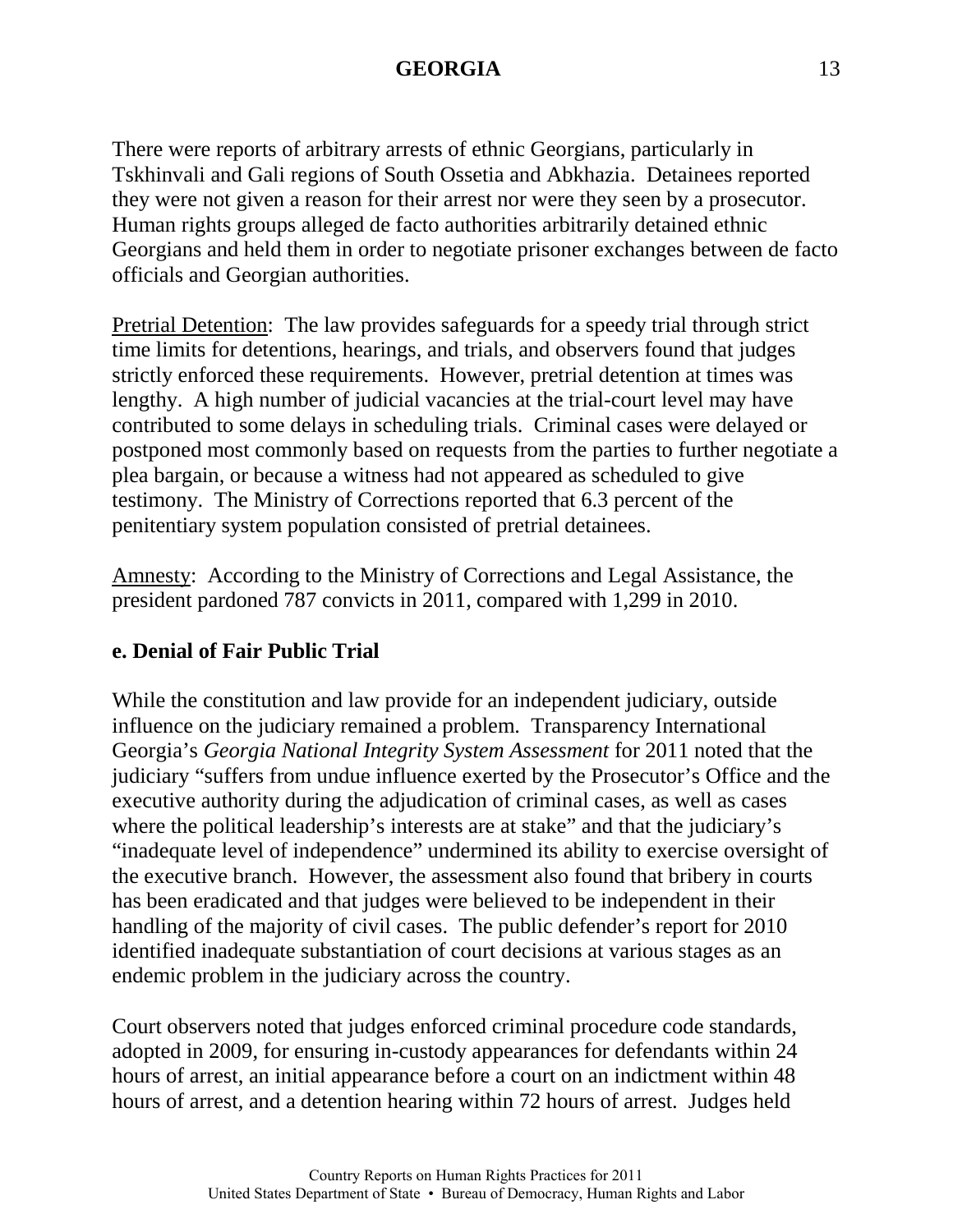prosecutors to the code's standards for disclosing case evidence to the defense, and complaints of failure by the prosecution to disclose evidence in a timely or complete manner were limited. However, observers noted that judges struggled at times with criminal procedure code language that allows the defense to request assistance from the court in obtaining court-ordered evidence. Judges also showed some reticence in following up on complaints from defendants regarding alleged actions by police or prosecutors that affected the defendant's access to counsel, ability to call defense witnesses at trial, or ability to fully cross-examine police or prosecution witnesses at trial. Judges showed marked improvement in their desire and ability to maintain order in their courts and in demanding higher professionalism from court participants.

Many NGOs complained that judicial authorities continued to act in favor of the ruling party if there was a perceived government interest in the case. Some NGOs and opposition groups alleged that, in cases involving opposition activists, the courts tended to rule in favor of the government. GYLA's analysis of 2007-10 cases viewed as politically motivated found that the judiciary always upheld the position of the prosecution in such cases. GYLA also identified refusal to grant defense requests and disproportional punishment among common court actions.

A report by the Council of Europe's commissioner for human rights, Thomas Hammarberg, released in June pointed to prosecutors' failure to react to procedural violations committed by the Ministry of Internal Affairs and the ministry's failure to prosecute cases of mistreatment or excessive use of force by law enforcement officials as reinforcing the perception that prosecutors acted selectively on behalf of the government.

The code of administrative offenses reportedly lacks sufficient due process provisions. For example, although the code provides for prison sentences of up to 90 days for violations, it reportedly does not require police to inform individuals of their rights or the reason for their arrest, nor does it permit defendants to present evidence or witnesses for their defense in court. Authorities reportedly used the code to detain opposition protesters during the year and in recent years.

During the year NGOs and observers continued to criticize the lack of transparency in the selection, appointment, and disciplining of judges. Despite the use of objective written examinations to create a pool of potential qualified appointees and publication of the names of all potential candidates for public comment, the judicial appointment process was criticized as not sufficiently transparent, and selection criteria were not sufficiently based on merit.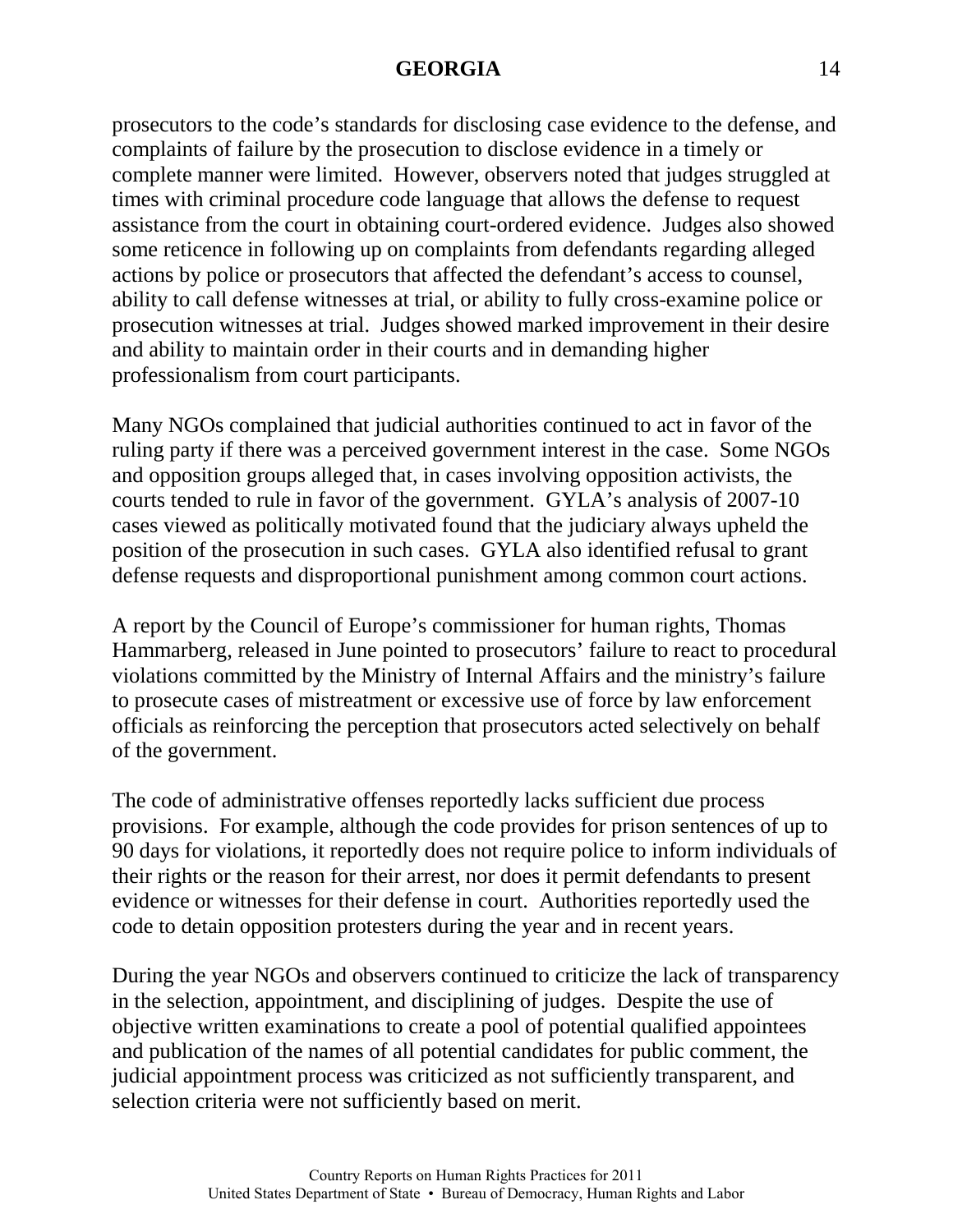During the year the High Council of Justice's Judicial Ethics and Disciplinary Procedure Department received 880 complaints involving judges and started disciplinary proceedings in all cases. The majority of complaints were deemed unsubstantiated or faulty. The High Council of Justice questioned judges in seven cases and referred two to the Disciplinary Board of the Common Courts. In previously pending cases, the board dismissed one judge, reprimanded 11, and put four on notice. No judges or prosecutors were convicted on corruption charges during the year.

The Prosecutor's Office and Ministry of Justice are responsible for disciplinary action for violations of the ethics code by prosecutors. During the year 37 prosecutors from the Chief Prosecutor's Office were subject to disciplinary actions ranging from notice to reprimand. Two prosecutors were charged criminally in a formal court indictment.

### **Trial Procedures**

The law presumes defendants are innocent. Defendants have the right to a trial by jury only in cases of aggravated murder and attempted aggravated murder and only in Tbilisi. During the year the Tbilisi City Court conducted the country's first two post-Soviet jury trials. Most legal observers considered the trials fair and well run. In all other criminal cases, defendants have a right to a public trial (except where national security, privacy, or protection of a juvenile is involved) and to be present at their trial. In practice, the right to a public trial was not always respected. Legal observers noted that some judges closed trials without providing reasons and at other times prevented observers from attending hearings. The law allows for trial in absentia in certain cases in which the defendant has fled the country.

Defense counsel has the right to meet individuals accused of a crime without hindrance, supervision, or undue restriction. However, NGOs and lawyer associations complained that, in practice, long lines and cumbersome entry checks at penitentiary institutions hindered their access to detainees to prepare cases. The Georgian Bar Association reported several cases of harassment of defense attorneys, including physical assault and confiscation of recording material by police, and physical assault, rape threats, and confiscation of case notes by penitentiary officials.

During the year, according to statistical data provided by the Supreme Court, 19 defense lawyers were charged with fraud for misappropriation of client funds.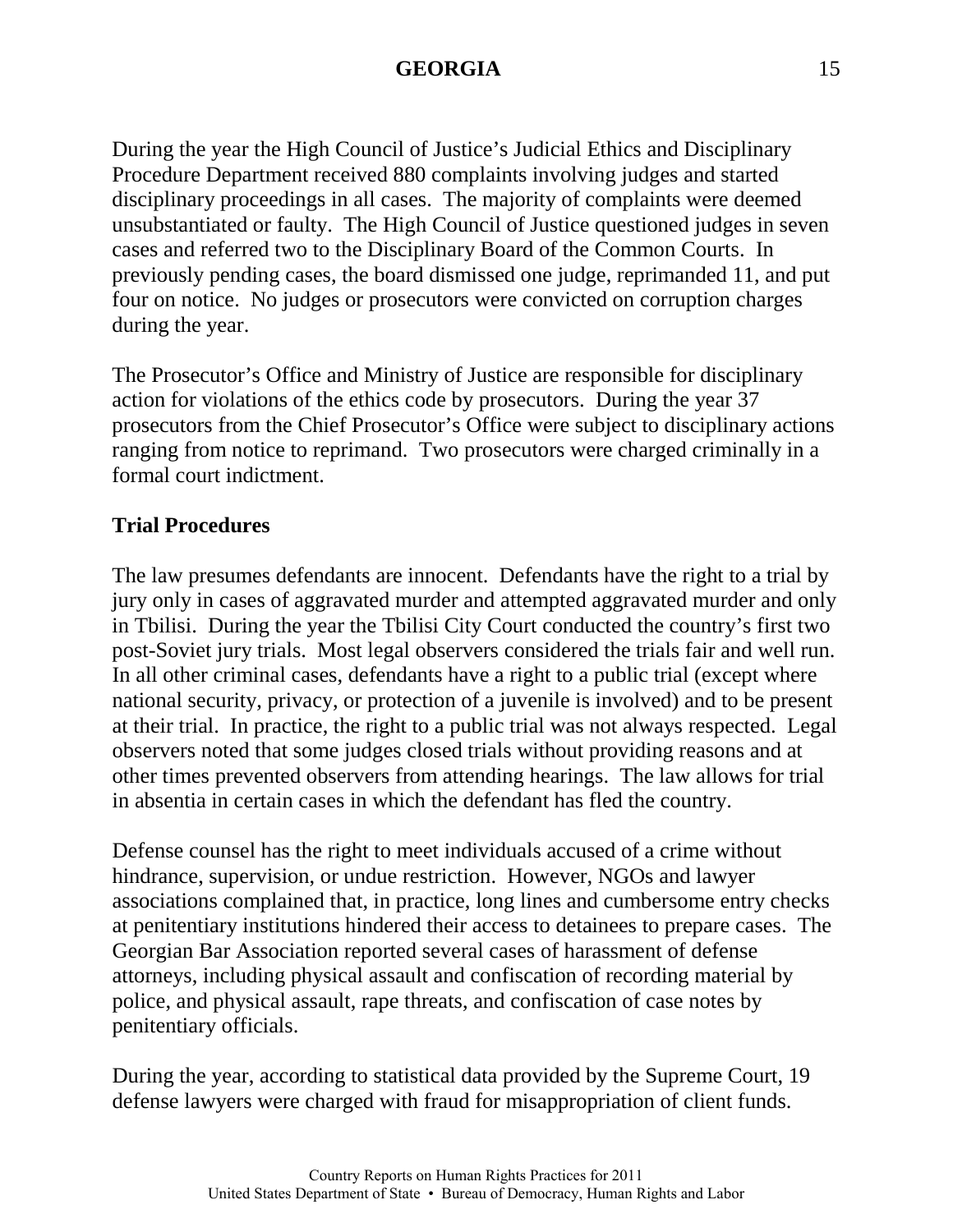Sufficient information was not available to determine whether these lawyers were objects of undue pressure by the government. However, in March the Georgian mission of the International Observatory for Lawyers described cases of lawyer intimidation in which defense lawyers were arrested and sentenced on fraud charges on the grounds of "ineffectual legal assistance." GYLA asserted that these lawyers were working on "sensitive" cases or were considered "opposition" lawyers and targeted as such. For example, according to GYLA, on July 27, Ramin Papidze, attorney for an opposition party branch in Batumi, was fined and sentenced to 10 days' detention for alleged misbehavior in the courtroom. According to GYLA, the judge based sentencing exclusively on testimony of court bailiffs who, witnesses alleged, assaulted Papidze prior to the hearing.

Defendants may question and confront witnesses against them and present witnesses and evidence on their own behalf at trial. Defendants and their attorneys have access to the prosecution's evidence relevant to their cases at any point during criminal proceedings and may make copies at their own expense. The prosecution must disclose all evidence to the defendant no later than five days prior to the pretrial hearing. Court observers reported that the prosecution complied with these rules.

A convicted defendant has the right of appeal. However, appeals under the administrative and criminal codes were difficult in practice. Under the criminal procedures code, defendants have one month to file an appeal, and appeals must be completed within three months in cases where the appellant is imprisoned and within 12 months otherwise. However, in criminal cases, courts were allowed up to two weeks to provide court records to defense attorneys, thus reducing the attorneys' time to prepare an appeal. Administrative sentences which entail incarceration must be appealed within 48 hours and within 10 days otherwise. In administrative cases courts provided records three days after the trial, thus forcing attorneys to prepare appeals of cases involving incarceration without the court's written judgment. Appeals must be signed by the defendant, and attorneys reported difficulty in locating and accessing their clients in the penitentiary system, impairing their ability to submit the appeal on time. Human rights monitors also reported that court decisions in administrative trials were often "perfunctory" and that in criminal trials appeals were rejected without an adequate explanation.

Monitoring groups pointed to the country's low acquittal rates in criminal cases and low rates of successful appeals as possible indicators of executive branch pressure on the judiciary. Transparency International/Georgia's 2010 report cited a 1 percent acquittal rate in criminal cases. The Ministry of Justice, on the other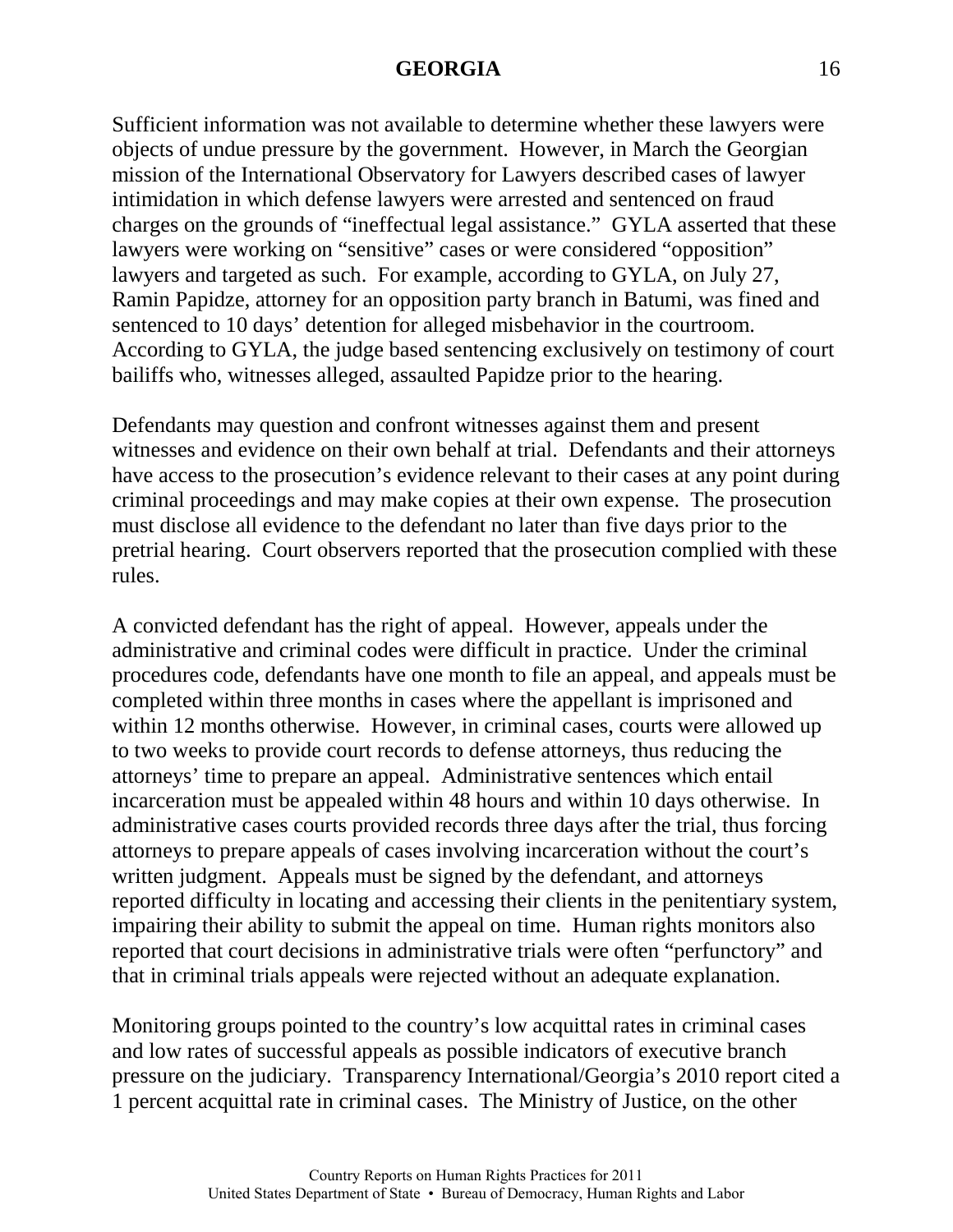hand, cited a 4.6 percent acquittal rate in 2011, compared with a 6 percent rate in 2010. The discrepancy between these rates appears to be attributable to Transparency International's inclusion of all cases, including those concluded through plea bargaining, whereas the ministry included only those cases which proceeded to trial.

By law a court must certify that a plea bargain was reached without violence, intimidation, deception, or illegal promise, and that the accused had the opportunity to obtain legal assistance. Approximately 65 percent of plea agreements contained a fine as a penalty along with either a prison term or a suspended prison sentence. Some legal observers noted that many judges were very attentive to the rights of the defendant during the entry of a plea agreement, while others failed to apprise the defendant of important rights and legal protections. The June report of the Council of Europe's human rights commissioner noted that, in practice, judges relied almost exclusively on evidence presented by the prosecutor in plea agreements. The UN Working Group on Arbitrary Detention reported June 24 that 90 percent of cases that went through court concluded in plea bargain arrangements "with minimal intervention from judges." The Council of Europe reported that lawyers, instead of working towards their clients' acquittal, often advised them to plea-bargain for a reduced sentence.

According to the Supreme Court, the use of plea bargaining increased from 80 percent of cases in 2010 to 88 percent in 2011. During the year observers remained concerned about the potential lack of fairness and transparency in the implementation of plea bargaining. For example, in an April resolution, the Parliamentary Assembly of the Council of Europe noted "questions raised about the increasing frequency of plea bargaining." The resolution recommended that officials address such concerns "as they affect public trust in the fairness of the justice system." Experts agreed that the core problem was not in the law but in the law's application, as reported by Transparency International/Georgia in a December 2010 report. While noting the benefits of plea bargaining, including increased efficiency and cost savings in the court process, providing relief to overcrowded prisons, and in fighting organized crime and corruption, Transparency International/Georgia raised significant concerns about the fairness of the system, highlighting the imbalance between the powers of the prosecution and the judiciary and the system's lack of transparency in the application and collection of fines. There are no explicit criteria for calculating fines, and during the year NGOs alleged that defendants facing equal charges frequently received very different sentences according to their ability to pay.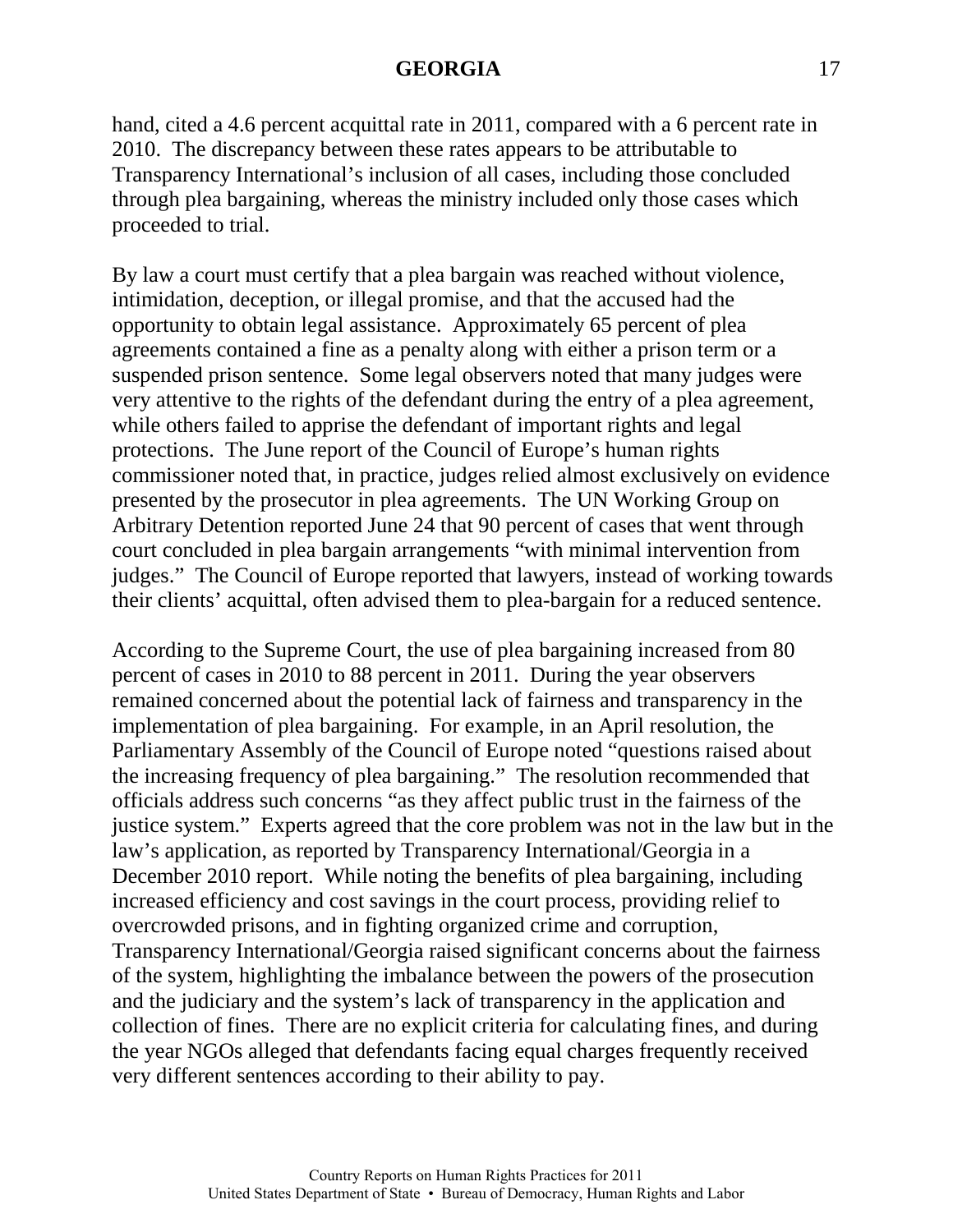### **Political Prisoners and Detainees**

Several NGOs, opposition parties not represented in parliament, and family members alleged that the government continued to hold political prisoners and detainees. Their estimates of the number varied, with NGO estimates in the dozens. The government, NGOs, and opposition leaders disagreed on the definition of a political prisoner. The public defender did not name any political prisoners or detainees in his 2010 report and received no requests for assistance regarding political prisoners in 2011. The parliamentary Human Rights Committee disagreed with assertions that the government held political prisoners.

The Council of Europe's commissioner for human rights, Thomas Hammarberg, reported in June that most individuals on lists of persons considered to have been sentenced on political grounds had participated in opposition protests held in November 2007 and spring 2009. Raising concerns about the fairness of their trials, Hammarberg noted that he received "a considerable number of credible allegations and other information indicative of serious deficiencies marring the criminal investigation and judicial processes in a number of criminal cases against opposition activists. This casts doubt on the credibility of the charges retained and on the final convictions."

The government permitted international and domestic organizations to visit persons claiming to be political prisoners or detainees, and some organizations did so during the year.

# **Regional Human Rights Court Decisions**

During the year the ECHR ruled against the government in three cases involving alleged violations of the European Convention on Human Rights. According to the Ministry of Justice, authorities paid compensation in two of the cases by year's end.

NGOs reported pressure on individuals to withdraw their applications to the ECHR, a development that the Human Rights Center described as a new trend during the year.

# **Civil Judicial Procedures and Remedies**

The constitution provides for an independent and impartial judiciary in civil matters, but there were concerns about the professionalism of judges and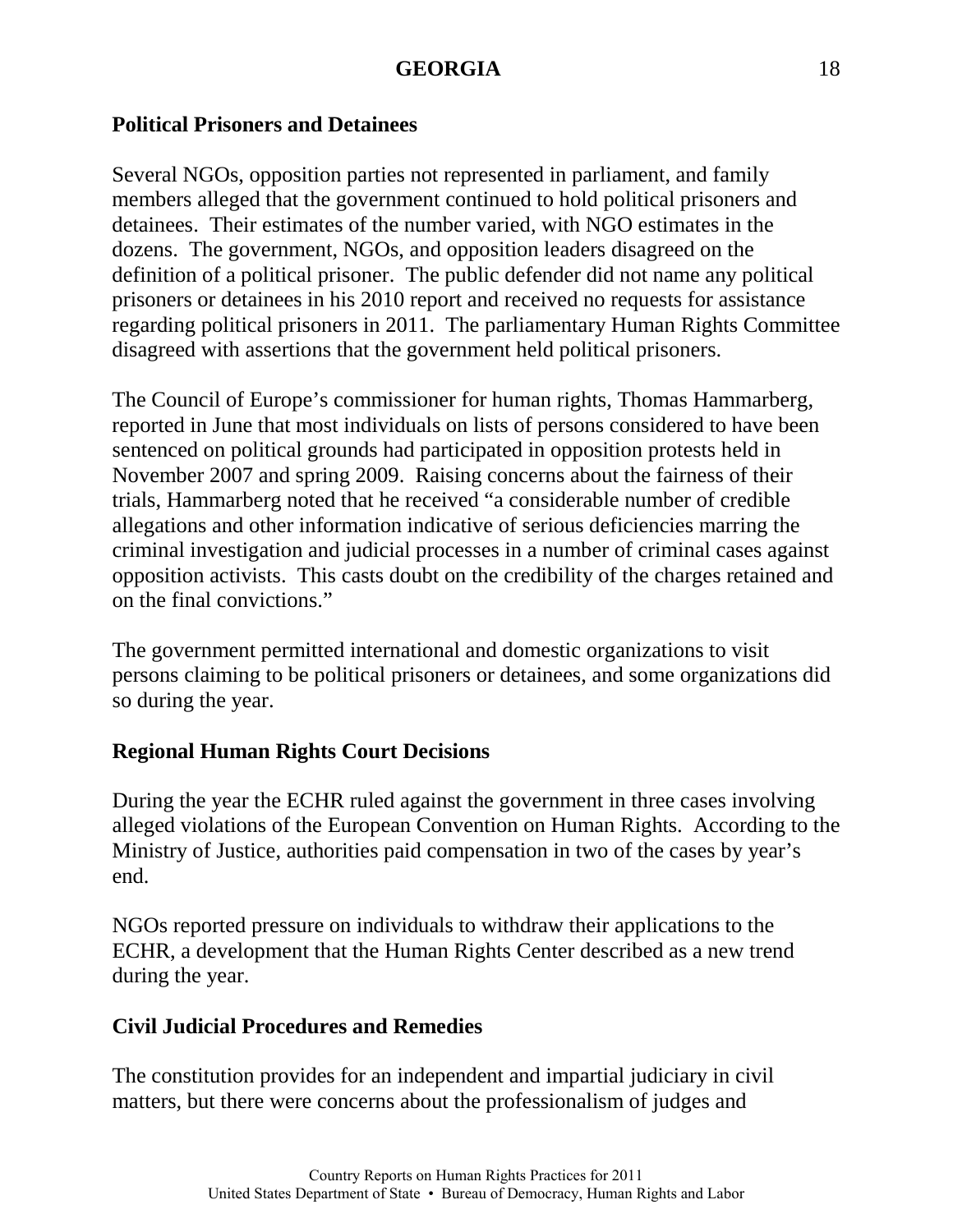transparency in their adjudication. The constitution and law stipulate that a person who suffers damages resulting from arbitrary detention or other unlawful or arbitrary acts, including unlawful human rights violations, is entitled to bring a civil action. Individuals have the right to appeal court decisions involving the alleged violation of human rights by the state to the ECHR after domestic avenues of appeal have been exhausted.

# **Property Restitution**

GYLA reported several cases in which it offered legal assistance during the year to groups that claimed the government improperly used eminent domain to seize property in Tbilisi at unfairly low prices, particularly associated with the Tbilisi Railway Bypass Project. In addition there were concerns about the lack of due process and respect for the rule of law in a number of property rights cases. NGOs reported the government created artificial barriers for local residents seeking to register property (historically owned by their families for generations but not documented) in Svaneti and selectively allowed government sales or registration of the same land by developers. Transparency International/Georgia reported that the government had begun compensating land owners in the region by year's end, although only a small percentage had received compensation. GYLA and other NGOs also associated the creation of tourist zones in early 2011 with illegal revocation of historic ownership rights in Svaneti, Anaklia, Gonio, and Black Seaadjacent territories.

In Abkhazia the de facto law prohibits property claims by ethnic Georgians who left Abkhazia before, during, or after the 1992-93 war, thereby depriving internally displaced persons of their property rights in Abkhazia.

In a December 2010 decree, South Ossetian de facto authorities invalidated all real estate documents issued by the Georgian government between 1991 and 2008 relating to property held in the Akhalgori region. The decree also declared that all property in Akhalgori belongs to the de facto authorities until a "citizen's" right to that property is established in accordance with de facto legislation, effectively denying displaced ethnic Georgians of their property rights in the region.

# **f. Arbitrary Interference with Privacy, Family, Home, or Correspondence**

The constitution and law prohibit such actions without court approval or legal necessity and prohibit police from searching a residence or conducting undercover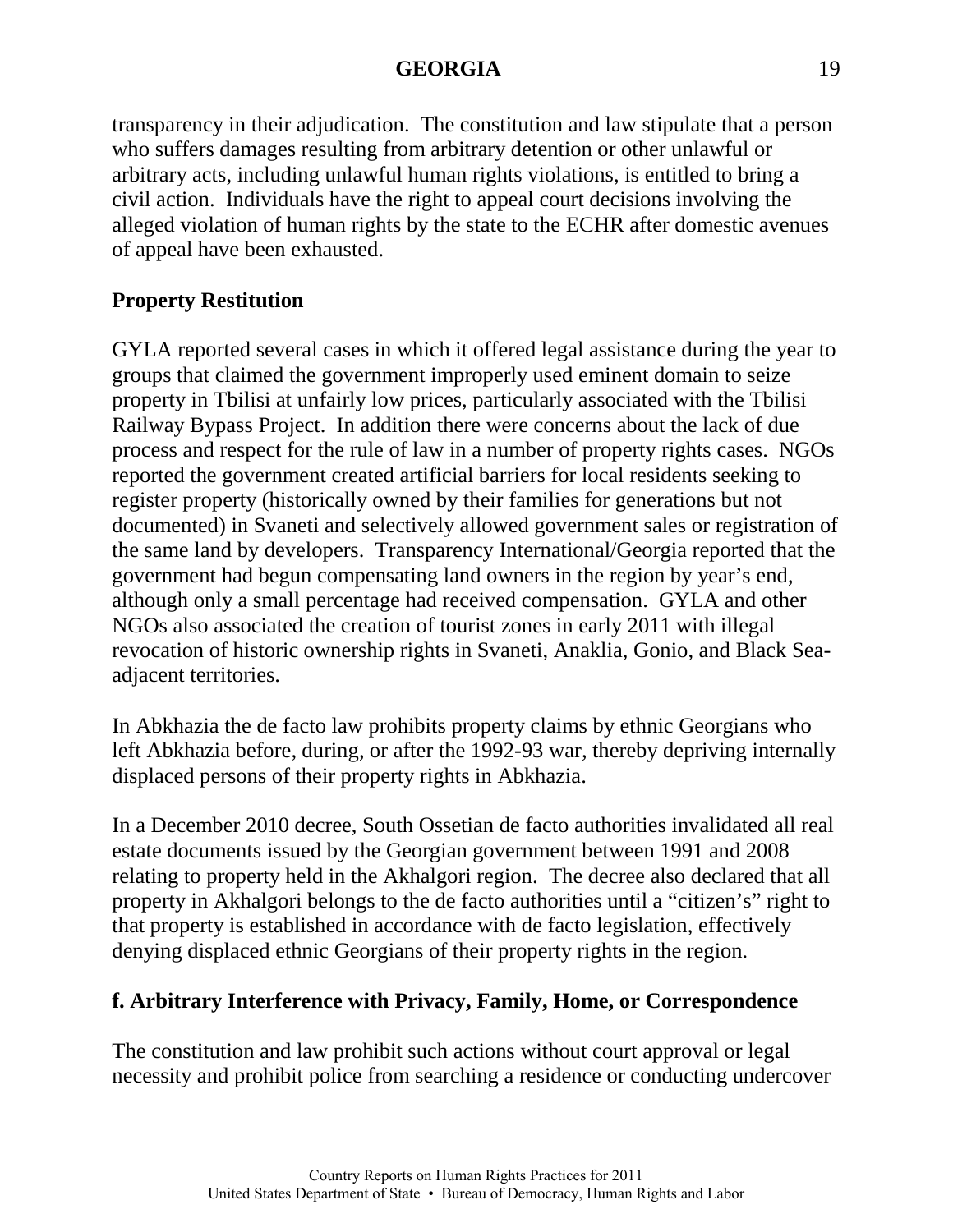or monitoring operations without a warrant. However, these prohibitions were not always respected.

NGOs continued to report that police conducted searches without first obtaining warrants. NGOs reported that police often obtained warrants after the fact and many citizens were unaware of their right to delay a search of their home by one hour to summon two objective third-party witnesses to the search. Under the law, if authorities conduct a search or seizure without a warrant because of urgency, they must apply for the warrant within 24 hours of the search; otherwise, the evidence collected is considered invalid. According to GYLA, these warrants are almost always approved.

During the year some opposition figures and NGOs expressed concern about government surveillance. They alleged that surveillance included monitoring of emails and cellular telephones and surveillance from private cars by officials they believed to be from the Ministry of Internal Affairs.

Reports that tax authorities targeted specific companies and persons for searches for political reasons decreased in 2011 due to reforms at the Revenue Service (see section 4).

There were several reports that relatives of union or opposition party members were harassed, demoted, dismissed from employment, or arbitrarily arrested (see sections 1.d. and 7). Throughout the year members of NGOs and individuals reported arbitrary harassment, job loss, and arrest that they alleged were related to the activities of family members. For example, on September 16, Asmati Kangoshvili, a teacher, former journalist, and member of the Chechen diaspora community in the Pankisi Gorge region, was arrested for alleged possession of drugs. Witnesses claimed that neither she nor her home was searched before her arrest and believed that the small amount of drugs allegedly found on her person was planted by police. Local townspeople, her students, and relatives believed her arrest was related to suspected criminal activity by her brothers and cousin. On September 19, she was fined 5,000 lari (approximately \$2,980) and released. No further action was expected in the case.

### **g. Use of Excessive Force and Other Abuses in Internal Conflicts**

Separatist conflicts in the regions of Abkhazia and South Ossetia remained unresolved. While the security situation stabilized to the point that no military conflict was reported in the areas, other incidents of violence were reported.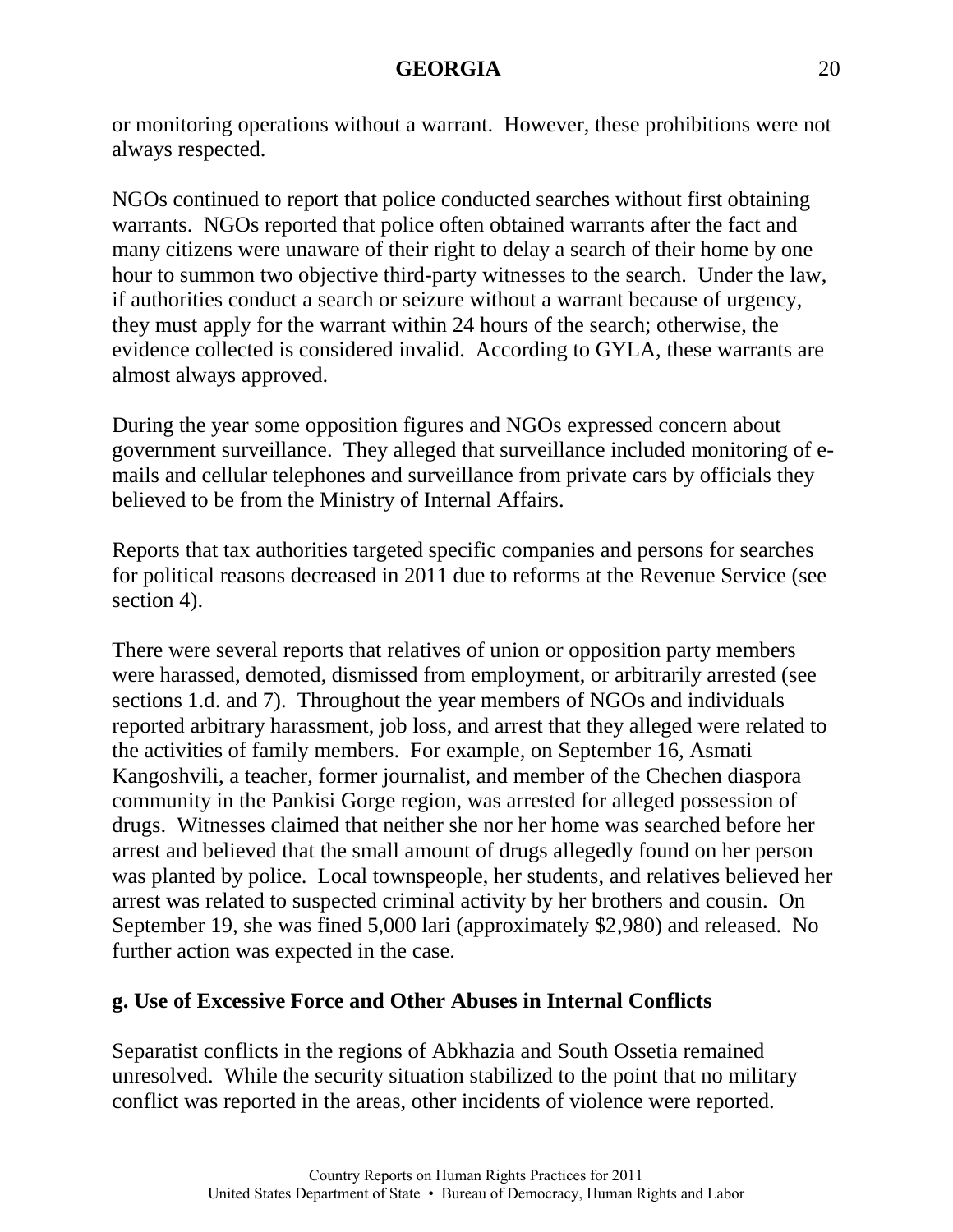Human Rights Watch reported that more than two years after the 2008 conflict, the Georgian government had not effectively investigated international human rights and humanitarian law violations committed during the conflict.

While there was little official information on the human rights and humanitarian situation in Abkhazia and South Ossetia due to limited access to these regions, many allegations of abuses persisted. The EUMM facilitated conflict resolution (including conflicts involving human rights problems) among Georgian, Russian, and de facto authorities in the occupied regions by regularly patrolling near the conflict areas and facilitating contacts among the sides in the framework of the Incident Prevention and Response Mechanisms (IPRMs). However, despite the 2008 cease-fire agreement's provisions, the EUMM was denied access to the occupied regions. Patrols could be conducted only on the undisputed Georgian side of the administrative boundary lines.

The Gali region of Abkhazia, where many ethnic Georgians live, remained tense because of limitations on freedom of movement, as well as reports of kidnapping, arbitrary arrests, and deaths in custody. There were numerous reports of extortion, looting, and robbery by Russian and Abkhaz de facto forces and criminal gangs, especially during the harvest season when local farmers regularly faced extortion of a portion of their income. Russian military forces and de facto militias limited the ability of international observers to travel in Abkhazia to investigate claims of such abuses. Russian military forces and de facto militias did not allow access to South Ossetia.

# **Killings**

On June 28, the Tbilisi City Court found 15 persons guilty of terrorism in connection with three explosions in Tbilisi in 2010, killing one woman. An Abkhazia-based Russian military officer, Yevgeny Borisov, was sentenced in absentia to 30 years in prison; ethnic Georgian Mukhran Tskhadaia, based in Gali, was sentenced in absentia to life imprisonment; and a second Gali-based ethnic Georgian, Melo Tskhadaia, was sentenced in absentia to 30 years in prison.

# **Abductions**

During the year there continued to be reports of abductions along the administrative boundaries of both occupied regions.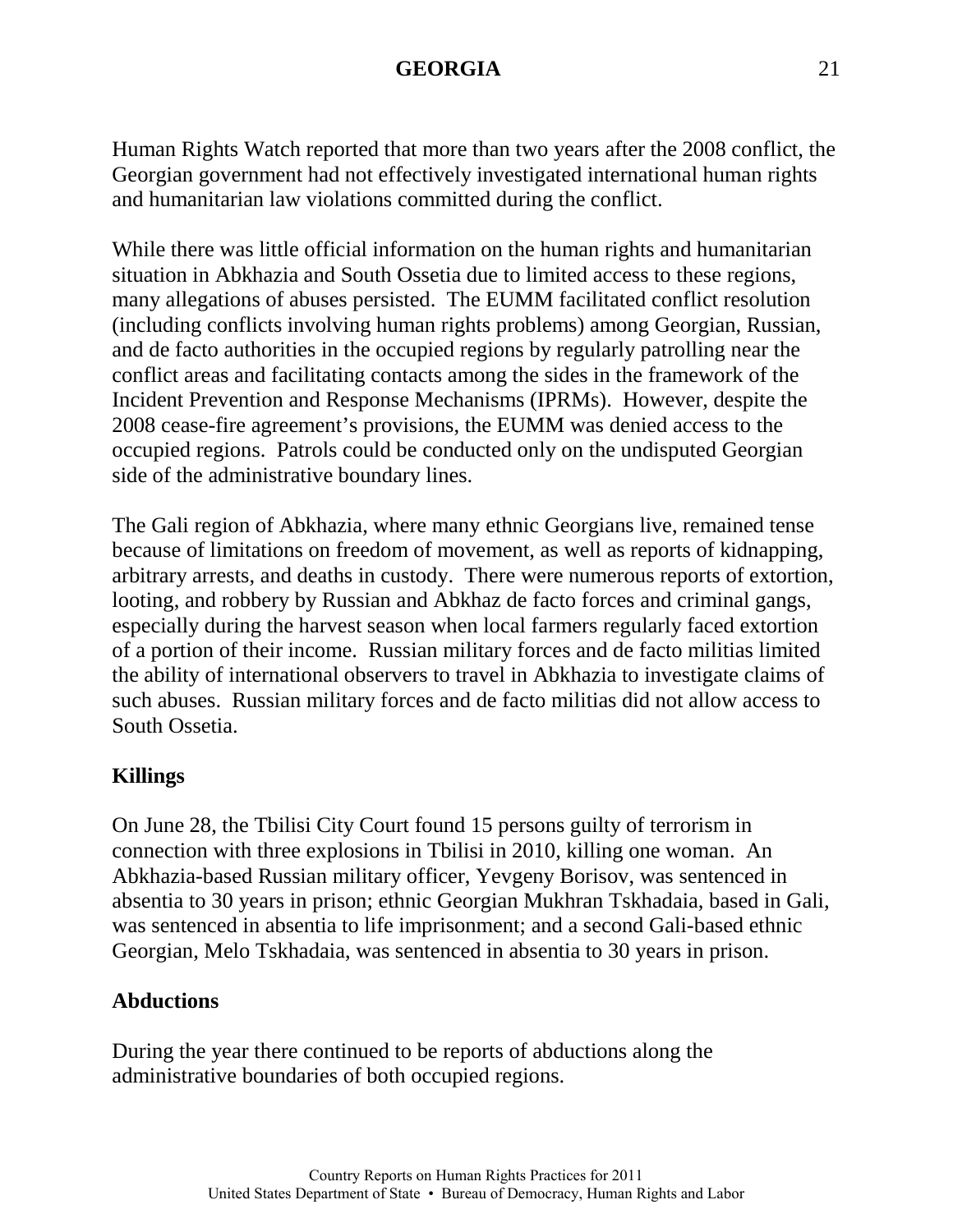Government and Abkhaz commissions on missing persons reported that nearly 2,000 Georgians and Abkhaz remained missing as a result of the 1992-93 war in Abkhazia; the ICRC began chairing a new coordination mechanism during the year between Georgian and Abkhaz participants aiming at clarifying the fate of these individuals. South Ossetian de facto authorities reported that 116 persons were still missing from conflicts in 1991 and 2008. The ICRC continued to assist authorities to inform the families of the whereabouts of missing relatives.

# **Section 2. Respect for Civil Liberties, Including:**

# **a. Freedom of Speech and Press**

# **Status of Freedom of Speech and Press**

The constitution and law provide for freedom of speech and press; however, there were credible reports that the government restricted freedom of speech and press.

Freedom of Speech: Individuals were generally free to criticize the government publicly and privately without reprisal, although there were some notable exceptions. Some individuals told foreign monitors they were reluctant to discuss, or had stopped discussing, sensitive topics by telephone due to concern about government telephone tapping. NGOs reported that a lack of investigation for harassment of human rights defenders diminished dissenting voices and watchdog groups, especially outside of Tbilisi. They also claimed that the government used the legal process to silence critical voices.

Freedom of Press: Although independent media were active and expressed a wide variety of views, direct or indirect government influence over media outlets remained a concern. According to Transparency International Georgia's *Georgia National Integrity System Assessment* for 2011, while "the country has mostly progressive and liberal laws governing the establishment and operation of media entities, in practice the media remain less transparent, accountable, and independent." While print media frequently criticized senior government officials during the year, some individuals affiliated with newspapers reported facing pressure and intimidation for doing so. Few newspapers were commercially viable. According to Transparency International's 2011 *Georgian Advertising Market* report, opposition-oriented print media struggled to attract advertisements due to limited circulation and reported government pressure on businesses. *Batumelebi*, an independent local newspaper in Batumi, stated that one potential advertiser cancelled after being told by government officials to do so. Patrons in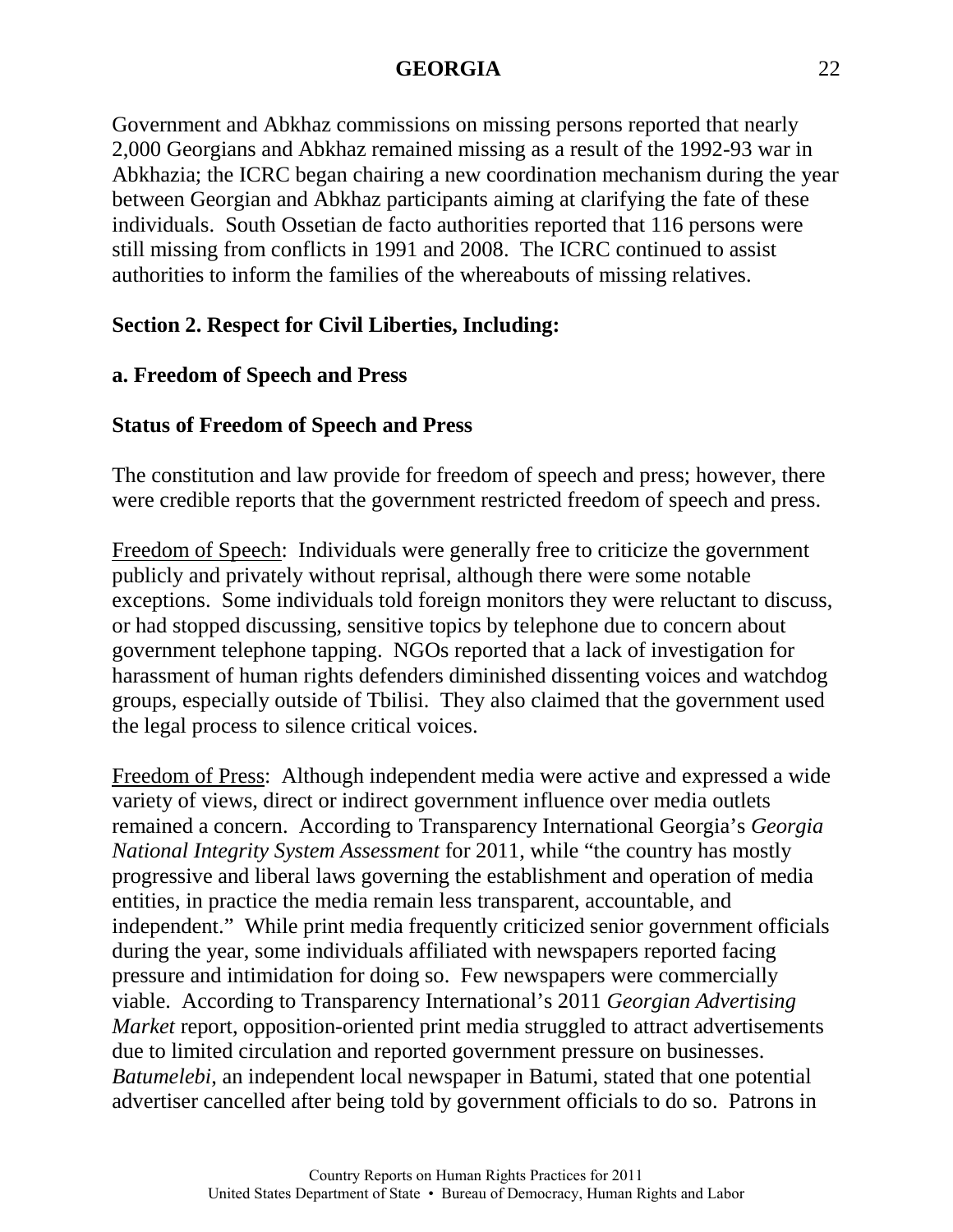politics and business typically subsidized newspapers, which were subject to their influence. Journalists reported distribution of print media was further hampered by the establishment of a new kiosk chain in Tbilisi, replacing old kiosks which primarily distributed newspapers. Licenses to rent the new kiosks were largely auctioned to companies selling fast food, cigarettes, and lottery tickets because smaller newspaper distributors could not match their bids.

Television was the most influential medium and the primary source of information on current events for more than 80 percent of the population. The three largest television broadcasters were the state-owned Georgian Public Broadcaster (GPB) and the privately owned Rustavi-2 and Imedi TV, the country's two most popular stations. All three reportedly had close ties to the government, generally had a progovernment editorial policy, and were the largest providers of coverage on a national level. Pro-opposition stations Kavkasia and Maestro expressed views more critical of the government, but their audience was concentrated in Tbilisi, which constituted 26 percent of the country's population.

A December report on the Georgian advertising market by Transparency International Georgia stated "the fact that a number of key companies are controlled by relatives or close friends of current government officials or former high-level government/ruling party members raises not only questions about conflicts of interest, but also about competitiveness and political independence…." The report also noted that the head of the Georgia National Communications Commission (GNCC), charged with regulating electronic communication, owned a major advertising agency, which represented a direct conflict of interest.

On April 8, parliament amended the law on broadcasting to provide for transparency of media ownership. The amendments prohibit ownership of broadcasters by offshore-registered firms; require broadcasters to submit an annual revenue breakdown to the GNCC; require the GNCC and broadcasters to make ownership information publicly available on their respective Web sites; and require the GNCC and broadcasters to align ownership structures with the new requirements by January 2012, when the amendments are scheduled to go into effect. The GNCC created a Web site where media ownership information was published and forms and databases were available to collect information on media revenues. By year's end all major television broadcasters had provided the GNCC with ownership information. Broadcasters were required to provide information on revenues by February 2012.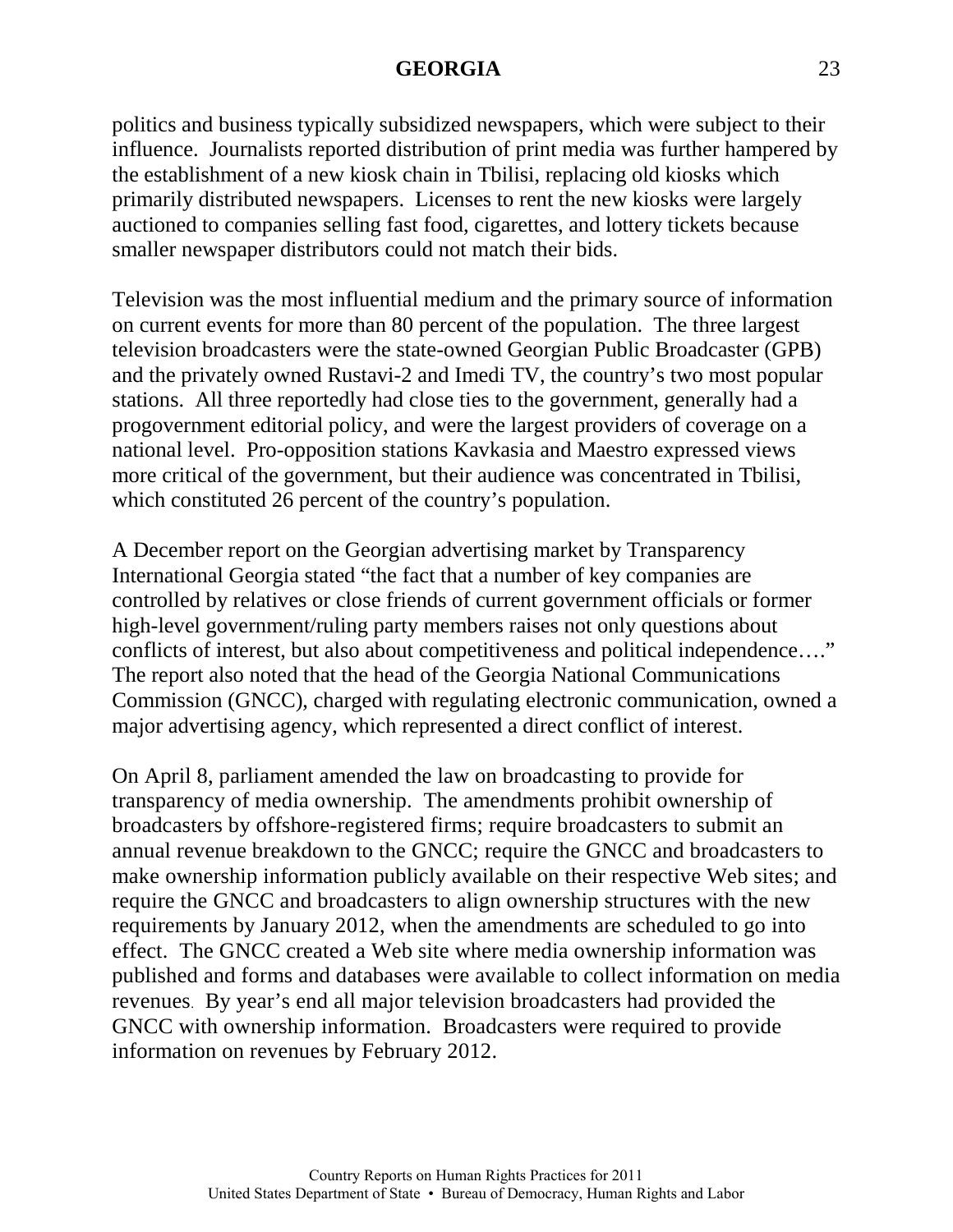Violence and Harassment: There were reports during the year of the physical and verbal assault of journalists by police, confiscation of journalists' cameras by authorities, and intimidation of journalists by government officials due to their reporting. Journalists affiliated with pro-opposition media outlets reported unequal access to government buildings, anonymous telephone threats, and surveillance by unknown people while covering stories.

GYLA reported that security force members injured 24 journalists while dispersing the May 26 protest. The public defender noted that police fired rubber bullets at journalists, verbally and physically abused them, and impeded their work. In many cases mistreatment occurred after journalists presented press credentials to police. GYLA reported nine incidents of illegal seizure of professional equipment from journalists. Journalists alleged that authorities damaged other equipment, and destroyed or erased photographic, video, and audio material. On December 26, the Tbilisi City Court ordered the Ministry of Internal Affairs to reimburse journalists and media organizations 2,302 lari (\$1,370) for lost or damaged camcorders and medical treatment for injuries sustained during the May 26 protest.

On July 7, authorities arrested four photographers on charges of spying for Russia but subsequently gave them suspended sentences in a pretrial plea bargain. Media and advocacy groups questioned the lack of transparency and overall handling of the case, in particular how suspects for a crime as serious as espionage could be given suspended sentences. The government responded that the level of cooperation provided by the photographers in identifying other persons engaged in espionage was the basis for the lenient sentence. The lack of government transparency led more than 40 reporters to claim the photographers were targeted for either taking or publishing graphic photographs of police dispersing the May 26 protest. The Ministry of Internal Affairs asserted that recorded wiretaps and taped confessions substantiated the espionage charges. The watchdog group Coalition for Media Advocacy noted that the arrests and lack of transparency in the case triggered a sense of insecurity among the media.

The Revenue Service released information regarding the tax amnesties granted to all television stations in 2010. Progovernment station Rustavi 2, GPB, and independent, Batumi-based station TV25 were the major beneficiaries of the amnesty because they had the highest debt levels.

Censorship and Content Restrictions: Throughout the year NGOs, independent analysts, and journalists accused high-ranking government officials and opposition politicians of influencing editorial and programming decisions through their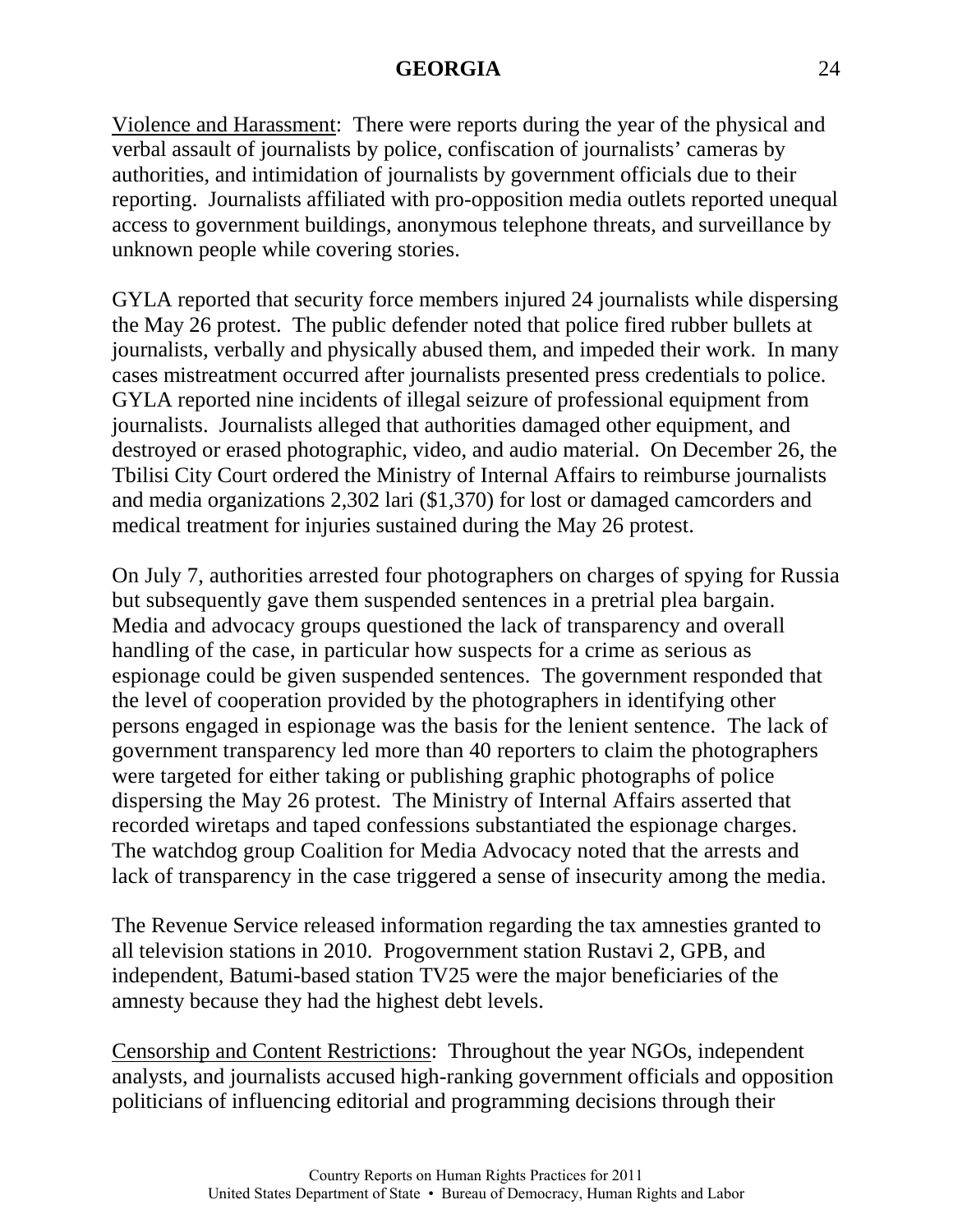personal connections with news directors and media executives and by directing advertising using their personal connections with business owners. Transparency International Georgia's *National Integrity System Assessment* for 2011 noted that the government "is generally understood to have established control over the country's most influential television stations through their acquisition by government-friendly businessmen, forcing journalists employed by these stations to practice self-censorship."

The International Research and Exchanges Board's *Media Sustainability Index 2011*, which covered 2010, again reported that partisanship pervaded the news industry. Mainstream television broadcast progovernment content, while smaller outlets promoted opposition viewpoints.

The GNCC issues broadcast licenses as either a "general license" for news and political programming or an "entertainment only" license that strictly limits content, thereby giving the commission substantial control over programming. In 2011 the GNCC began issuing licenses for the first time since 2008. By law the GNCC must issue licenses according to public interest surveys. According to a survey by Tbilisi-based BCG Research published on March 4, Georgian viewers preferred entertainment shows over news programs. Media analysts noted that these findings were inconsistent with survey information from the Caucasus Research Resource Center. The GNCC issued or renewed 25 broadcast licenses in 2011, including several licenses to outlets considered pro-opposition.

Journalists said they self-censored reporting that did not reflect the media owners' views out of fear of losing their jobs. Authorities also reportedly intimidated journalists into censoring their reports. Gela Mtivlishvili reported that a former prosecutor threatened him by e-mail regarding his reporting. The public defender recommended opening an investigation into the report. Opposition party representatives and media advocates reported that they believed journalists either did not cover or lightly covered events that showed the government in a negative light out of concern that critical pieces would not be aired or could potentially cost them their jobs.

Nongovernment Impact: In November a conflict between the owners of opposition Maestro TV and its managing firm temporarily severely limited Maestro's broadcasting capability and disrupted all news programs. The channel was one of the country's few independent broadcasters, and disruption of its regular programming was a source of concern for civil society.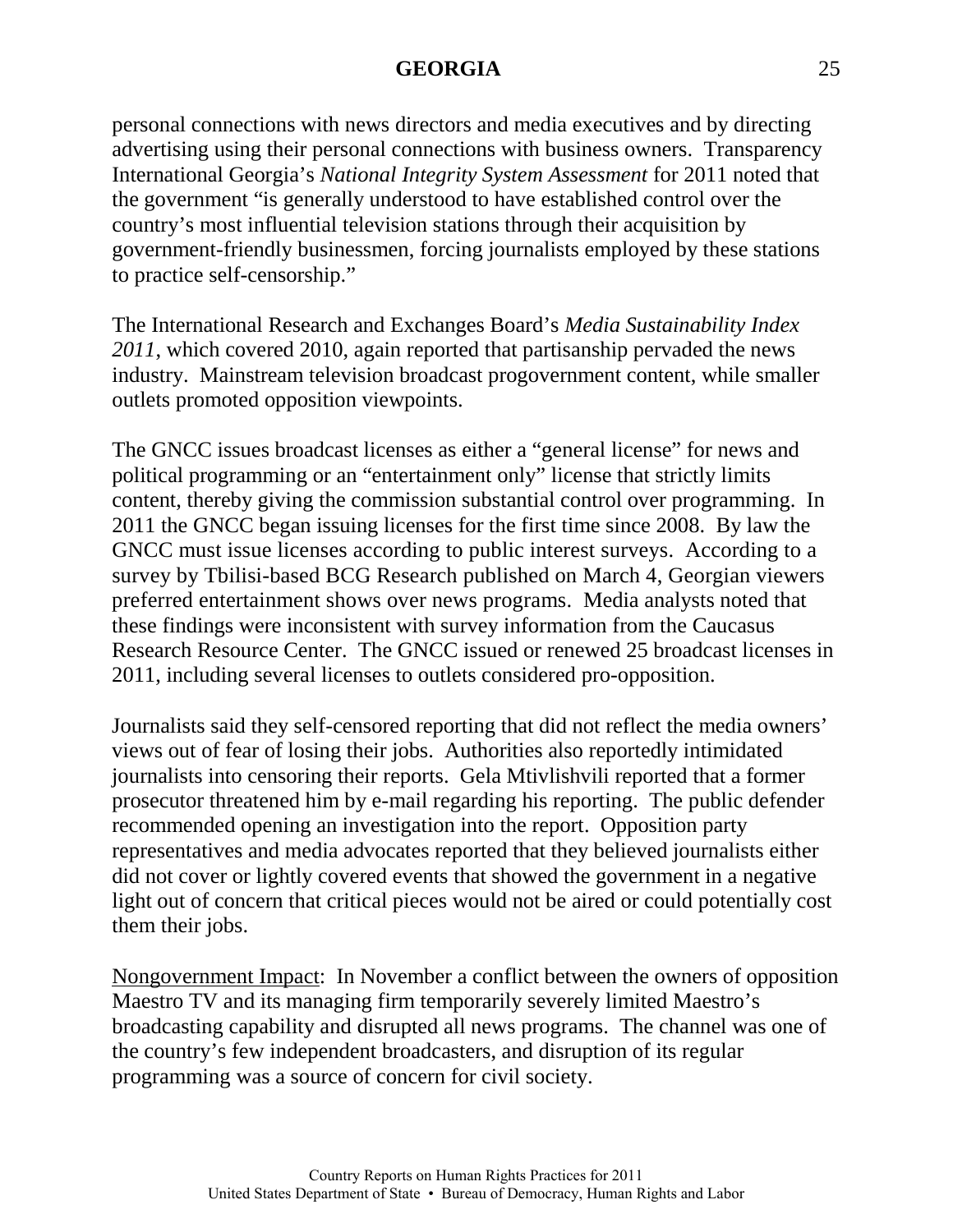Media in the separatist regions of South Ossetia and Abkhazia remained tightly restricted by de facto authorities and Russian occupying forces.

Mari Otarashvili, a journalist for the independent *Rezonansi* newspaper, reported the Georgian governor (in exile) of the Akhalgori region, Zurab Pitskhelauri, threatened her, attempted to blackmail her, and advised her to write her articles "correctly" on several occasions during the year. Otarashvili was one of the few Georgian journalists reporting in occupied South Ossetia with the permission of de facto authorities, and her reporting was often critical of local government officials.

# **Internet Freedom**

Outside of Abkhazia and South Ossetia, there were no government restrictions on access to the Internet or reports that the government monitored e-mail or Internet chat rooms. However, amendments to the Law on Operative-Investigative Activity, adopted in November 2010, oblige communication companies to make private information available for government investigations, providing law enforcement officials with access to private e-mails, chat rooms, and open and closed conversations on the Internet.

Insufficient information was available about Internet freedom in the occupied territories.

# **Academic Freedom and Cultural Events**

There were no government restrictions on cultural events. There were reports of academic appointments and dismissals due to political affiliation. Education experts questioned the promotion of several school "mandators," hired directly by the Ministry of Education to maintain school security, to positions in school resource centers and as principals.

# **b. Freedom of Peaceful Assembly and Association**

# **Freedom of Assembly**

The constitution and law provide for freedom of assembly. Authorities routinely granted permits for assemblies during the year. However, the government's respect for this freedom was mixed, and authorities forcefully dispersed several protests. Human rights organizations expressed concerns about provisions in the law, including prohibitions on demonstrations by one person or by noncitizens,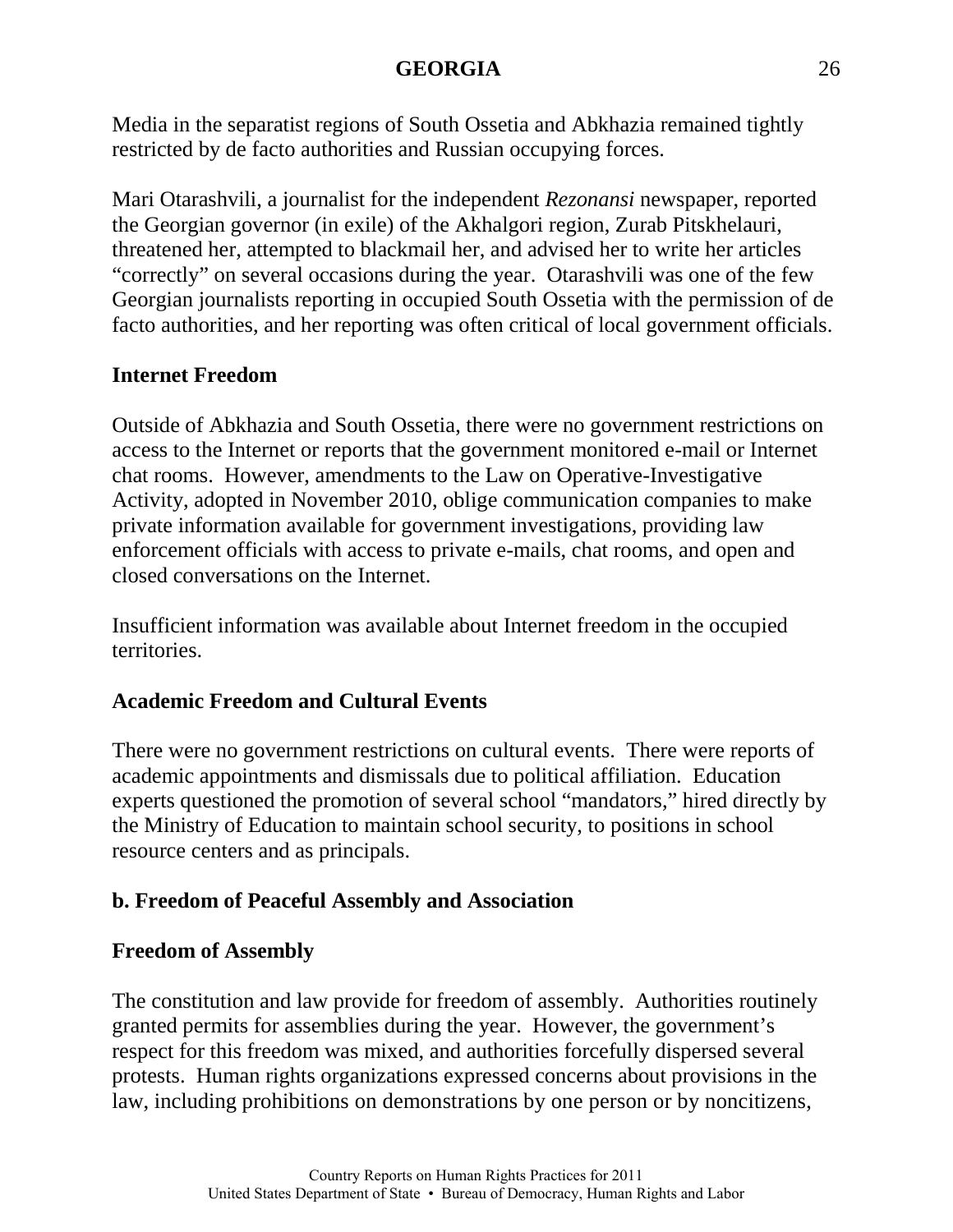and a requirement that political parties and other organizations give prior notice and obtain permission from local authorities to assemble on a public thoroughfare five days in advance, thereby precluding spontaneous demonstrations.

The law governing administrative offenses prohibits the blocking of streets "artificially" and "deliberately," either by protesters themselves or with "various types of constructions and/or objects." The maximum prison term for a number of administrative offenses--including these actions--is 90 days. In contrast, under the criminal procedures code, pretrial detention for criminal charges is 60 days. Authorities amended the Law on Public Assembly and Demonstrations on July 1 to allow courts to prohibit rallies within 65 feet of court buildings and give state agencies and ministries the power to do the same.

The law allows police to use nonlethal projectiles for riot control, and law enforcement officials on occasion used excessive force against protesters. NGOs noted the excessive use of force by police, including attacks on journalists and protesters who were not resisting arrest, and lack of transparent investigations had a dampening effect on freedom of assembly. For example, on January 3, police dispersed demonstrators holding a nonviolent hunger strike in Heroes Square, used excessive force against peaceful onlookers, and detained 11 persons on improper charges. The 11 detainees were charged with petty hooliganism and disobeying police orders. The public defender's investigation concluded that at the time of the arrests, the protesters were in compliance with the law and that there was no evidence to support the charges. The investigation corroborated witnesses' version that police used excessive force to illegally terminate the protest. The report noted that video footage showed plainclothes police officers detaining protesters without presenting any form of documentation. In one case the wife of a protester was punched in the face by a plainclothes officer. A Ministry of Internal Affairs internal investigation resulted in the dismissal of one officer, and ministry officials reported the victim received 8,000 lari (\$4,760) in moral damages in a subsequent lawsuit.

Five days of protests turned violent on May 26, when police forcefully dispersed approximately 1,000 protesters in front of the parliament building when their permit expired. The confrontation occurred after protest leaders declined the government's request to move to a different venue in order to clear the road for the Independence Day parade scheduled for May 27 and blocked the main street with barricades. The protesters, some of whom came armed with sticks, metal pipes, and Molotov cocktails, ignored warnings from municipal officials that force would be used to clear the area if they did not voluntarily disperse. Police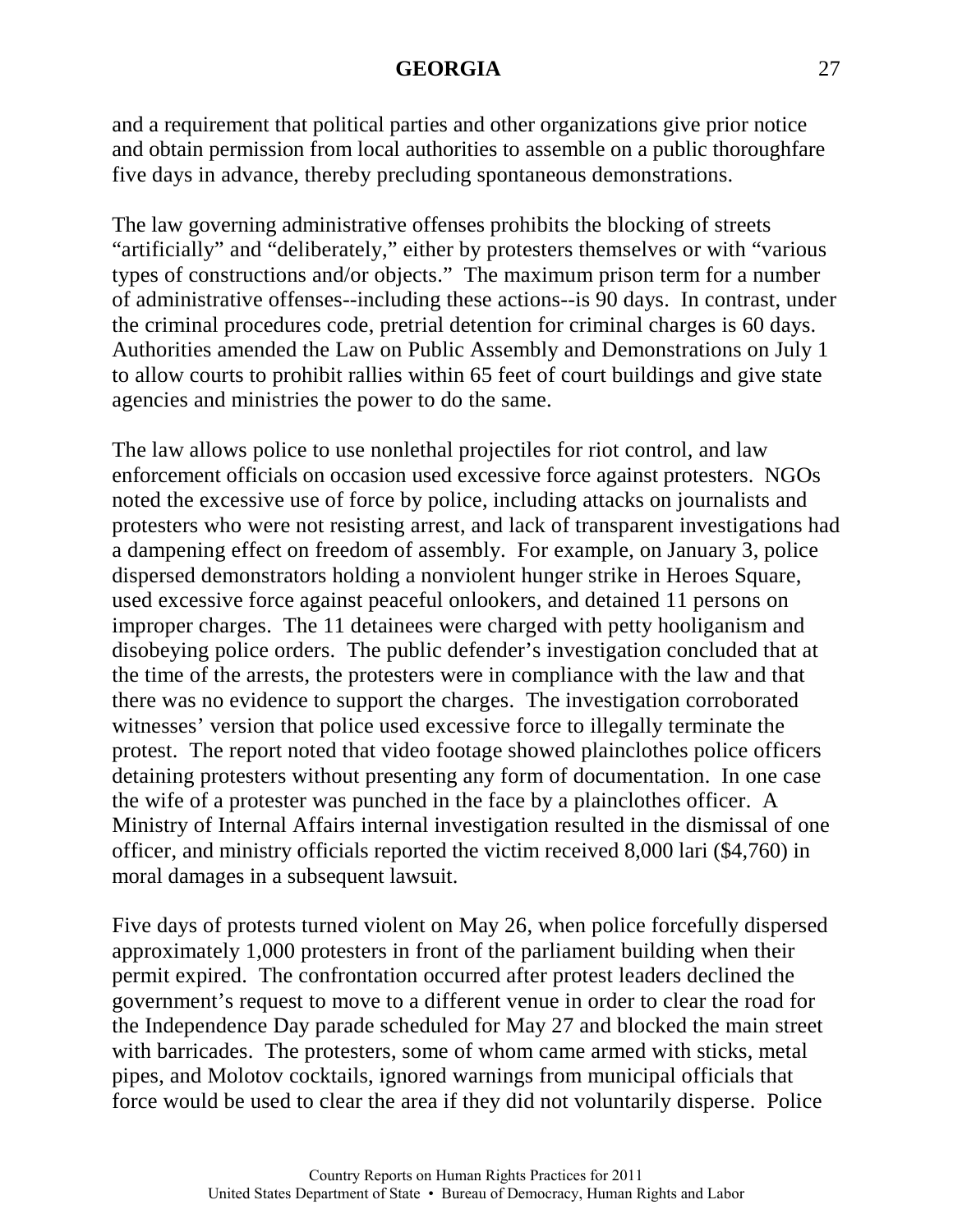beat, arrested, and shot protesters and journalists in the vicinity with rubber bullets. Some police also failed to display identification numbers, making accountability difficult. Two persons--one protester and one police officer--were killed, reportedly by the vehicles of the protest leaders as they left the area at high speed, and two other protesters were found electrocuted on a nearby rooftop. Dozens of protesters were injured, and GYLA estimated that authorities detained 160 persons. Observers noted that the government had a legal right to clear the protest while agreeing that certain police, mainly from special force units, employed disproportionate force.

# **Freedom of Association**

The constitution and law provide for freedom of association. However, the government's respect for this right was selective in practice. There were some allegations during the year that members of trade unions and opposition parties and their families and associates were selectively targeted for prosecution by law enforcement agencies and were subjected to stricter penalties than other citizens upon conviction. There were also allegations of pressure on opposition figures, NGOs, teachers, and union members, including surveillance and actual or threatened job loss (see sections 3 and 7).

# **c. Freedom of Religion**

See the Department of State's *International Religious Freedom Report* at [www.state.gov/j/drl/irf/rpt.](http://www.state.gov/j/drl/irf/rpt/)

# **d. Freedom of Movement, Internally Displaced Persons, Protection of Refugees, and Stateless Persons**

The law provides for freedom of movement within the country, foreign travel, emigration, and repatriation for Georgian citizens, but this freedom was limited in practice in Abkhazia and South Ossetia by de facto authorities and Russian occupying forces. The government cooperated with the UN High Commissioner for Refugees (UNHCR) and other humanitarian organizations in providing protection and assistance to internally displaced persons, refugees, returning refugees, asylum seekers, stateless persons, and other persons of concern.

Georgian law imposes limitations on foreigners moving into and out of Abkhazia and South Ossetia. It also imposes special requirements on persons conducting economic activities in the occupied regions. There were no reports that Georgian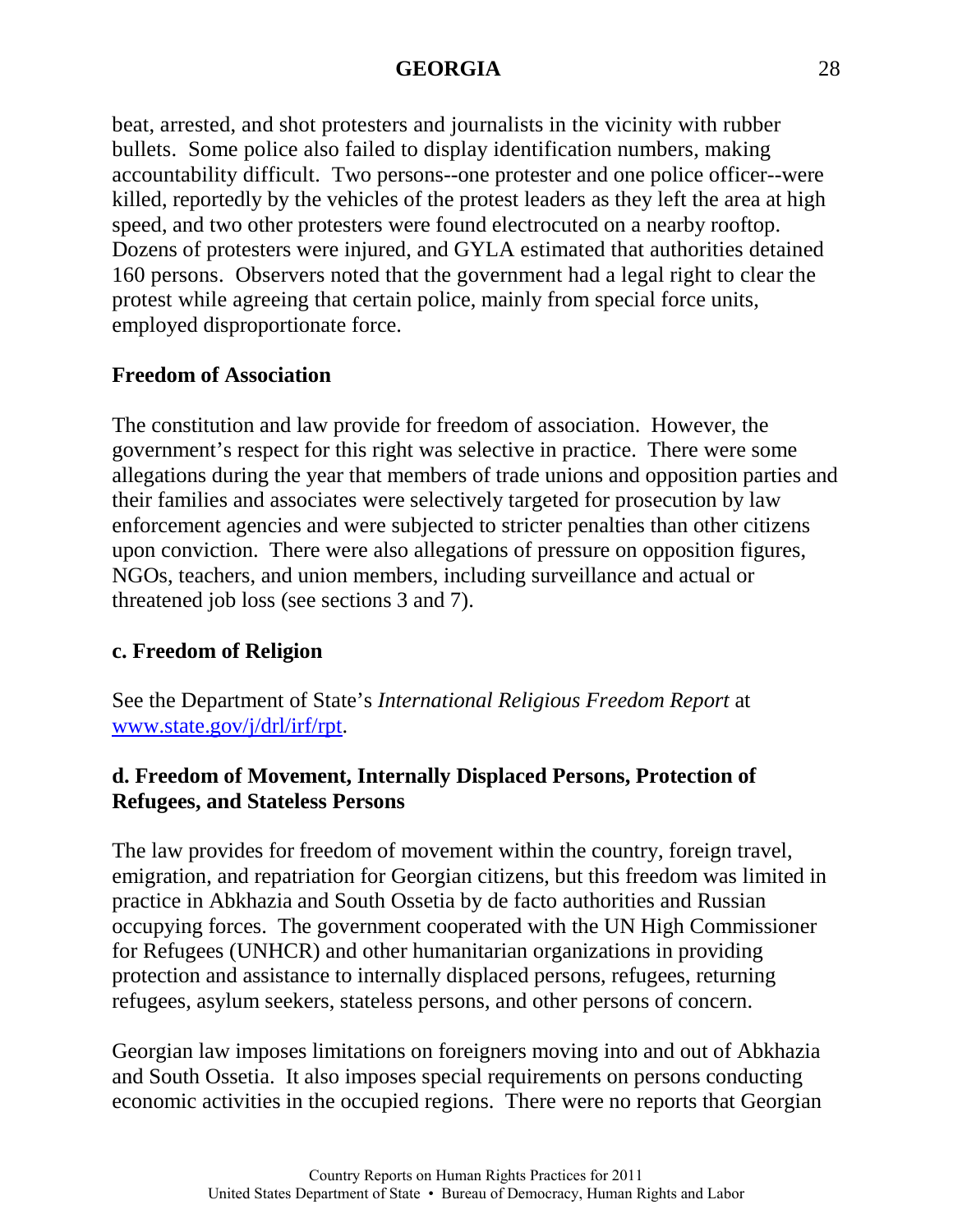authorities unduly restricted any international humanitarian organizations. Russian and Abkhaz de facto authorities limited international organizations' ability to operate in Abkhazia. Russian and South Ossetian de facto authorities blocked virtually all international organizations, including humanitarian organizations, from regular access to South Ossetia.

De facto authorities and Russian forces in the occupied regions of Abkhazia and South Ossetia restricted freedom of movement, restricting the free movement of the local population across the administrative boundary for medical care, pension services, religious services, and education. Checkpoints operated by Russian border guards and de facto militia often obstructed citizens' movement within these regions and between these regions and areas controlled by the Georgian government. Although Abkhaz de facto authorities maintained that the administrative boundary with the rest of Georgia was officially closed, they allowed limited crossings at the Rukhi Bridge. In July 2010 they introduced a permit system that formalized a process of granting permission to cross the boundary for 100 Russian rubles (\$3) for a single trip. South Ossetian de facto authorities allowed limited crossings in and out of the Akhalgori region, whose remaining inhabitants are primarily ethnic Georgians. International observers were able to gain limited access to Abkhazia, but only a small number gained occasional and extremely restricted access to South Ossetia. South Ossetian de facto authorities continued to refuse humanitarian access to most international organizations, including the UNHCR.

In September 2010, according to media reports, South Ossetian de facto authorities announced that ethnic Georgian residents of the region would face restrictions, such as a fee to cross the administrative boundary, unless they obtained South Ossetian "passports." This requirement had not taken effect by year's end.

An Abkhaz "citizenship" law allows dual Russian-Abkhaz but not dual Georgian-Abkhaz "citizenship." Ethnic Georgians living in Abkhazia were required to acquire Abkhaz "citizenship" to open businesses, establish bank accounts, vote in elections, run for office, travel freely, or own property.

# **Internally Displaced Persons (IDPs)**

The UNHCR estimated that there were a total of 270,528 IDPs from the conflicts in 1992-93 and 2008 in the country during the year. The UNHCR estimated that of the approximately 127,000 individuals displaced as a result of the 2008 conflict, essentially all those who had applied for assistance received a durable solution in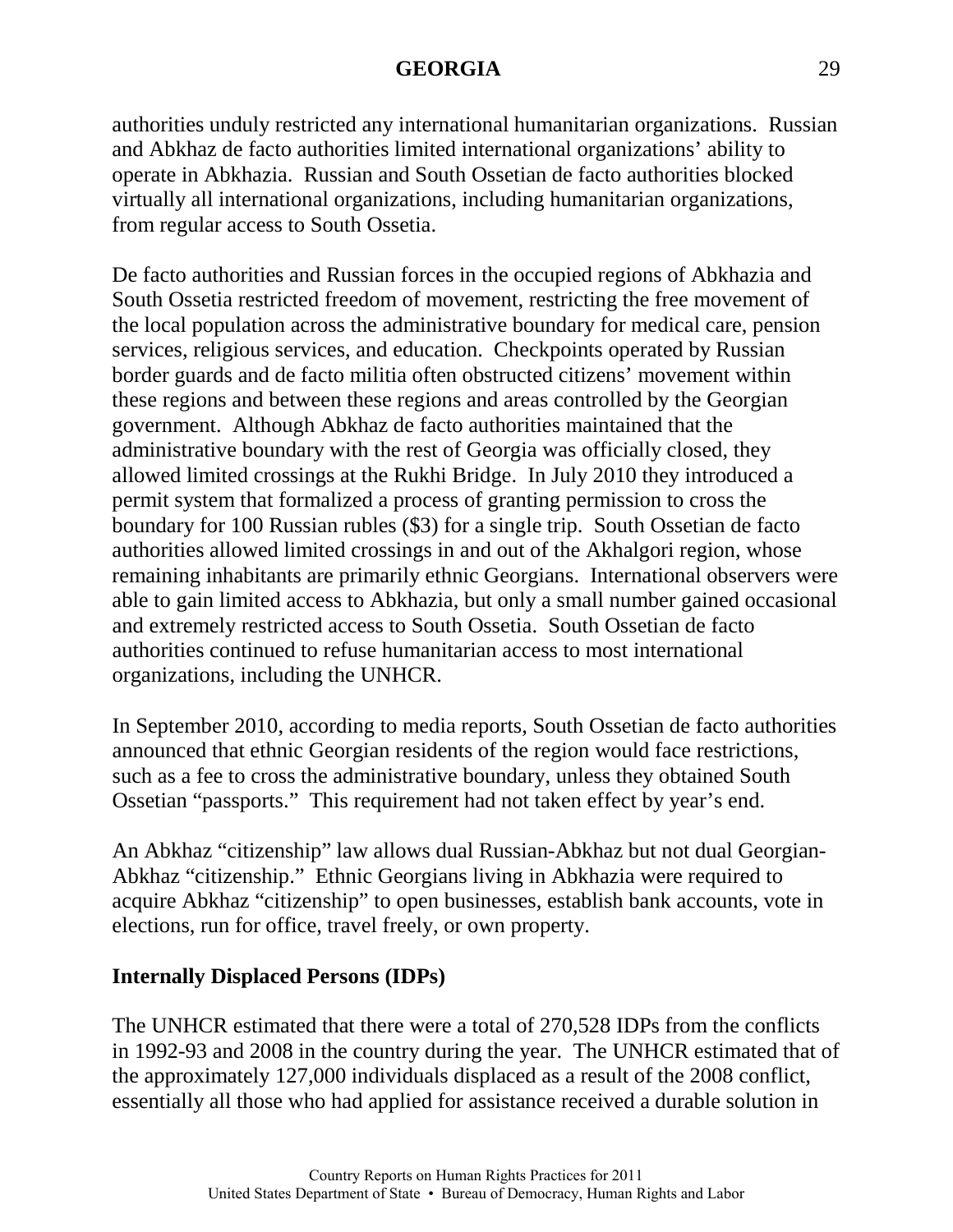undisputed Georgian territory by the end of the year. Additionally, as of December the UNHCR counted 128,864 persons as being in an "IDP-like" situation needing protection and humanitarian assistance. This number included individuals who returned to Abkhazia, South Ossetia, and areas adjacent to the administrative boundary with South Ossetia and Abkhazia as well as those displaced in the 2008 conflict who were subsequently relocated.

By year's end most IDPs displaced in 2008 had received formal IDP status under national legislation. However, IDP status was not established for some individuals who claimed to have been displaced in the 2008 conflict. These individuals, described by officials as "IDP status seekers," included persons who had never been registered with Georgian authorities, such as persons who had never been registered at birth or were displaced from regions that prior to 2008 were not under Georgian control, persons whose departure from South Ossetia could not be established as having been caused by the conflict, or persons who could not prove their former residence in the occupied territories. These included, in particular, some persons who may own property in the Akhalgori region of South Ossetia but may have moved for economic, educational, or other reasons prior to the conflict. As there was some seasonal movement of persons to and from Akhalgori, it was at times difficult to establish where an individual was settled at the time of the conflict. Various agencies, including the government, UNHCR, and NGOs, employed different methods in estimating the number of IDPs.

During the year IDPs from the 2008 conflict continued to receive assistance, including a monthly, status-linked cash payment from the government, as well as some help from the international donor community. The Ministry for IDPs from the Occupied Territories, Refugees, and Accommodations continued to provide for IDPs and promote their socioeconomic integration and create conditions for their return in safety and dignity. The government took steps during the year to rehabilitate, purchase, or build new housing or offer cash payments in lieu of providing housing to IDPs from the conflicts in the early 1990s and 2008. Such steps resulted in improved housing for 4,734 IDPs. The government moved from a reactive approach (getting as much housing up as quickly as possible) to a longterm solution approach (providing durable solutions to IDPs from both conflicts). More than 6,000 IDP households, primarily those displaced in conflicts in the 1990s, nonetheless continued to live in substandard or squalid buildings and were in areas with insufficient access to services and economic opportunities.

The government continued to work to provide adequate permanent housing for all IDPs, although the needs of IDPs far exceeded the resources available. In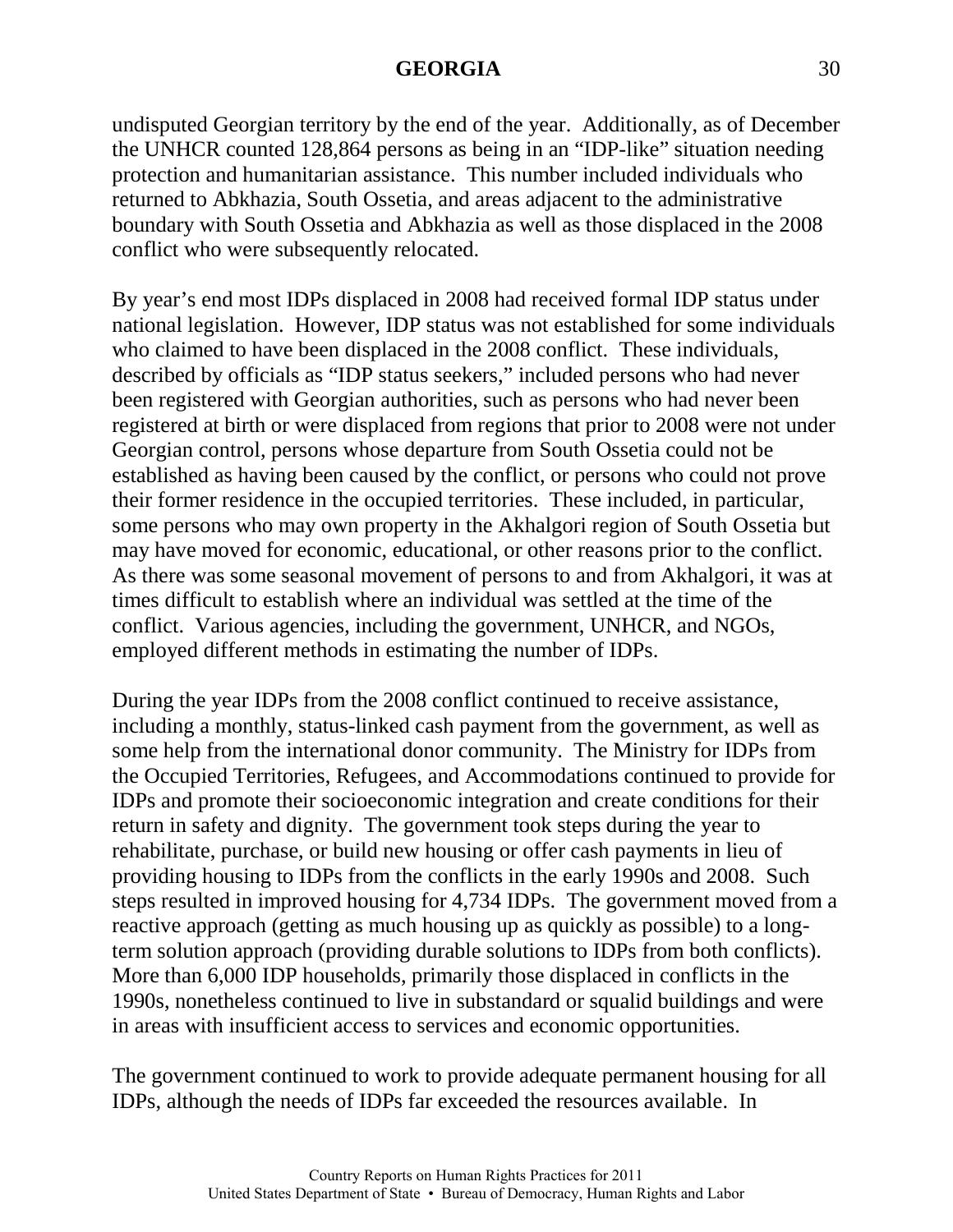December 2010 the government estimated it would cost approximately 585 million lari (\$348 million) to provide adequate shelter for all IDPs in the country. During the year the government undertook a broad review of its IDP action plan in consultation with the UNHCR, donors, and international protection NGOs.

After a series of controversial IDP evictions in June-August 2010, the Ministry for IDPs from the Occupied Territories, Refugees, and Accommodation and the UNHCR, in consultation with international organizations and donors, updated government procedures to provide for eviction of IDPs from shelters in a manner consistent with humanitarian standards. For example, the updated procedures require providing IDPs at least 10 days' notice of their removal and clear information regarding alternative housing options. In January 535 IDP households were evicted from 19 "temporary shelters" in Tbilisi using the new procedures. UNHCR protection staff reported that the evictions took place relatively peacefully with minor scuffles at two sites, one of which resulted in arrests. International and civil society organizations criticized government missteps in the execution of the evictions, in particular some limitations that were placed on access by international monitors. Few evicted IDPs accepted the government's offers of housing outside of Tbilisi but rather appeared to have found accommodations in the capital on their own.

In July and August, authorities evicted an estimated 100 IDP households from sites in central Tbilisi. These included both illegal "temporary shelters" and registered and legal collective centers in which IDPs had rights of occupancy under the law. The government's legal basis for evicting IDPs from their registered accommodations was not clear. According to the law, IDPs shall not be "expelled from a legal residence without compensation" that allows them to secure housing comparable to the housing from which they were evicted. Some local advocacy organizations asserted that the compensation offered by the government was insufficient to meet this standard, and at least one civil suit by an evicted IDP was pending before the courts at year's end.

Abkhaz de facto authorities continued to prevent repatriation of the approximately 235,000 persons displaced by the 1992-93 war, despite their 1994 agreement with Georgia, Russia, and the UNHCR, which called for the safe, secure, and voluntary return of IDPs who fled during the war. Approximately 45,000 of these IDPs, many working as seasonal laborers, returned to the Gali and Ochamchire regions of lower Abkhazia, but Abkhaz de facto authorities refused to allow the return of IDPs to other regions of Abkhazia. IDPs living elsewhere in Georgia were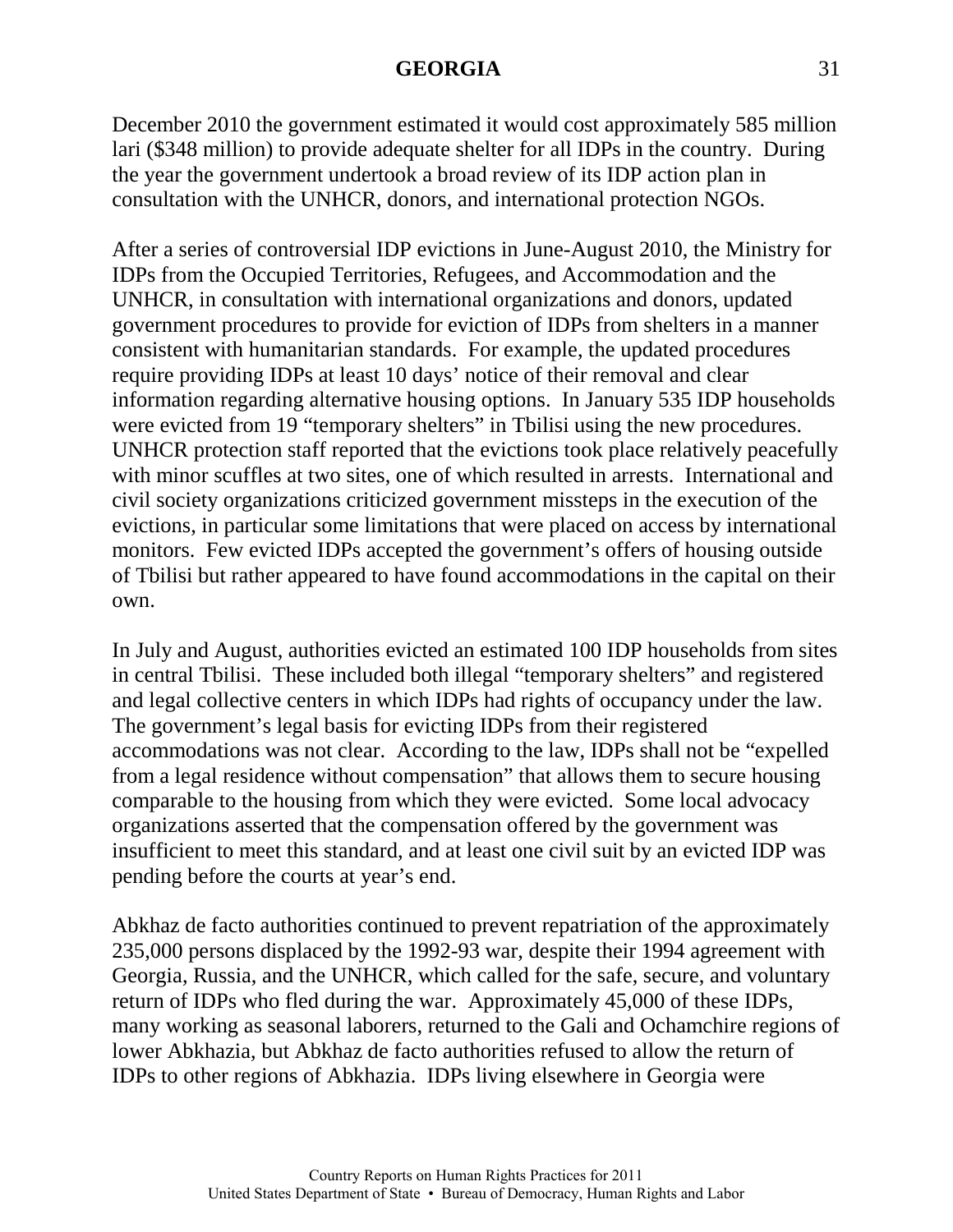prevented from reclaiming homes in Abkhazia, based on a 2008 "law" that expropriated all "abandoned property" from 1992-93.

# **Protection of Refugees**

Access to Asylum: The law provides for the granting of asylum or refugee status, and the government has established a system for providing protection to refugees.

Temporary Protection: The government provided temporary protection to individuals who may not qualify as refugees. Two Russian soldiers who defected to Georgia from South Ossetia in 2009 remained in the country with protected status as asylum seekers at year's end. In both cases the government assisted the applicants with temporary protection while they applied for asylum. Neither asylum case was resolved by year's end.

# **Stateless Persons**

The law provides citizenship at birth if one or both parents are citizens. It also gives citizenship to children of stateless individuals born on the country's territory. The law provides that an adult may become a citizen if he or she satisfies the following requirements: (a) has been permanently residing on the country's territory during the previous five years; (b) knows the state language; (c) is familiar with its history and laws; and (d) has a job or owns real estate on the country's territory, conducts business, or owns shares in a Georgian company or industry. A person seeking naturalization is expected first to give up any previous citizenship.

According to December 2010 government statistics, 1,987 de jure stateless persons were identified and registered by the authorities. The UNHCR and government's aligned figure for the number of stateless individuals was 1,781. Due to delays in issuing birth certificates and other documentation problems (especially among minority communities), the actual number of stateless persons in the country was believed to be higher. Some were believed to be Chechens who volunteered for repatriation to Russia but were rejected because they were never registered in Russia and did not have documented Georgian citizenship. This confusion was compounded for persons who lived in the occupied territories.

Children lacking birth certificates were unable to participate in social aid or educational programs. Often children were not registered because their parents had no documentation. The UNHCR identified 9,931 persons living throughout the country as lacking necessary documentation. At year's end more than 63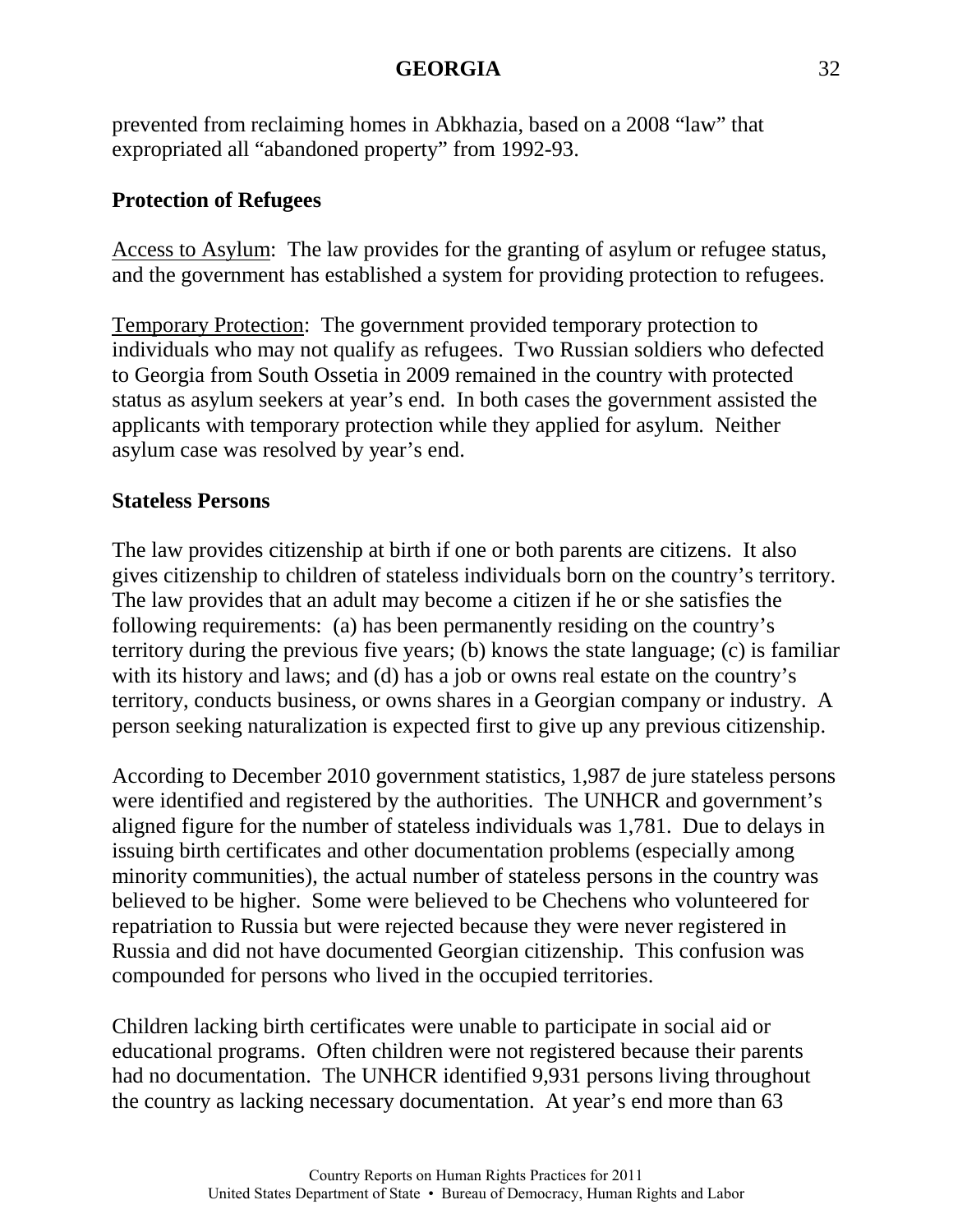percent of these had received free legal aid, assistance in obtaining documentation to establish their birth, confirmation of their right to Georgian citizenship, and identity papers.

The Civil Registry Agency (CRA) had four offices to register IDPs and issue documents to those lacking them due to the destruction of the national archives on the South Ossetian side of the administrative boundary. In 2008 the CRA counted 2,500 IDPs without documentation, of which approximately 1,700 were assisted through the NGO Legal Development and Consultations Group and the agency.

# **Section 3. Respect for Political Rights: The Right of Citizens to Change Their Government**

The constitution and law provide citizens with the right to change their government peacefully. However, the government's record in the conduct of presidential and parliamentary elections in 2008 was mixed.

# **Elections and Political Participation**

Recent Elections: International observers found presidential elections in January 2008 consistent with most Organization of Security and Cooperation in Europe (OSCE) democratic election commitments. However, there were significant problems, including widespread allegations of intimidation and pressure, flawed vote-counting and tabulation processes, and shortcomings in the complaints and appeals process. These and other problems also marred parliamentary elections in May 2008, which OSCE observers concluded were uneven and incomplete in their adherence to international standards.

According to the OSCE election observation mission, while the May 2010 municipal elections marked progress towards meeting OSCE and Council of Europe commitments, there were still significant shortcomings, including deficiencies in the legal framework and its implementation, an uneven playing field for candidates, and isolated cases of election-day fraud. Observers reported a variety of violations including instances of likely ballot box stuffing, cases of multiple voting, proxy voting, and series of seemingly identical signatures of voters on voters' lists. The observers also noted procedural violations in one-fifth of the vote counts and one-fourth of the vote tabulations they monitored. The OSCE mission received allegations of violations from opposition parties and NGOs, including reports of pressure on opposition candidates to withdraw. NGOs and opposition parties reported that supervisors pressured government employees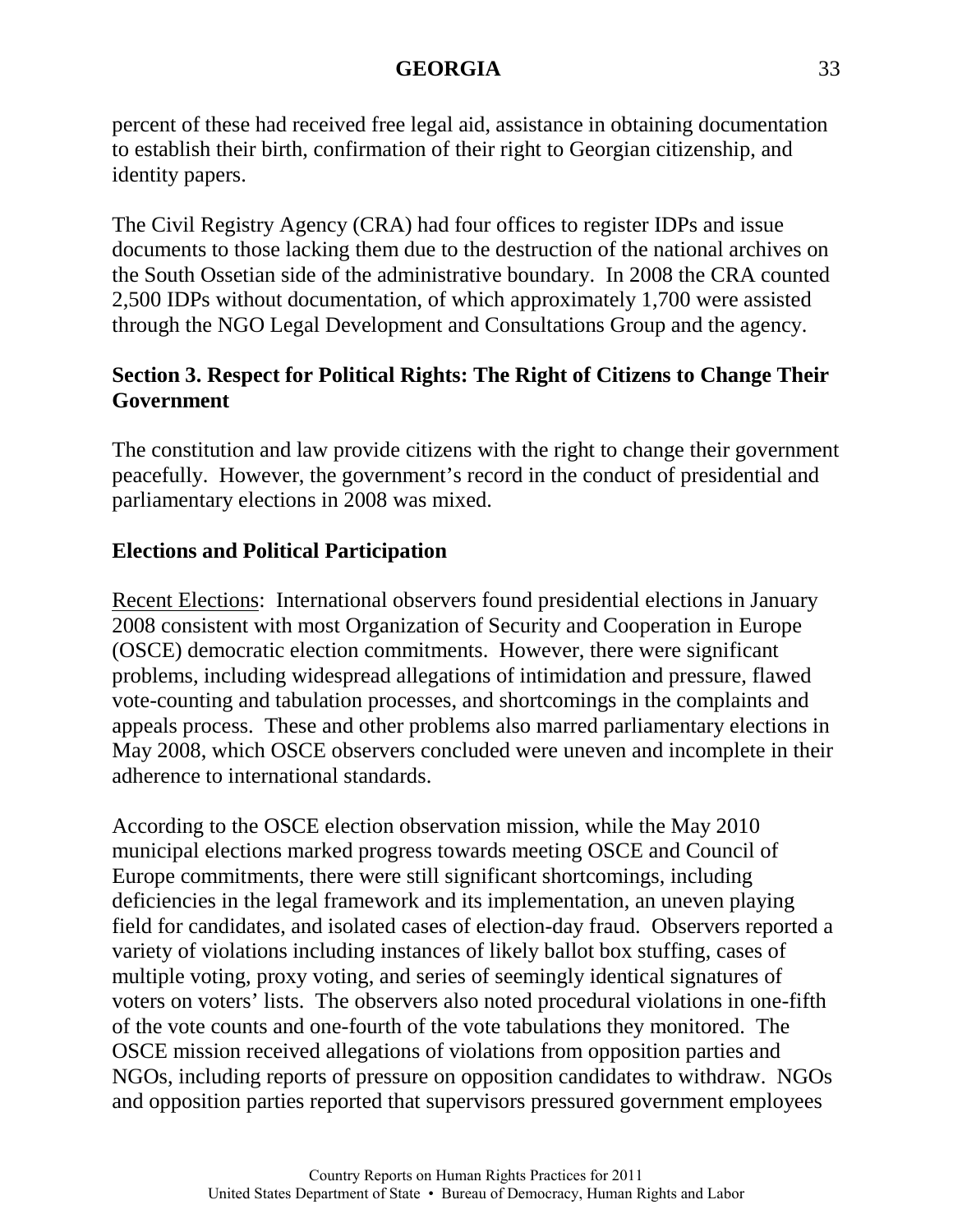to vote for and donate to the ruling party with the implication that failure to do so might result in a loss of employment. The OSCE also reported allegations that businesses were reluctant to donate to some opposition parties due to fear of reprisals. The OSCE mission noted that election materials were available in minority languages but not in all areas inhabited by minorities.

The Ministry of Justice reported five election commission members were charged and convicted of election fraud or election interference in various regions of the country for acts committed during the 2010 municipal elections. In most cases election results for the districts were annulled. The investigation of several cases in Mestia continued.

In preparation for 2012 parliamentary elections, parliament adopted a new electoral code on December 27 which incorporated many recommendations from NGOs and the Venice Commission. The new code provides that any party that receives 5 percent of the total vote would win at least six seats in parliament and be accorded a parliamentary faction and corresponding privileges, prohibits the use of administrative resources for political purposes, improves postelection complaint procedures, reduces residency requirements for candidates for parliament, requires media to treat candidates equitably, and provides financial incentives for parties to increase the number of women on their parliamentary lists. The code also provides for the establishment of a commission to address pre-election complaints beginning in July 2012. However, the new code fails to address the Venice Commission's primary recommendation to strengthen the equality of the vote by reconstituting single mandate election districts to be comparable in size.

Political Parties: There are no legal restrictions on political party formation beyond registration requirements, and the electoral code adopted in December allows an individual to run for office without party affiliation. However, members of some organizations linked to the political opposition asserted that they were unduly singled out for harassment and prosecution. Members of some opposition parties reported threatening calls warning them to refrain from party participation and surveillance by local police from unmarked cars. An NGO reported being filmed while entering a hotel conference room to meet with an opposition party. Opposition party members also alleged teacher dismissals due to party affiliation.

After billionaire Bidzina Ivanishvili announced in October that he intended to establish an opposition political party to compete in the 2012 parliamentary elections, there were reports that government officials targeted individuals and businesses associated with him for politically motivated harassment. In one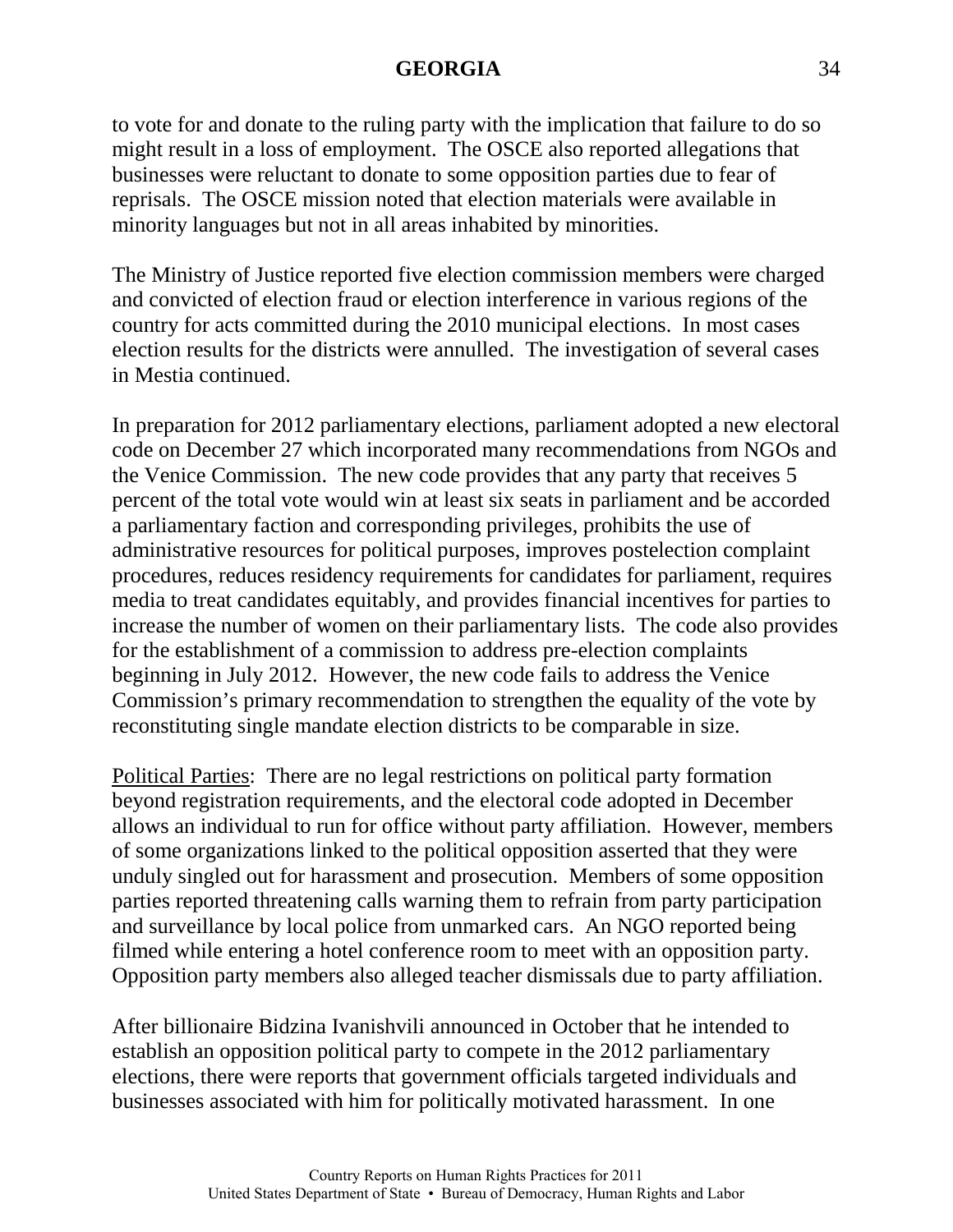illustrative example, materials imported by Ivanishvili for business and political purposes were repeatedly and inexplicably found to be damaged following their release from customs. Moreover, representatives from Ivanishvili's Cartu Group reported the percentage of their imports delayed by additional inspection increased from 10 percent to 100 percent since Ivanishvili entered politics. An independent monitoring company contracted by Cartu Group confirmed that Cartu imports were undamaged prior to customs entry and damaged after customs released the cargo.

Pursuant to Article 32 of the Law on Citizenship, the government canceled the Georgian citizenship of Ivanishvili and his wife,Ekaterine Khvedelidze**,** on October 11, several days after Ivanishvili publicly acknowledged possessing French citizenship while declaring his intention to renounce it. Article 32 provides that a person loses his or her Georgian citizenship if he or she acquires another citizenship. Both Ivanishvili and Khvedelidze challenged their loss of citizenship in court. In a December 27 decision, the Tbilisi City Court found that the government had overreached in the case of Khvedelidze, since she had acquired her Georgian citizenship after her French citizenship, and annulled the government's order revoking her Georgian citizenship. The court upheld the government's decision in the case of Ivanishvili, who had acquired his Georgian citizenship before his French citizenship. Ivanishvili's appeal of the court's decision was pending at year's end.

Opposition-linked individuals and organizations continued to report pressure on potential donors. On December 28, parliament amended the Law on Political Unions to regulate campaign and political party financing. The amended law prohibited corporate donations to political parties and provision of money, goods, or services to voters by parties; required all financial contributions to parties be made by wire transfer to ensure transparency; limited the overall amount a party can receive from public and private sources in a year to 0.2 percent of the country's GDP; and delegated financial oversight of party financing to the government's auditing agency, the Chamber of Control. However, local and international observers raised concerns about several amendments, including the vagueness of the criteria for determining political bribery and which individuals and organizations would be subject to the law.

Participation of Women and Minorities: There were nine women in the 150-seat parliament. One of the seven vice speakers was a woman, as was the chair of parliament's procedural committee. There were three women in the 19-member cabinet and six women on the 19-judge Supreme Court.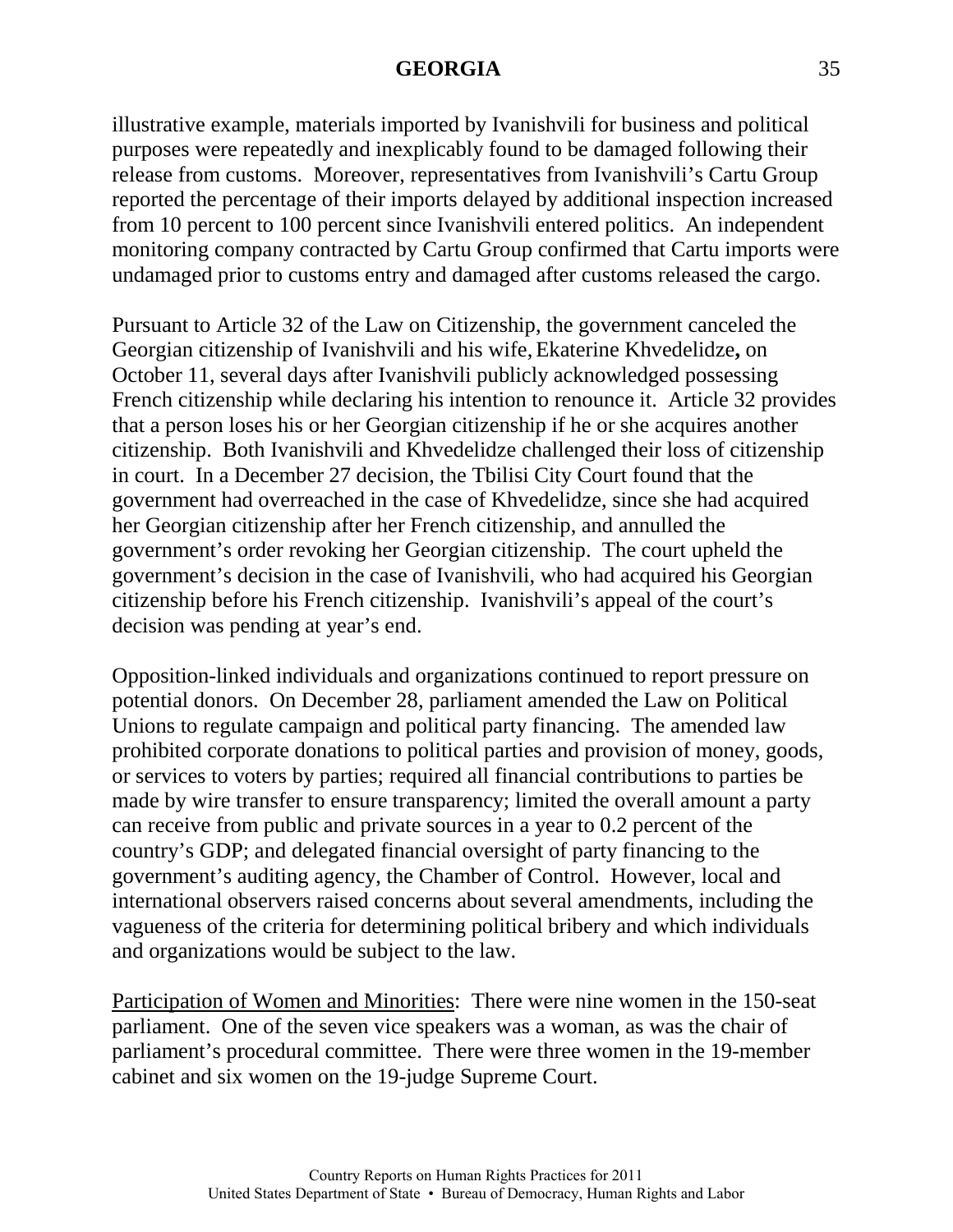According to the final OSCE report on the May 2010 municipal elections, women were underrepresented in leadership positions in the election administration as well as among the candidates for and members of city councils. However, they were well represented in lower-level election commissions. The OSCE mission found that many parties put forward candidates belonging to national minorities and that election materials were made available in minority languages, but not in all areas inhabited by minorities. The new electoral code provided financial incentives for parties to increase the number of women on their parliamentary lists, as recommended by the Venice Commission.

There were three ethnic Armenians and three ethnic Azeris in parliament, as well as one member of a minority in the cabinet. There were no members of minorities in the Supreme Court or Constitutional Court. Higher-level city managers included ethnic minority leaders.

The de facto authorities in Abkhazia continued to restrict the rights of citizens to vote and to participate in the political process through a "citizenship" law that forced ethnic Georgians to give up their Georgian citizenship to vote or participate in regional elections. Even those ethnic Georgians willing to apply for Abkhaz "passports" generally did not receive them because of extensive delays and were, therefore, unable to participate. Ethnic Georgians in South Ossetia were also required to accept a South Ossetian "passport" and "citizenship" to participate in political life.

Abkhazia held de facto "presidential elections" in August, and South Ossetia did likewise in November. Neither contest was considered free and fair due to the large number of internally displaced persons who were prohibited from voting. In South Ossetia public concerns about the integrity of the election results, including a seemingly biased decision by the de facto "supreme court," led to public demonstrations and a political crisis that was settled through Russian mediation.

# **Section 4. Official Corruption and Government Transparency**

The law provides criminal penalties for official corruption, and the government implemented these laws effectively against low-level corruption. Several government officials were indicted on corruption charges during the year. According to survey data, less than 1 percent of Georgians reported paying a bribe in the previous year to obtain a public service.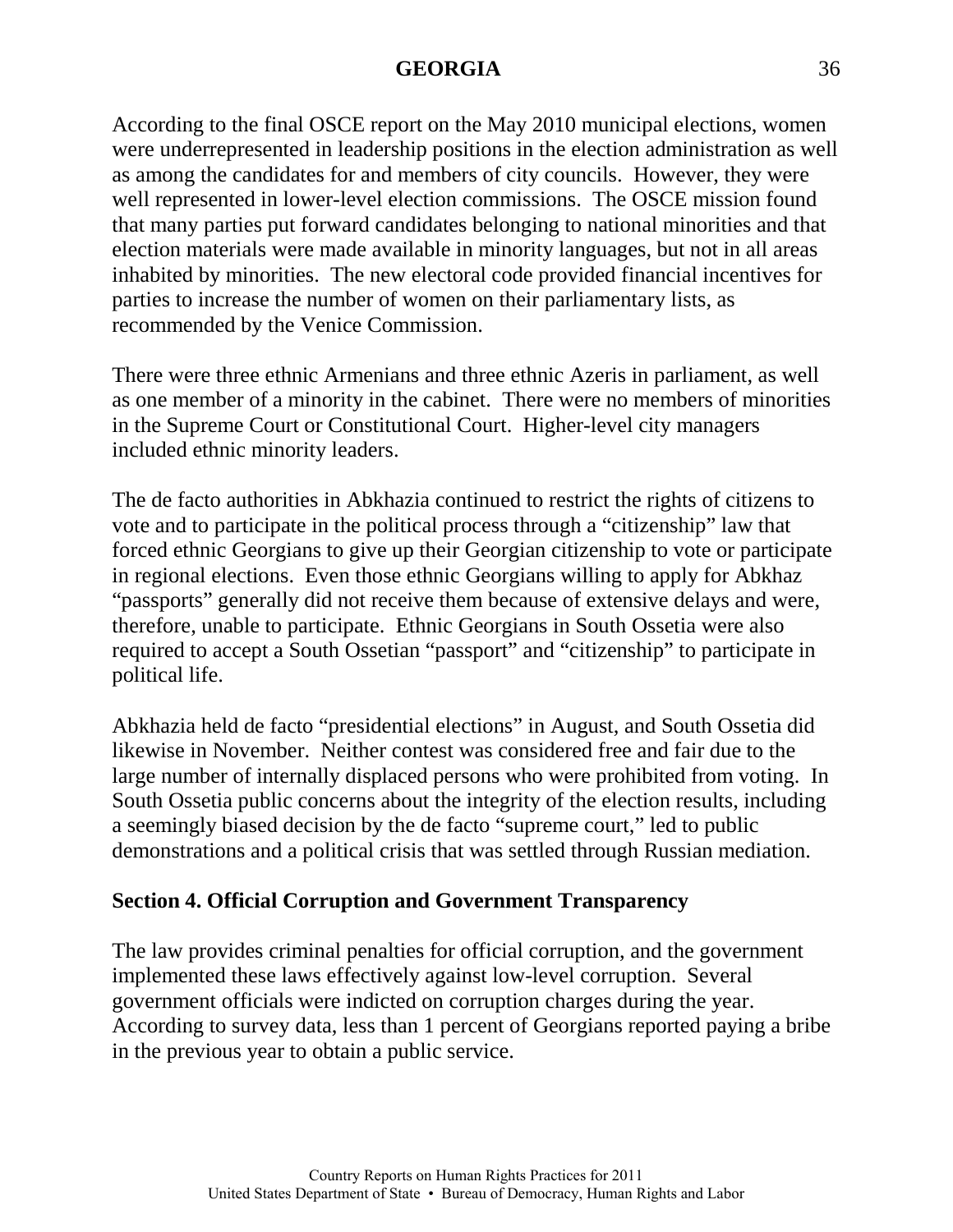Some officials were indicted on corruption charges during the year. In February seven officials from the Ministry of Health were arrested for misuse of office and misappropriation of state funds from a public healthcare insurance program. In August the mayor of Ozurgeti was charged with accepting a bribe and embezzling 180,000 lari (\$107,000) from the city budget.

NGOs and independent media raised concerns about the government's close connection to some businesses and a lack of transparency in ownership structures and the conduct of bids. Transparency International/Georgia identified as among the most pressing concerns in 2011 the need to inject more transparency into the procurement system and privatization processes. For example, Transparency International and independent media outlets criticized as nontransparent the August auction of management rights for the Tbilisi television tower to a company, Golden Com, formed only a week prior to the auction. Golden Com was the only company participating in an abbreviated 11-day bidding period. Transparency International also noted insufficient transparency of internal auditing of municipal institutions and inadequate accountability for reserve funds linked to high-ranking officials. In other cases the government was reported to have used heavy-handed practices or leveled questionable fines against companies.

NGOs and members of the international community raised concerns regarding the government's handling of the case of two Israeli businessmen who won a 168 million lari (\$100 million) arbitral award against the government and were subsequently arrested on bribery charges. The businessmen, Ronny Fuchs and Zeev Frankiel, were secretly filmed offering senior Georgian officials a multimillion dollar bribe to convince them to drop the government's appeal of the award. They were convicted of bribery but characterized their conviction as entrapment. According to their attorneys, the government offered to settle the bribery case if Fuchs waived his right to the arbitral award. In September Fuchs alleged that he had been harassed by prison officials. President Saakashvili granted both men a presidential pardon on December 2 after they negotiated a reduced settlement for the arbitration award.

During the year the government adopted some new measures to combat corruption, for example, introducing an electronic procurement system to make data of state agencies more transparent to citizens. Reforms at the Revenue Service, including the adoption of a new tax code, appointment of a new Revenue Service head, and creation of a business ombudsman, reduced the ability of Revenue Service officials to apply political pressure. Reports that businesses experienced oppressive and work-stopping audits decreased during the year. The transition to risk-based audits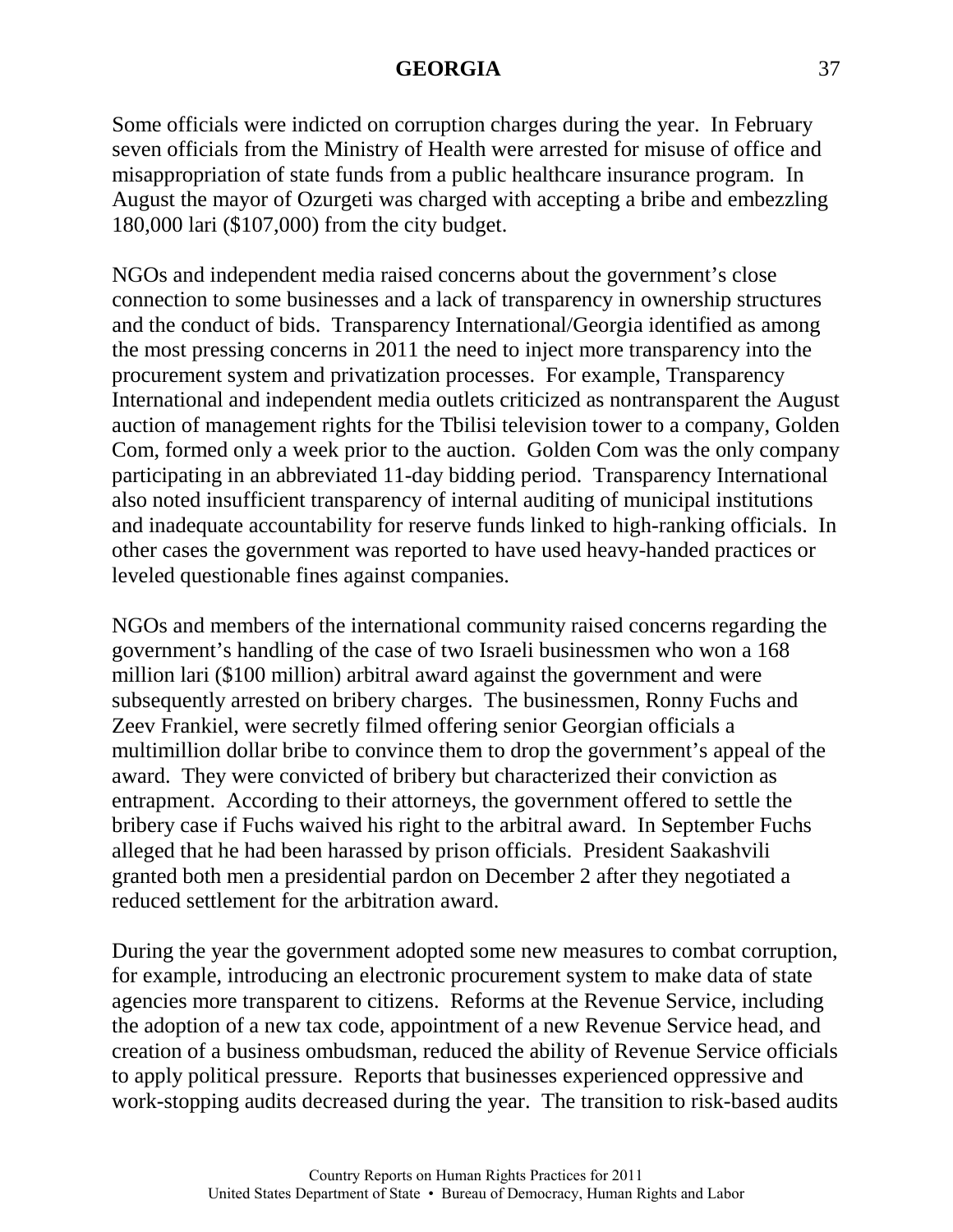and the option for private audits reduced the perception of political abuse by the Revenue Service.

The Ministry of Justice took some steps during the year to curb bribery, prosecuting 69 public officials for accepting bribes, of whom 60 were convicted. In addition five public officials were convicted of paying a bribe. There were no convictions of officials for trading in influence or of judges or prosecutors for corruption-related offenses. The Ministry of Justice's Inspector General's Office actively enforced internal ethics and disciplinary rules in the Prosecution Service.

The law requires public officials to submit yearly declarations of their own and family members' financial incomes and property for tax inspection. The Bureau of Declarations received the financial declarations, and the Prosecutor's Office investigated government corruption cases.

The law provides for public access to government meetings and documents. In practice, however, the government sometimes did not provide access. According to 2010 Transparency International/Georgia field tests, agencies provided satisfying responses in 79 percent of cases. Although the law states that a public agency shall release public information immediately or no later than 10 days after receiving a request, agencies sometimes delayed release indefinitely. NGOs noted that a 100 lari (\$60) fee for court information was burdensome and limited the ability to access information. In addition the freedom of information law restricts third-party access to information on cases involving the government in international courts.

# **Section 5. Governmental Attitude Regarding International and Nongovernmental Investigation of Alleged Violations of Human Rights**

Domestic and international human rights groups in most cases operated without government restriction, investigating and publishing their findings on human rights cases. Some NGOs enjoyed close cooperation with the government, and officials were cooperative and responsive to their views, while others complained they had insufficient access to government officials and their views were ignored. Some NGOs also reported instances of official harassment.

The major human rights problems that caused tensions between the government and NGOs during the year were the alleged mistreatment of prisoners, excessive use of force and subsequent lack of transparency in investigations relating to the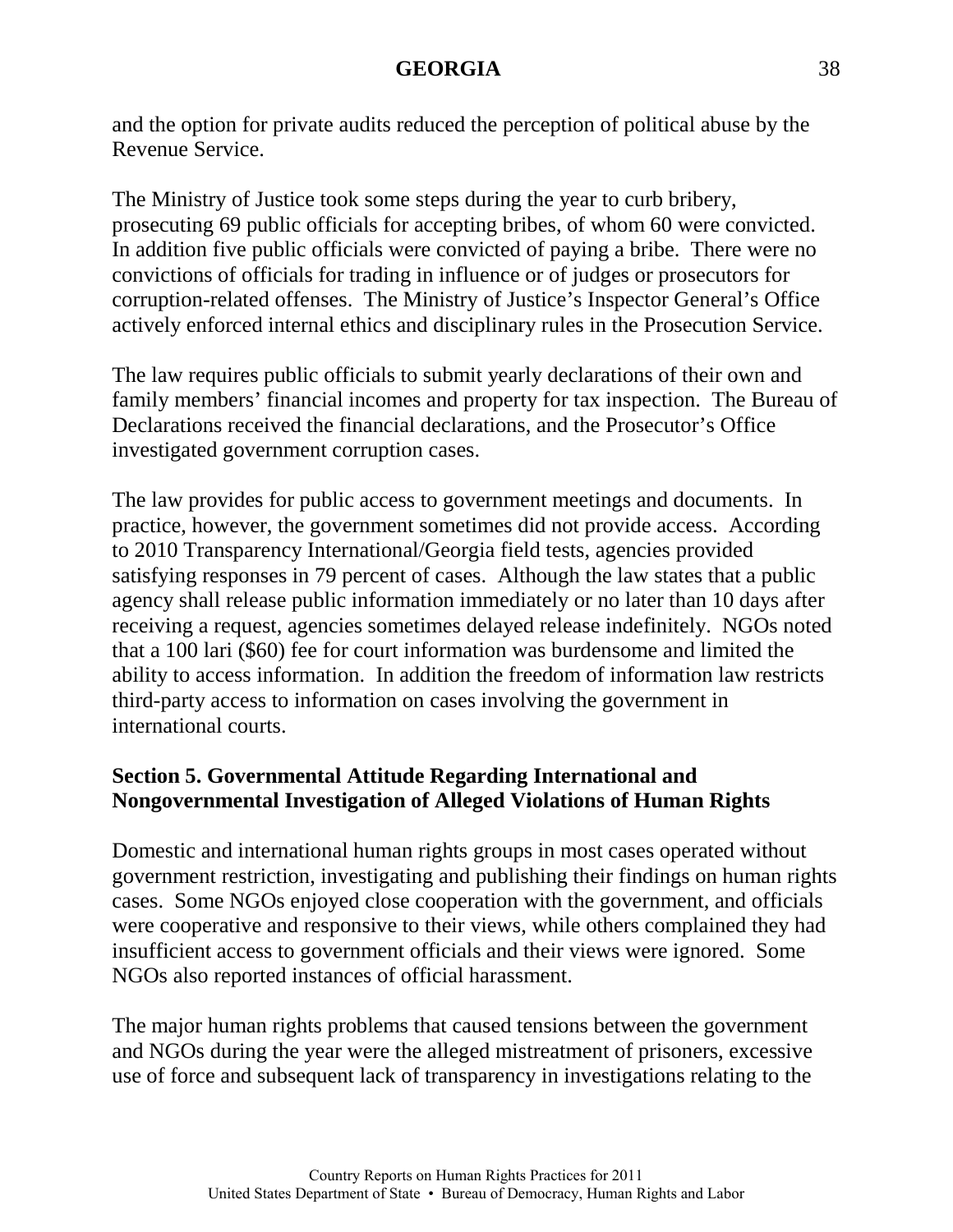May 26 protests, harassment of human rights defenders and journalists, the conduct of IDP evictions, and a lack of transparency in cases against journalists.

In a July 20 statement, the NGO Human Rights Center noted continued challenges to democratic freedom, citing increased use of police force to disrupt demonstrations, incidents of police intimidation of human rights NGOs, and pressure against media and civil society.

UN and Other International Bodies: De facto authorities in Abkhazia allowed some international organizations, including several UN agencies, to operate there on a limited basis, but only the ICRC had a specific human rights mandate. De facto authorities in South Ossetia allowed no international organization except the ICRC to operate there on a regular basis, but a few organizations, including the Council of Europe and the OSCE, gained extremely restricted and intermittent access, also without a human rights mandate.

Government Human Rights Bodies: NGOs continued to view the Public Defender's Office as the most objective of the government's human rights bodies. The constitutionally mandated office monitored human rights conditions and investigated allegations of abuse. The public defender's authority does not include the power to initiate prosecution or other legal actions, but he can recommend action, and the government must respond. The office generally operated without government interference and was considered effective. However, the public defender reported that the government often responded partially or not at all to inquiries and recommendations. Ministries which demonstrated patterns of partial, delayed, or nonresponses to requests for information included the Ministry of Correction and Legal Assistance, Ministry of Justice, Ministry of Defense, and Ministry of Internally Displaced Persons from the Occupied Territories, Refugees, and Accommodations.

The public defender has the right to make nonbinding recommendations to law enforcement agencies to investigate particular human rights cases. The public defender must submit an annual report on the human rights situation for the calendar year, but can make periodic reports as the office deems necessary. Government offices must respond to all requests for information from the Public Defender's Office within 10 days. The office may not report on torture unless the victim gives clear consent. De facto authorities in the occupied territories did not grant the office access to those territories. The parliamentary Committee on Human Rights and Civil Integration, the Ministry of Internal Affairs' Human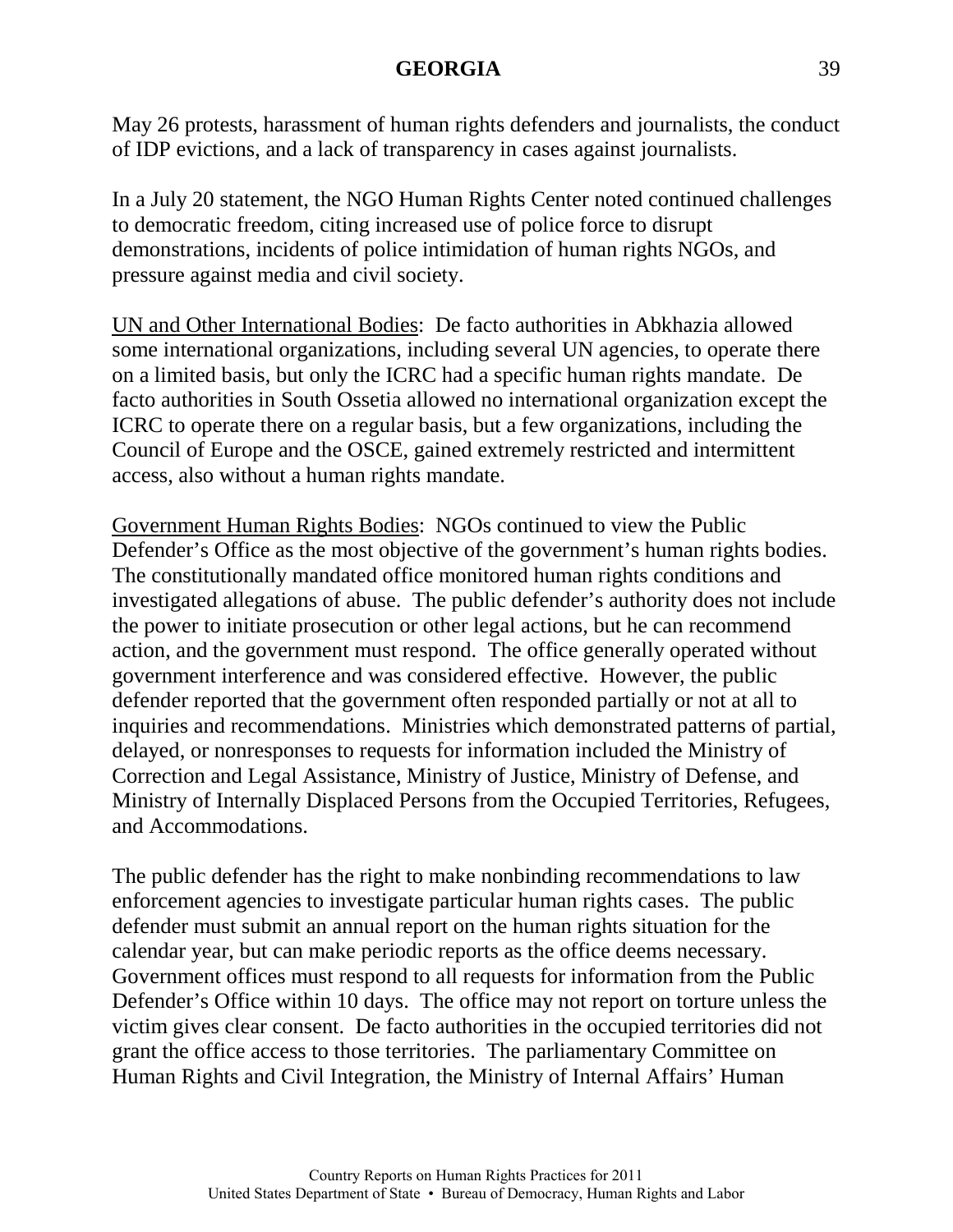Rights Division, and the National Security Council's human rights advisor had mandates to investigate claims of abuse.

By law the prosecutor general is charged with protection of human rights and fundamental freedoms. The Human Rights Unit of the Office of Chief Prosecutor monitored overall prosecution and supervision of compliance with national and international human rights standards. The unit reviewed statistical and analytical activities within the prosecution system and was responsible for considering and responding to human rights recommendations of national and international human rights institutions.

# **Section 6. Discrimination, Societal Abuses, and Trafficking in Persons**

The constitution and law prohibit discrimination based on race, gender, religion, disability, language, or social status. However, the government did not always enforce these prohibitions effectively.

### **Women**

Rape and Domestic Violence: Rape is illegal, but spousal rape is not specifically addressed by criminal law. Criminal cases of rape generally could be initiated only after a complaint by the victim. A first-time offender may be imprisoned for up to seven years; a repeat offender or perpetrator of rapes of multiple victims may receive up to 10 years' imprisonment. If the victim is, or becomes, pregnant, contracts HIV/AIDS, or is subjected to extreme violence, the sentence may be increased to 15 years. If the victim is a minor in any of these cases, the sentence may be increased up to 20 years. During the year investigations were initiated in 126 rape cases, compared with 118 in 2010. Observers believed many instances of rape were unreported due to the social stigma for victims and because police did not always investigate reports of rape.

Domestic and other violence against women was a problem. NGOs believed cases were underreported. According to statistics from the Ministry of Internal Affairs, 445 domestic violence cases were reported to police during the year.

Domestic violence is an administrative offense that is legally defined as a violation of the constitutional rights and liberties of one member of a family by another through physical, psychological, economic, or sexual violence or coercion. Domestic violence is not specifically criminalized. Authorities prosecuted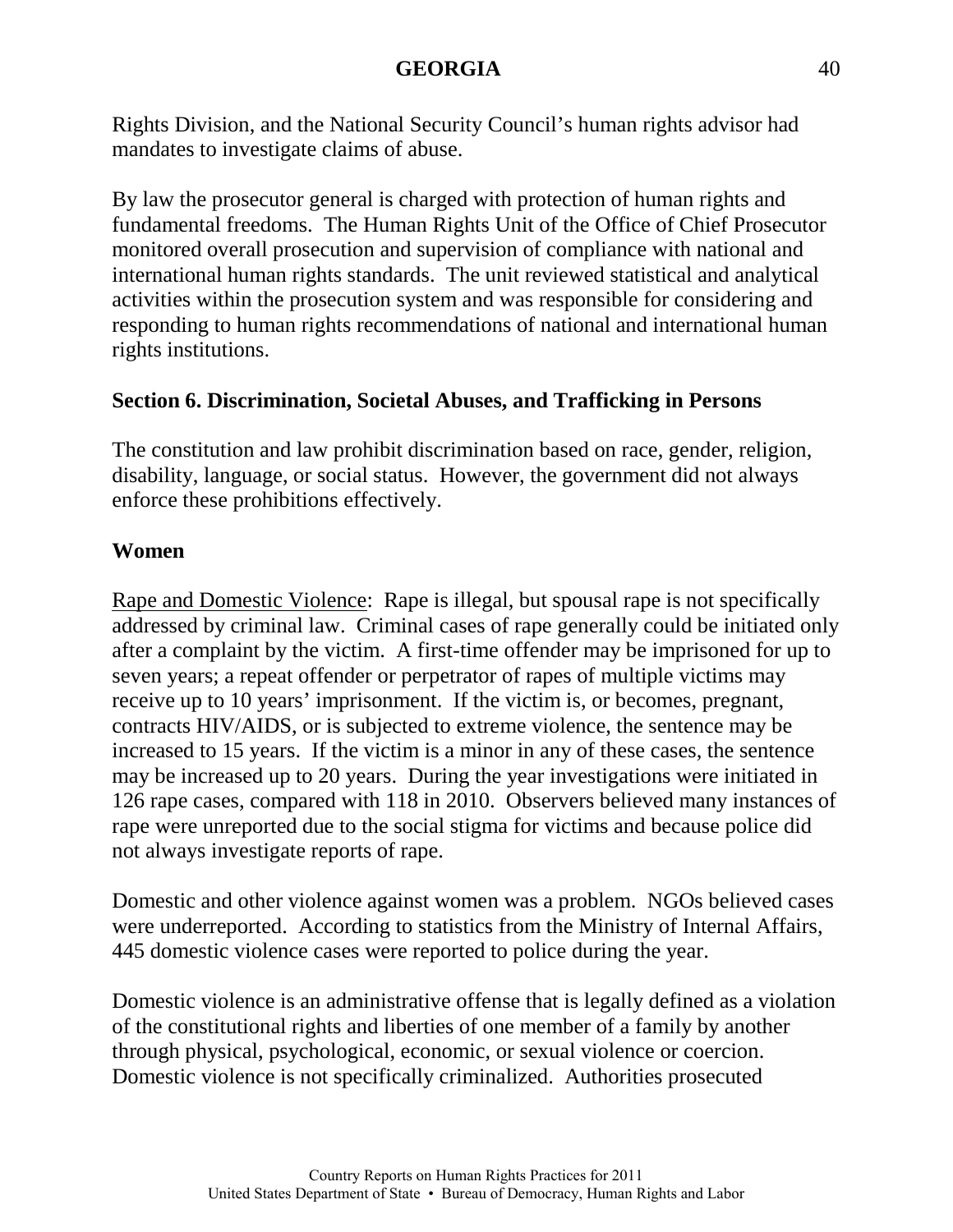perpetrators of domestic violence under criminal provisions, such as battery or rape.

The law allows victims to seek immediate protective orders from courts against domestic abusers and authorizes police to issue temporary restraining orders against persons suspected of abusing a family member. Restraining orders were issued in 56 percent of domestic violence cases reported to police during the year, and courts issued 52 protective orders. A court must approve a restraining order within 24 hours of a victim's application. Such orders prohibit the abuser from coming within 310 feet of the victim and from using common property, such as a residence or vehicle, for six months. A victim may request an unlimited number of extensions of a restraining order. Violation of a restraining order results in an administrative fine.

During the year the Ministry of Justice established a fully staffed and trained victim/witness coordinators program within the Chief Prosecutors Office to better provide services to victims of domestic violence and sexual assault. The goal of the program was to increase the number of victims willing to report assaults and follow through on their prosecution.

NGOs reported that police response to domestic violence calls and use of the national referral system for victims improved from 2010 due to training. During the year Tbilisi police patrol inspectors, regional police officers, and prosecutors received domestic violence-related training, as did police officers in eight other cities.

Local NGOs and the government jointly operated a hotline and shelters for abused women and their minor children, although space in the shelters was limited. There were two state-run and two NGO-run shelters for domestic violence victims. All adhered to the same standardized regulations and generally provided the same services. The total capacity of the shelters was 56 women. There were no facilities or support services available for men. There were some complaints that the hotline could not be called toll free from a cellular telephone. Shelters included crisis centers that offered domestic violence victims psychological, medical, and legal assistance. The State Fund, an interagency government department that works with NGOs on gender-based issues, reported that 1,140 consultations were conducted by telephone or in person during the year. The State Fund reported that the shelters hosted 36 women and 53 minor children during the year.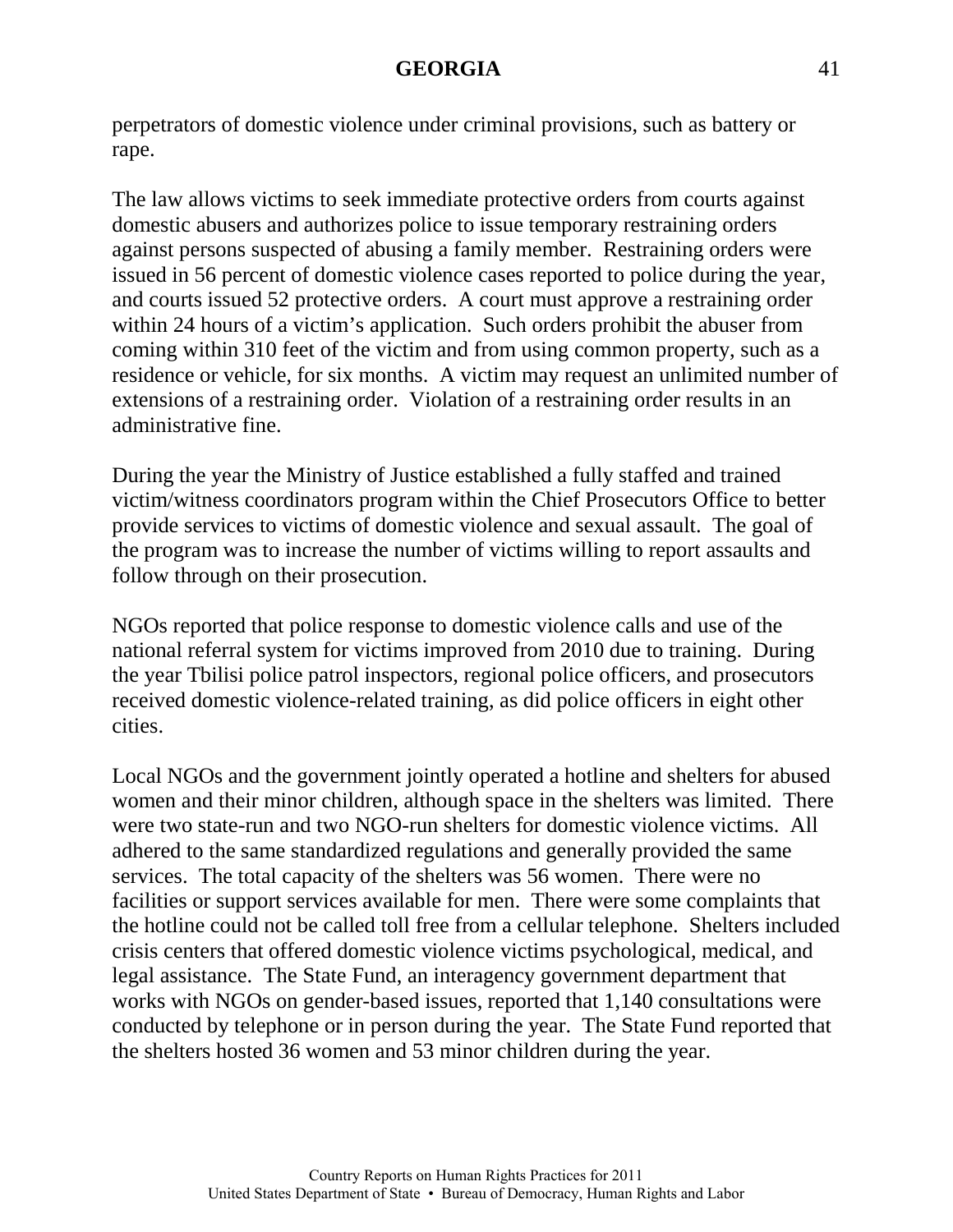During the year the government/NGO Interagency Council on Gender-based Issues continued a public awareness campaign to publicize the domestic violence hotline, coordinate domestic violence training in partnership with the Prosecution Service and police, and maintain the two state-run domestic violence shelters.

Harmful Traditional Practices: Kidnapping of women for marriage occurred in ethnic minority areas and communities, but was rare. Such kidnappings reportedly often were arranged elopements. Police rarely took action in these cases, although the law criminalizes kidnapping.

Sexual Harassment: Sexual harassment against women in the workplace was a problem. NGOs stated that discrimination against women in the workplace existed, but instances were underreported. While the law prohibits sexual harassment, it was not effectively enforced, and authorities rarely investigated complaints. During the year investigations were initiated in seven cases related to sexual harassment.

Reproductive Rights: Couples and individuals have the legal right to decide freely the number, spacing, and timing of their children. Information was accessible so families and individuals could make reproductive decisions free from discrimination, coercion, or violence.

Discrimination: The law provides for the equality of men and women. However, it was not always implemented in practice. The 2010 Gender Equality Law provides for the establishment of a national women's council, enhancement of women's security, equality in the labor market, and strengthening of women's political participation. The law also introduced gender-responsive planning and budgeting on the part of the government. On May 5, parliament approved a National Action Plan on Gender Equality for the years 2011-13. The Public Defender's Office monitored gender equality cases.

Although some observers noted continuing improvement in women's access to the labor market, women remained primarily confined to low-paying and low-skilled positions, regardless of their professional and academic qualifications, and salaries for women lagged behind those for men. According to the World Bank's *Gender Equality and Development 2012* report, during 2011 women in the country earned on average 60 percent as much as men engaged in similar work. As a result, many women sought employment outside the country.

# **Children**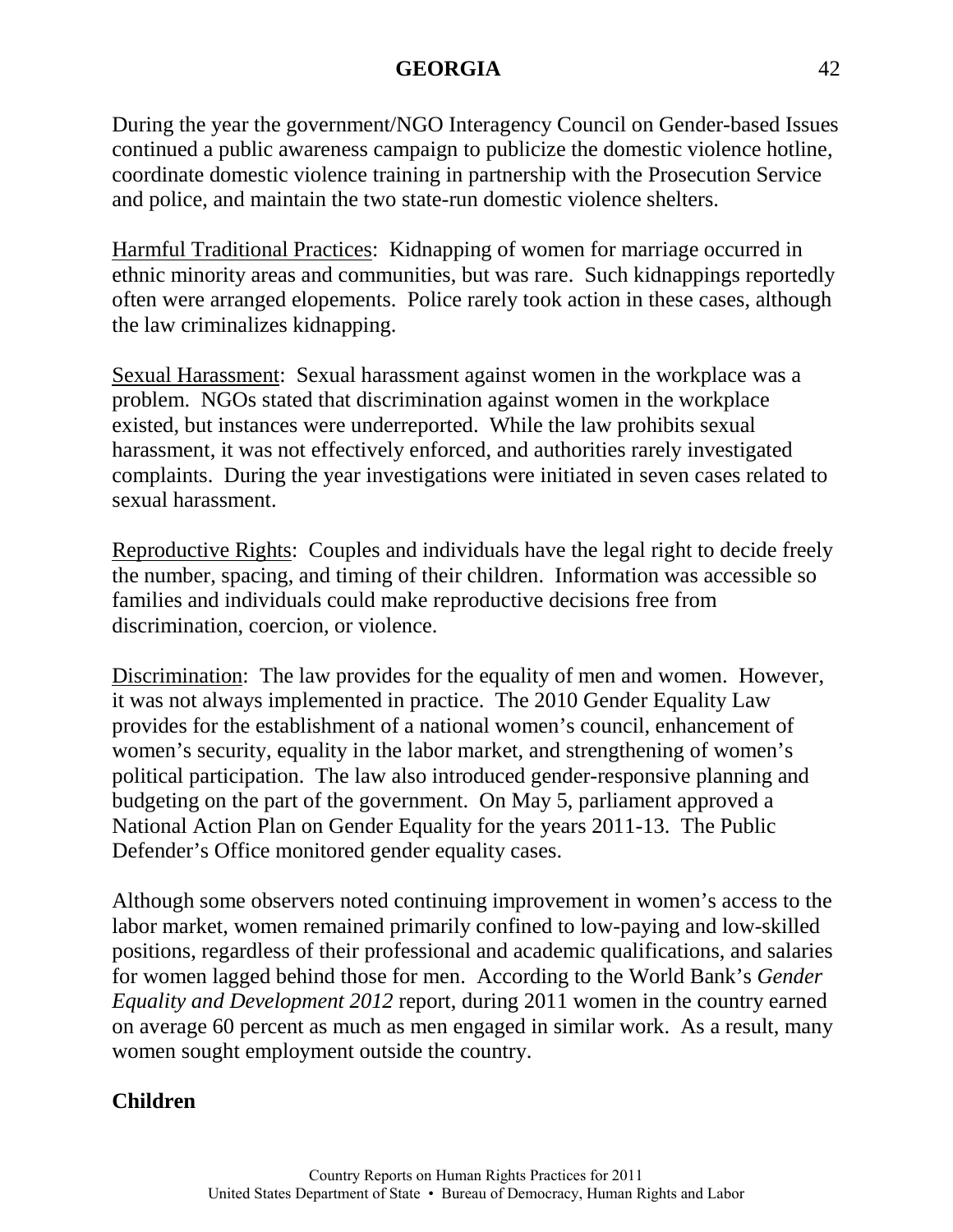Birth Registration: The law provides for acquisition of citizenship by birth on the country's territory. It applies to children of stateless individuals. According to statistics from the UN Children's Fund (UNICEF), the births of 97 percent of children under the age of five were registered.

Romani children were usually born at home, and their parents frequently did not register their births with the government. Since official identification is required to receive medical treatment and other public services, the lack of identification and the reluctance of parents to apply for such services could deprive Romani children of access to medical and other services.

Education: The quality of education fluctuated greatly between urban and rural areas and between Tbilisi and the regions. Children of noncitizens often lacked the necessary documentation for school registration, impeding registration in some cases. The quality of education in the occupied regions of Abkhazia and South Ossetia, outside of the government's control, was reportedly poor. In rural areas school facilities were often inadequate and lacked heating, libraries, and blackboards.

Child Abuse: There were some reports of child abuse, particularly of street children, although there was no societal pattern of such abuse. According to the Ministry of Justice, 45 cases of rape, six cases of sexual abuse involving violence, and 26 cases of coercion into sexual acts involving minors were reported during the year.

In May 2010 a child referral mechanism was established to refer children who had suffered abuse to the relevant community and state services in coordination with stakeholders, including police, schools, and social service agencies. According to the Public Defender's Office, during the year 53 cases of abuse of children were reported, of which 14 involved physical abuse and 42 involved neglect and emotional abuse.

Child Marriage: According to UNICEF data, 14 percent of women between the ages of 20 and 24 were married or cohabitating with a partner before they were 18 years old. The legal minimum age for marriage for both men and women is 18, although some exceptions were authorized at 16.

Sexual Exploitation of Children: Commercial sexual exploitation of children and child pornography are punishable by up to three years' imprisonment. Street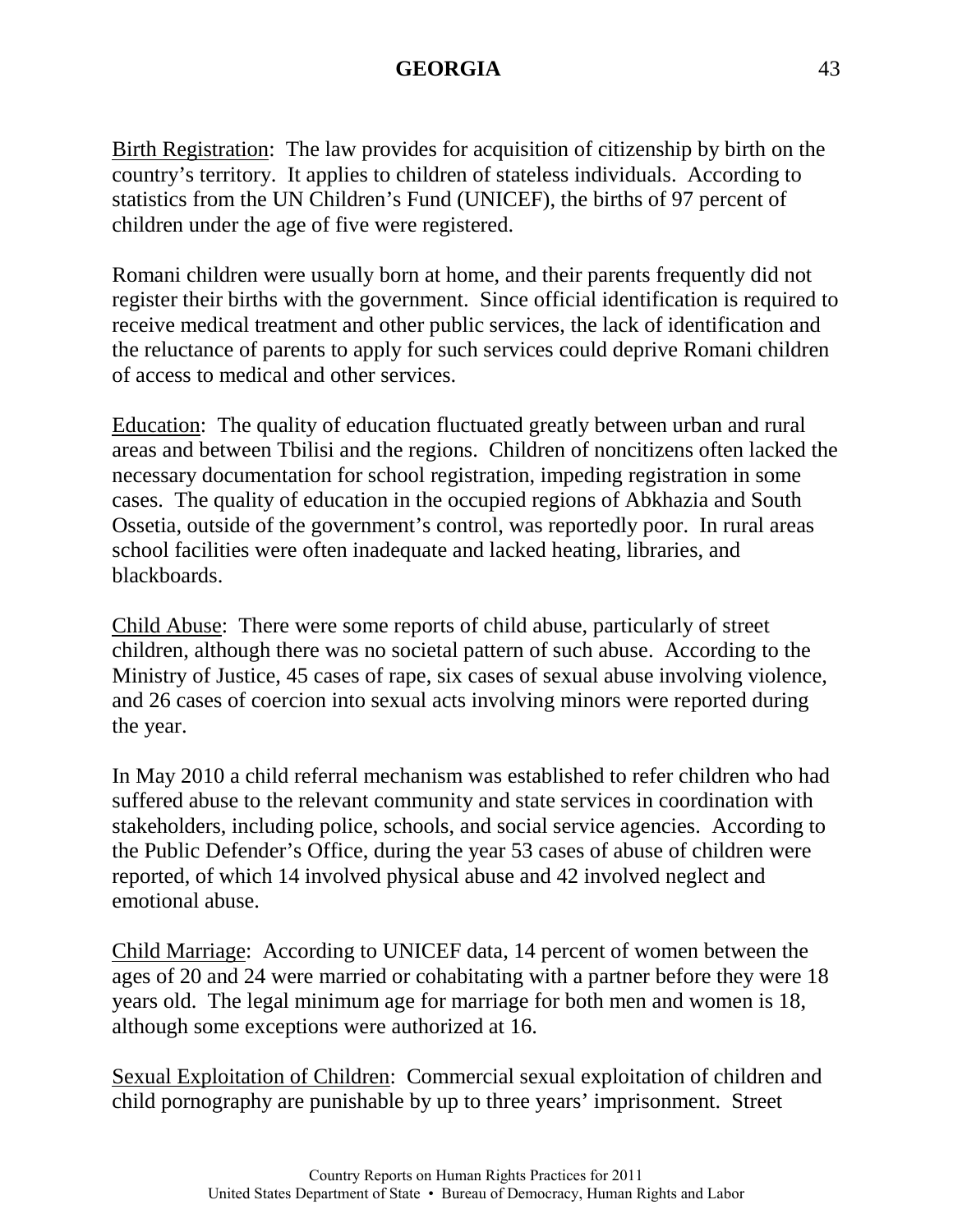children and children living in orphanages were reportedly particularly vulnerable to exploitation. According to the Ministry of Internal Affairs, the number of cases was very small.

There is an explicit statutory rape provision that classifies sexual intercourse with a juvenile as rape. Other sexual crimes carry increased levels of punishment if the victim is a juvenile. The criminal code prohibits sexual intercourse with juveniles under the age of 16, provided the perpetrator is shown to be aware of the age of the victim. In such cases the penalty is a fine and/or incarceration for up to three years.

Displaced Children: Difficult economic conditions contributed to the problem of street children, although the number was not considered to be high and decreased yearly. A study covering the period 2007-08 by the NGO Save the Children indicated that approximately 1,500 children lived and worked in the streets. The Ministry of Labor, Health, and Social Affairs operated a shelter in Tbilisi and, according to the Public Defender's Office, hosted 43 children during the year. The office reported a lack of information about street children and noted inadequate resources were devoted to them. In November the government created an interagency committee composed of representatives of several ministries and UNICEF to better address issues of street children.

There were unconfirmed reports that police harassed street children. Patrol police routinely transferred street children to 24-hour care centers, which lacked resources for treatment and rehabilitation of children, many of whom were substance abusers or suffered from mental disorders.

The conflicts in Abkhazia and South Ossetia displaced thousands of children. Even before the conflicts, UNICEF reported that health services in both regions were scant, immunization rates were lower than elsewhere in the country, schools were deteriorating, and malnutrition was a serious problem.

Many orphanages were unable to provide adequate food, clothing, education, medical care, or facilities and often lacked heat, water, and electricity. According to government statistics, the number of institutionalized children decreased from an estimated 5,000 in 2000 to 440 during the year. The government began working in February 2010 to close or rehabilitate the remaining orphanages.

In an effort to replace large-scale orphanages with smaller scale foster parenting arrangements, 37 small group homes, run by specially employed foster parents and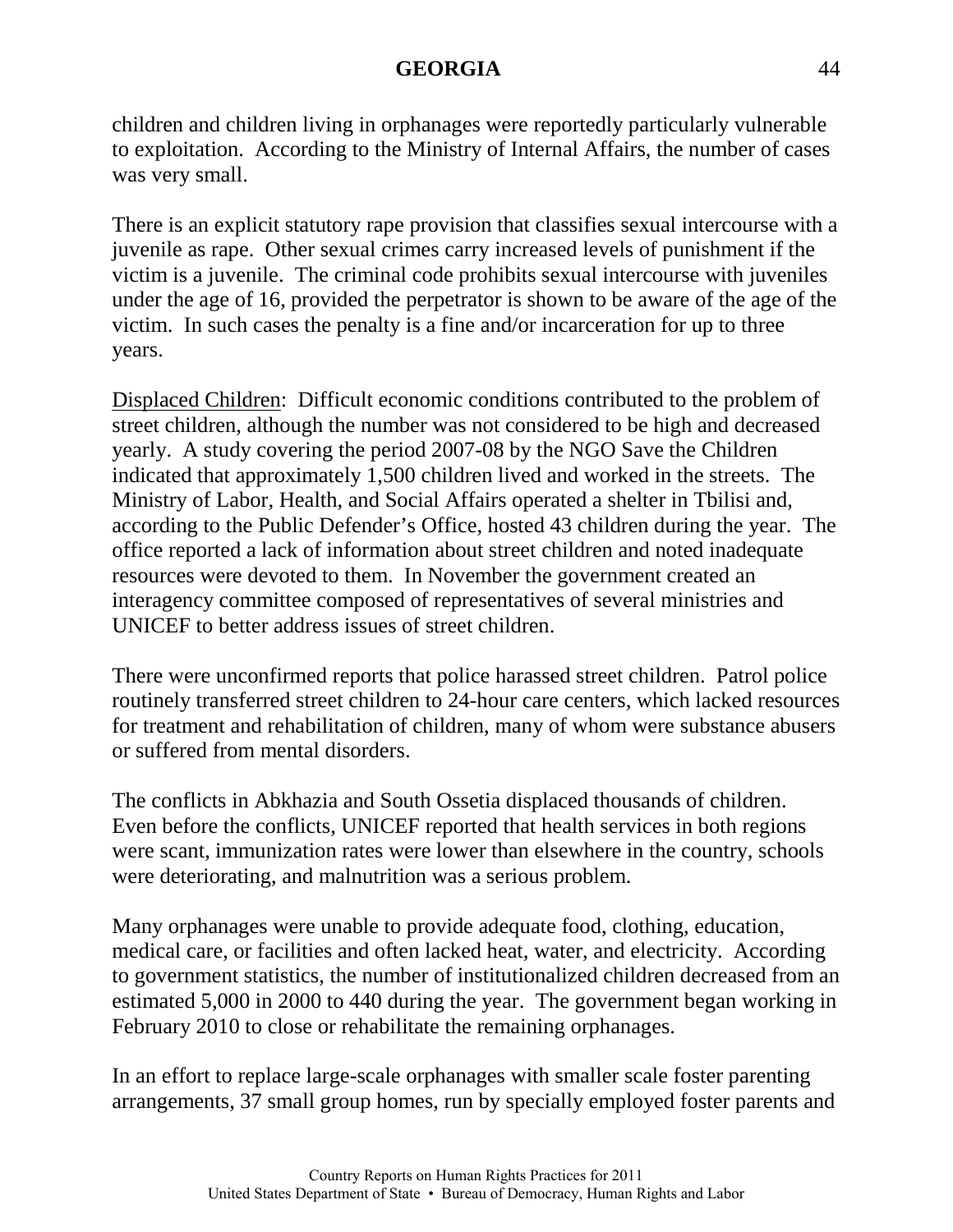funded by the state and donor organizations, had been opened throughout the country, 20 of which became operational in 2011. By year's end the government had closed 10 of 20 large-size orphanages, and 144 children were reintegrated with biological families, 81 placed in foster care, and 200 placed in small group homes.

International Child Abductions: The country is a party to the 1980 Hague Convention on the Civil Aspects of International Child Abduction.

### **Anti-Semitism**

There were no reports of anti-Semitic acts. The Jewish community was estimated to be 8,000.

# **Trafficking in Persons**

See the Department of State's *Trafficking in Persons Report* at [www.state.gov/j/tip.](http://www.state.gov/j/tip)

# **Persons with Disabilities**

The constitution and law prohibit discrimination against persons with physical, sensory, intellectual, and mental disabilities in employment, education, access to health care, or the provision of other state services or other areas. However, the government was not effective in enforcing these provisions. Discrimination, including social, educational, and employment discrimination, against persons with disabilities was a problem. Most schools did not provide appropriate educational services because of a lack of qualified instructors.

The law mandates access to buildings for persons with disabilities and stipulates fines for noncompliance. However, very few public facilities or buildings were accessible, although notably the newly constructed presidential residence, the Ministry of Internal Affairs, Ministry of Justice, Ministry of Education, and Office of the Public Defender's buildings complied with the law.

There were nine major committees in the country that evaluated children with disabilities and assisted with their integration in schools. Approximately 200 schools became accessible during the year by providing access ramps and other facilities. During the year standards for day care centers for children with disabilities were developed and all centers were evaluated based on these standards. The evaluations revealed problems in the majority of centers, including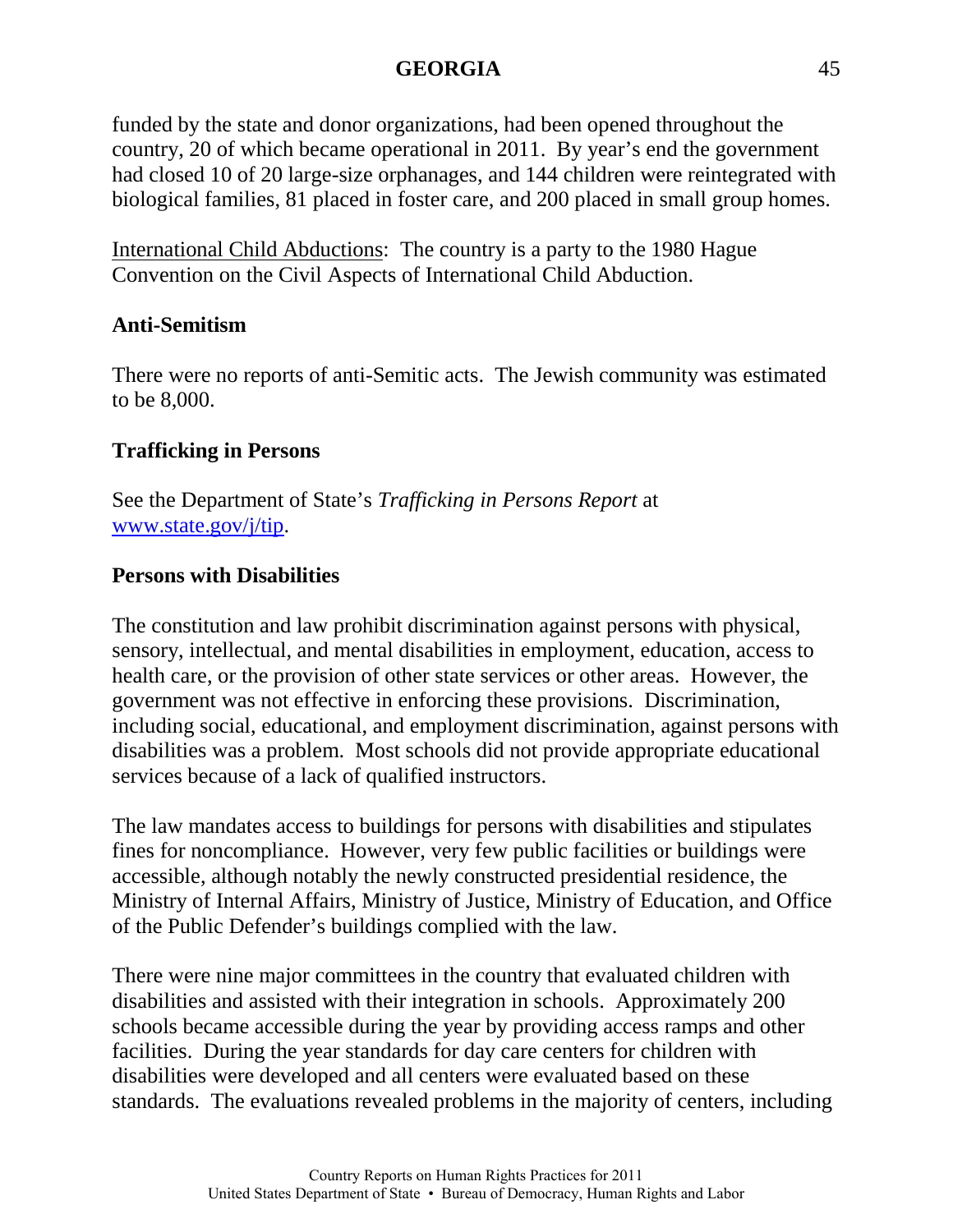poor quality of services, lack of adaptation of buildings to special needs, and poor access to learning materials. The Ministry of Education closed five boarding schools for children with disabilities and transferred students to inclusive education facilities during the year. However, families reported the ministry did not provide transitional costs, such as transportation, in many cases.

In the 2010 *Situation of Human Rights and Freedoms in Georgia* report, the Public Defender's Office noted that living conditions at institutions for persons with mental and physical disabilities were poor, including poor ventilation, lack of heat, lack of access to hygiene products, and poor nutrition. Patients who were admitted voluntarily were not allowed to leave of their own free will. The report noted a serious shortage of medical, psychological, and social rehabilitation services so severe that residents could not leave their rooms for years due to the unadapted environment and the lack of wheelchairs.

# **National/Racial/Ethnic Minorities**

Georgian language skills continued to be the main impediment to integration for the country's ethnic minorities; political, civic, economic, and cultural integration challenges also remained. The government took several steps to integrate ethnic minority communities through Georgian-language instruction, education, and participation in several programs seeking to promote civic, cultural, and economic integration of minorities. Access to higher education improved, as did transportation infrastructure to high minority population areas, and several state agencies actively participated in civic integration programs. The European Commission against Racism and Intolerance (ECRI) noted in its June 2010 report that the government continued to provide Georgian-language instruction to members of ethnic minorities serving in the armed forces and police and had developed projects to teach tolerance and respect among students for other ethnic and religious groups. However, NGOs, the public defender, and governmental organizations continued to report instances of discrimination and violence against ethnic minorities during the year. The Public Defender's Office specifically mentioned lack of political participation and unequal access to employment and educational opportunities as persistent problems for minorities in its 2010 *Situation of Human Rights and Freedom* report.

Ethnic Armenians, Azeris, Abkhaz, South Ossetians, and Russians usually communicated in their native languages or in Russian in the areas where they were the dominant ethnic groups. The law requires that ethnic minority students learn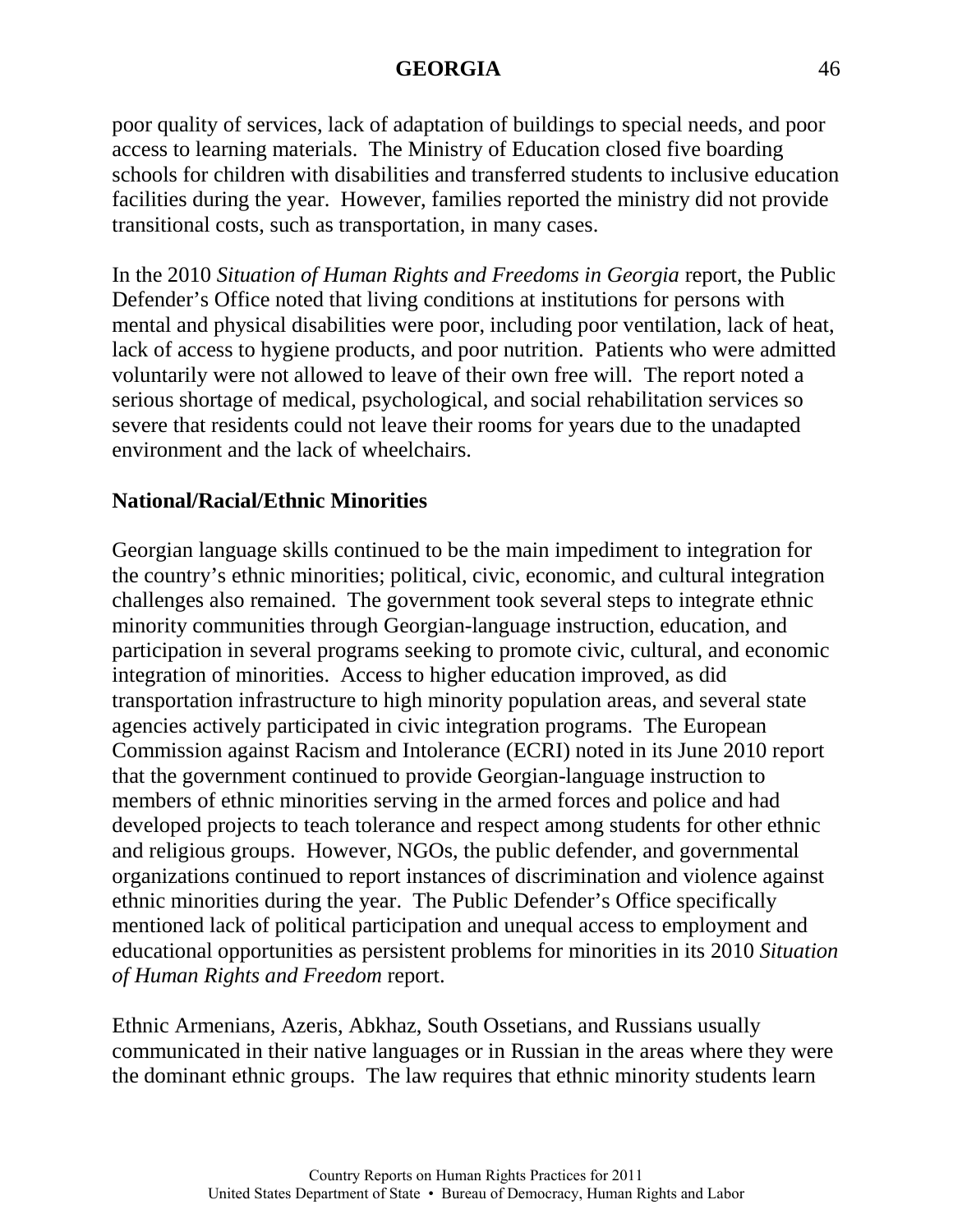Georgian as a second language. The government continued to provide education in the state language and minority languages in minority regions.

Many NGOs in minority regions stated that they saw an improvement during the year in the number of opportunities for Georgian-language instruction and in the quality of the classes. The government introduced new bilingual textbooks in 40 pilot public schools in minority regions. However, members of minority communities reported many students and some teachers were unable to understand some of the content because 30 percent of the text was untranslated Georgian. Members of the Muslim community also reported some texts treated historic religious accounts and figures disrespectfully. The public defender's Tolerance Center also received complaints from several ethnic minority families that some schools displayed Georgian Orthodox religious objects in schools. A letter addressed to the Ministry of Education from the Tolerance Center, requesting such objects be removed, received no response.

Students were able to take university entrance exams in minority languages and could take advantage of a program under which the government offered and funded one year of intensive Georgian language instruction and four years of university education for students who passed the entrance examinations in minority languages. The number of ethnic minority students enrolled in this program doubled during the year to 432. A quota system required that a minimum of 10 percent of all national university seats be allocated to Armenian and Azerispeaking students. According to government statistics issued during the year, 245 Armenian, 185 Azeri, and two Abkhaz speakers were admitted to the public universities through the quota system.

Some minorities claimed that the law requiring all government officials to speak Georgian excluded them from participating in government. In addition some government materials distributed to the public were only available in Georgian. According to the Ministry of Reintegration, it translated all major legislative acts into Armenian, Azeri, and Russian.

The Zen School of Public Administration in Kutaisi provided courses specifically for students from minority areas and facilitated integration of future public servants from minority areas into Georgian society.

There was a significant surge in statements in the media against ethnic minorities following the July passage of a law allowing all minority religious organizations registered in Council of Europe countries to register as "entities of public law," a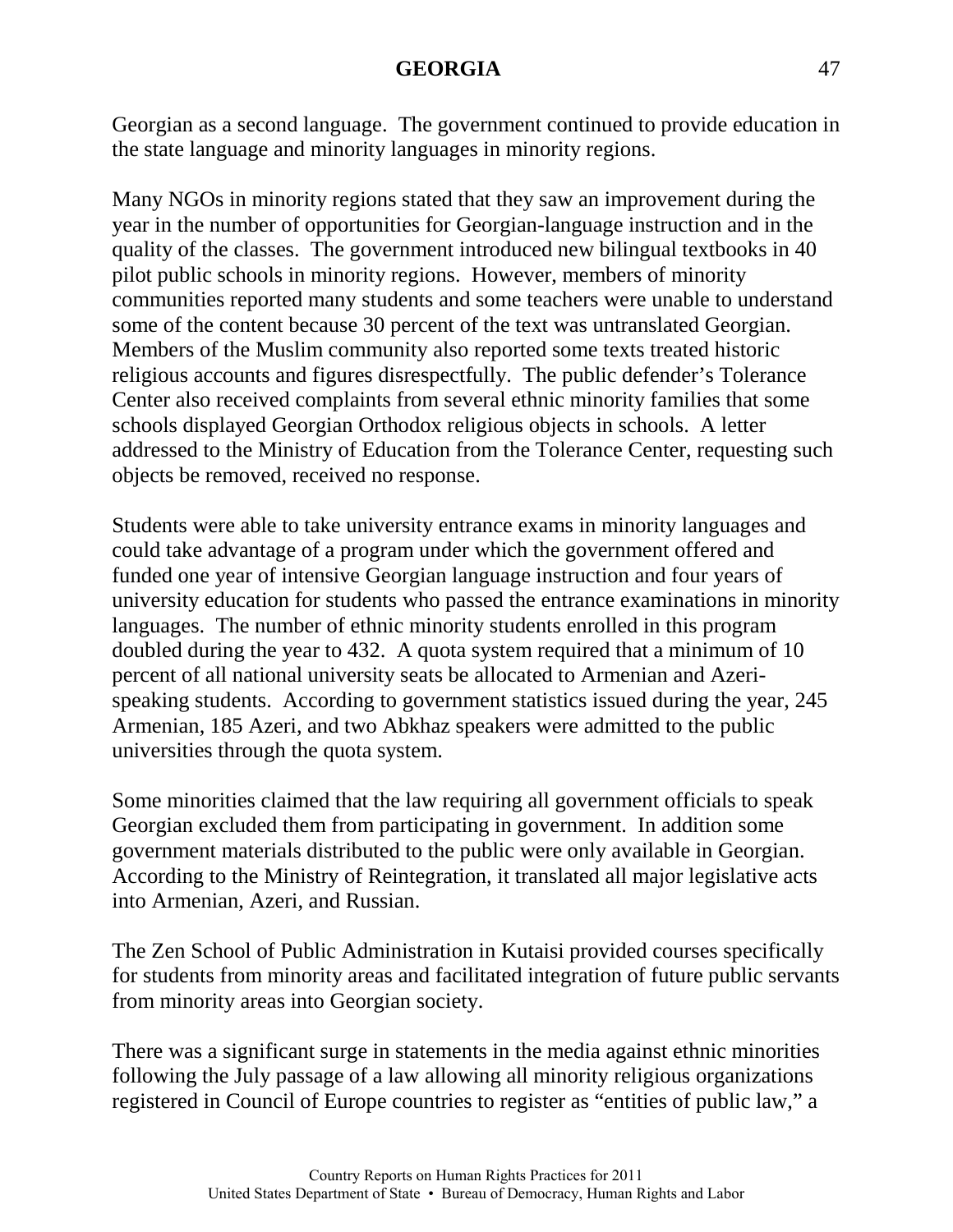status previously accorded only to the Georgian Orthodox Church. NGOs reported that Georgian Orthodox clergy, some opposition party leaders, members of the academic community, and others made critical statements in the first few days following passage of the law. The public defender also criticized major NGOs working on minority rights for their allegedly weak response to the surge in hate speech following the adoption of this law. On July 28, the Tolerance Center hosted a roundtable on minorities and hate speech in media and public discourse.

In August authorities dismissed Robert Sturua, artistic director of the National Theater, for making statements considered to be xenophobic.

The Public Defender's Office reported that its investigation continued into allegations Vahagn Chakhalian was beaten in prison in 2010. Chakhalian was serving a 10-year sentence on charges of organizing a riot, hooliganism, and illegal purchase and possession of a firearm. An Armenian NGO alleged the arrest was politically motivated.

The law permits the repatriation of the Muslim Meskhetian population, a national minority group that Stalin deported in 1944. More than 5,800 Meskhetians had filed for repatriation by January 2010. More than 150 returned unofficially over the previous three years, quietly settling in Akhaltsikhe and Abastumani. As of year's end, 300 applications had been reviewed, but there were no official repatriations due to the long and complicated process. According to the NGO Toleranti, due to the relatively small number of Meskhetians, there were no tensions with the local population.

The ECRI reported that Roma appeared to suffer from widespread societal prejudice and marginalization and noted that the government needed to do more to integrate Roma. During the year the European Center for Minority Issues estimated the Romani population at 1,500, with no more than 300 in any one location. The most recent census, conducted in 2002, reported the number of Roma at 472. Roma were found principally in the Tbilisi, Kutaisi, Kobuleti, Kakheti, and Sukhumi regions.

Ethnic Georgians living in the Gali district of Abkhazia had no legal access to education in the Georgian language. In practice, instruction in Georgian occurred, but with limitations. Teachers who did not speak Abkhaz instructed students in Georgian but were often harassed by Abkhaz de facto authorities, who also did not provide funding for teachers of Georgian. Local communities had either to pay for teachers themselves, make arrangements for teachers to cross from undisputed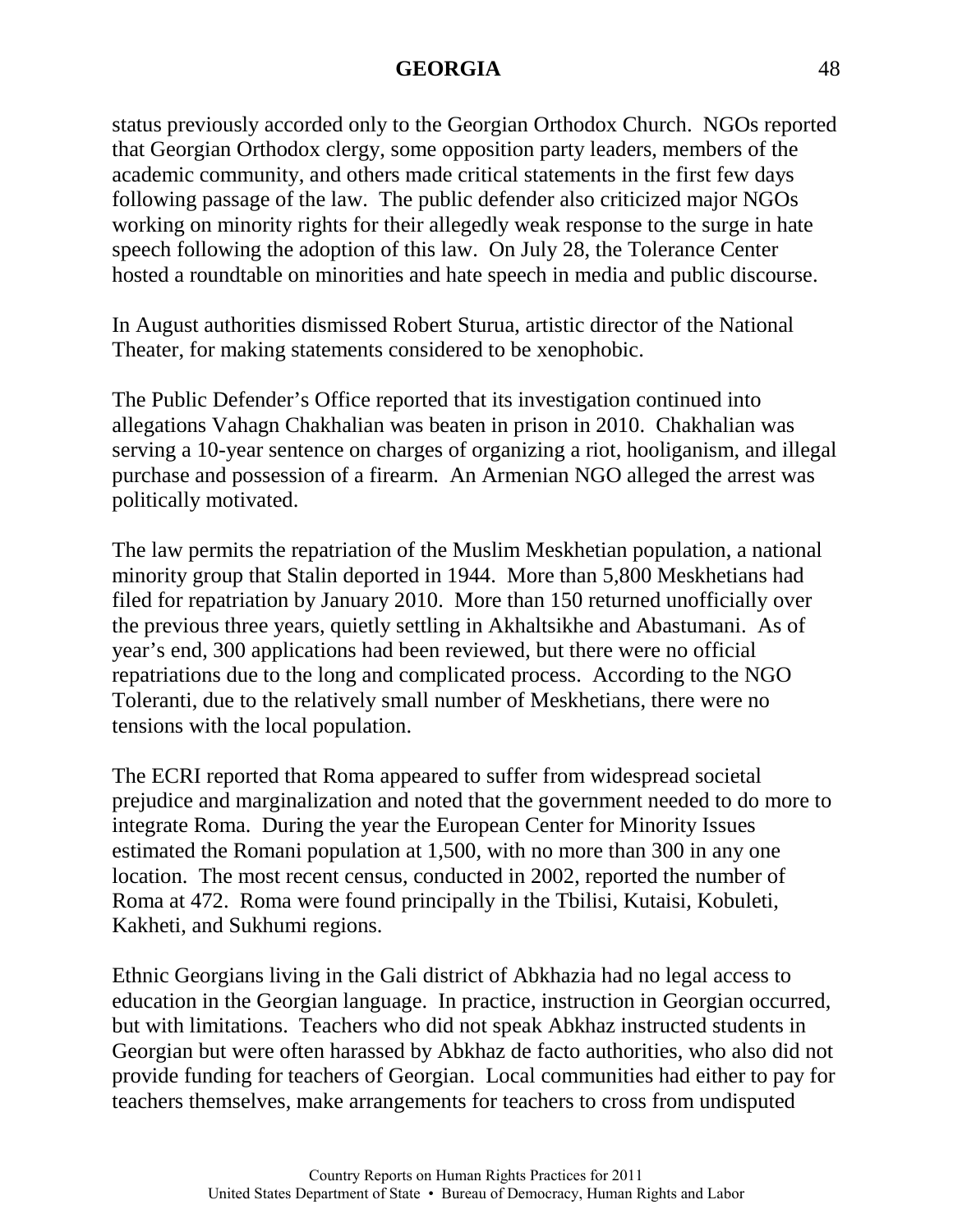Georgian territory to teach, or send their children from Abkhazia for Georgianlanguage lessons. An increasingly strict boundary regime imposed by Russian border guards made the latter two alternatives more and more difficult. There were reports of Russian border guards detaining children attempting to cross the boundary for language lessons.

# **Societal Abuses, Discrimination, and Acts of Violence Based on Sexual Orientation and Gender Identity**

Social prejudices against lesbian, gay, bisexual, and transgender (LGBT) persons were strong, and the Georgian Orthodox Church strongly condemned same-sex sexual activity. During the year only two LGBT organizations worked openly because of extensive societal stigma against LGBT persons. Problems reported included incidents of police mistreatment, family violence, and verbal and physical societal abuse. Identoba, an LGBT advocacy and support NGO, reported victims of discrimination and violence were reluctant to report incidents to police for fear of disclosing their sexual orientation to family members and homophobic police reactions.

Identoba reported that in March several young LGBT persons were involved in an argument outside a bar in Tbilisi. When the police arrived to quell the dispute, the participants were transferred to a local police station and questioned. One participant reported that police used homophobic language and sexually harassed the detainees throughout the interrogation until they were released the next morning.

There was an unconfirmed report in September that three German tourists were beaten and thrown into a river in Tusheti after their hosts learned of their sexual orientation. However, no complaints were filed with the local police or the German embassy in Tbilisi, and no investigation was undertaken.

# **Other Societal Violence or Discrimination**

NGOs reported that social stigma resulted in individuals avoiding testing and treatment for HIV/AIDS. Some health-care providers, particularly dentists, refused to provide services to HIV-positive persons. Individuals often concealed their HIV-positive status from employers for fear of losing their jobs.

# **Section 7. Worker Rights**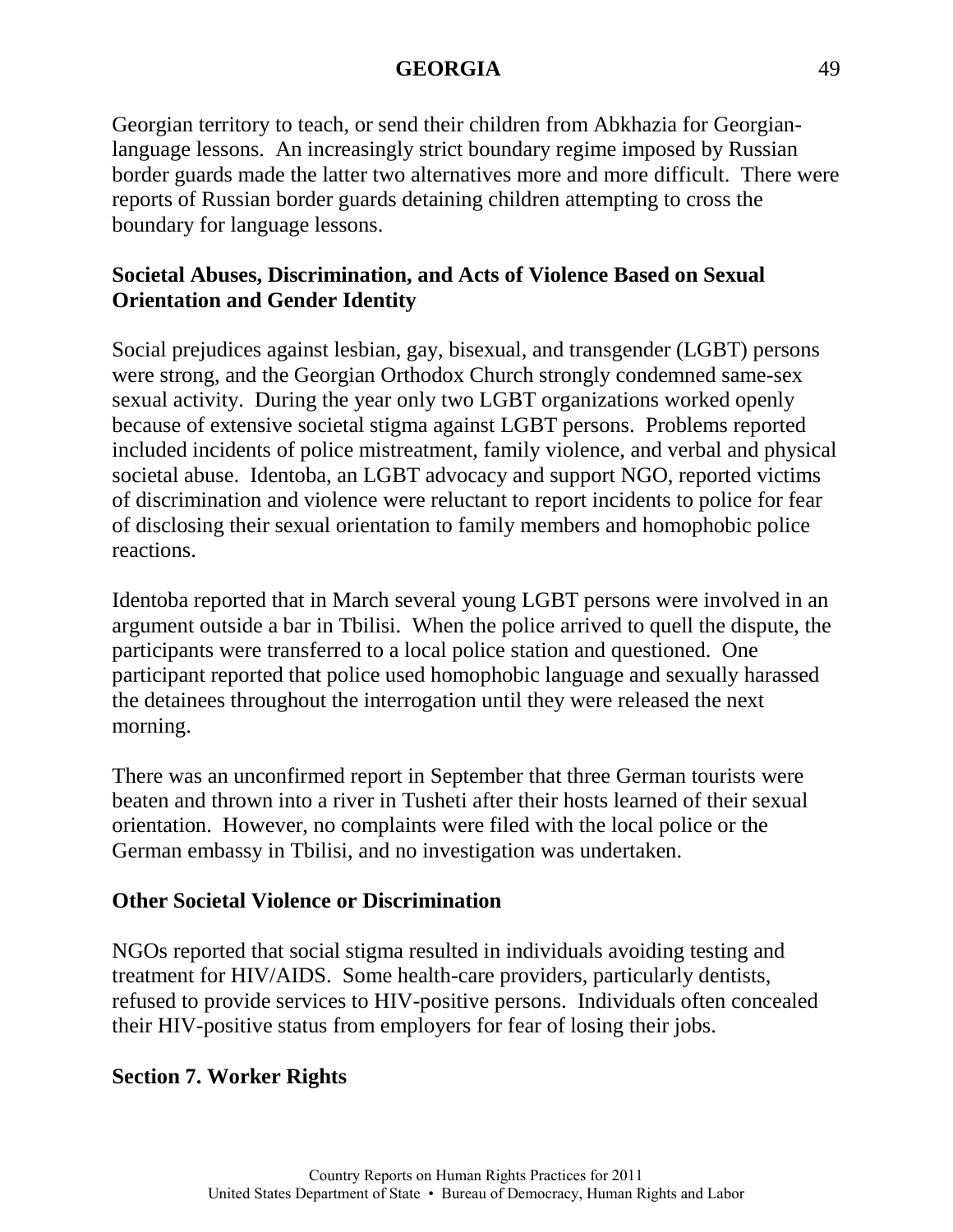### **a. Freedom of Association and the Right to Collective Bargaining**

The country's labor code allows all workers, including government employees, to form and join independent unions, protects the right to strike and bargain collectively, and prohibits antiunion discrimination. However, the law restricts the right of employees of law enforcement agencies, medical doctors, firemen, personnel of the Prosecutor General's Office, and the employees of certain ministries (for example, defense) to form and join unions and to strike.

Labor unions asserted that certain provisions of the labor code limit the mechanisms available to workers for the exercise of these rights. At least 100 members are needed for a trade union to be registered, a requirement considered unreasonable by the International Labor Organization's Committee of Experts on the Application of Conventions and Recommendations. The AFL-CIO also noted that the law permits a court to suspend the activity of a trade union if the union stimulates social conflict, a provision susceptible to being misapplied to suspend legitimate trade union activity.

According to trade unions, the law did not establish a coherent process for commencing strikes. Strikes were limited to 90 days in duration and were permissible only in cases of conflict of rights, not conflict of interests. Workers generally exercised their right to strike in accordance with the labor code, but strikes were rare.

The law prohibits employers from discriminating against union members or unionorganizing activities, and employers may be prosecuted for violations and forced to reinstate employees and pay back wages. However, the labor code allows employers to terminate employment at will and without cause, providing a pretext to fire employees on discriminatory grounds or for union activism.

The government frequently did not respect these rights in practice or effectively enforce applicable laws. Approximately 10 percent of the employed population was unionized, a proportion that rose to more than 31 percent if persons categorized as self-employed were excluded. The principal association of unions is the Georgian Trade Union Confederation (GTUC), which represented unions in 22 sectors with more than 194,764 unionized workers. There were a few small unions for civil servants, agricultural workers, and artists, but they did not participate in the GTUC. Generally the union membership democratically elected union leaders.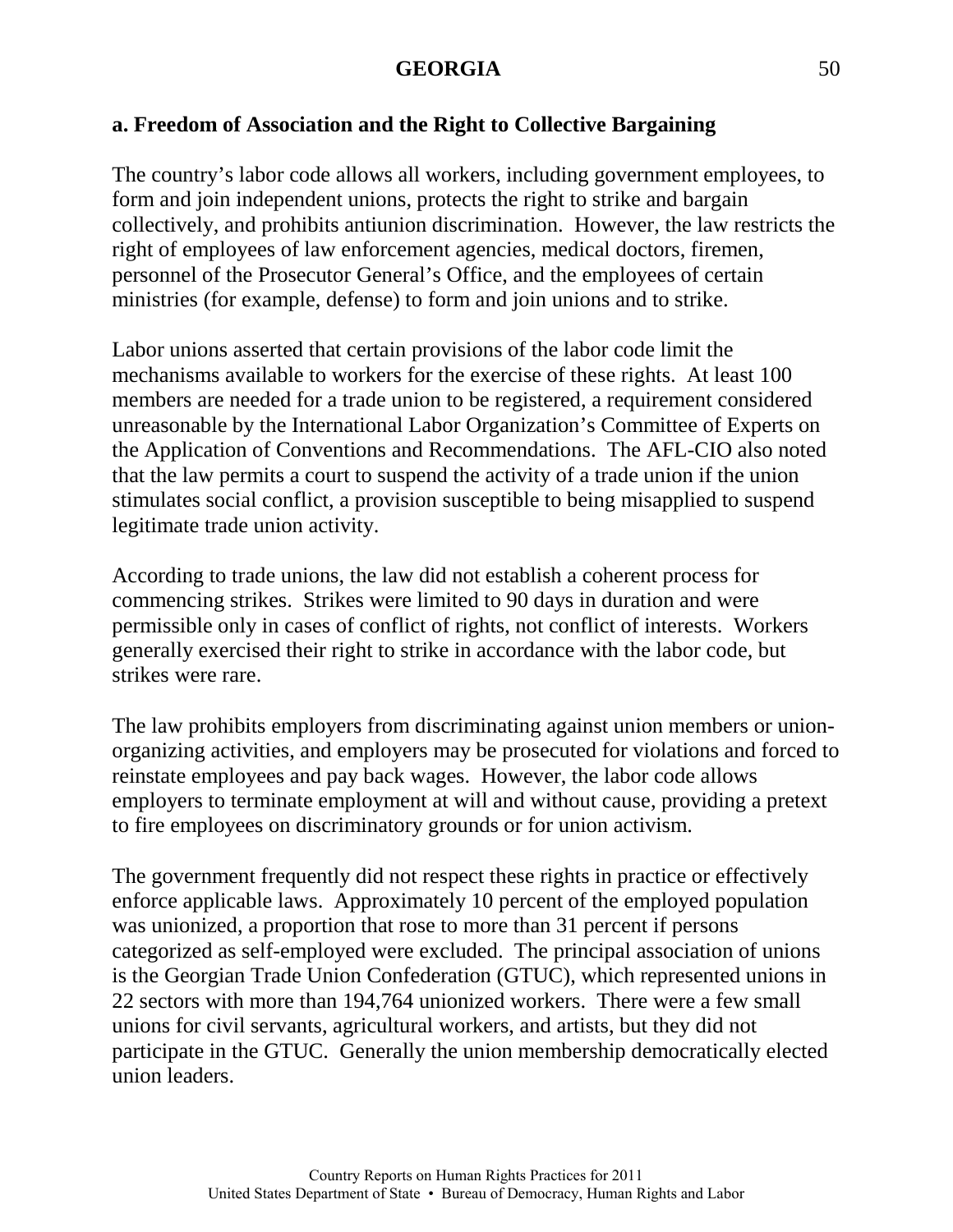Unions reported government interference in union activity in several areas, including instances of government harassment and intimidation, interference with collection of dues, and arbitrary dismissals. On September 15, three days into a strike at the Kutaisi Hercules Metallurgical plant, police detained 18-40 persons for allegedly blocking access to the factory. The detained strikers were held between three and six hours and were required to sign "protocols" before they were released. GTUC claimed that these were "pledges" promising never to strike or join a union. According to the Ministry of Internal Affairs, the protocol informed the strikers that elements of their actions were illegal.

The Public Defender's Office and GYLA both stated the dispersal of the strike and subsequent detention of strikers violated the law because the strikers acted in accordance with the law on public assembly and did not block access to the factory. GYLA alleged police obstructed their access to legal representation by denying that the strikers were in custody. The Public Defender's Office demanded an investigation by the Prosecutor's Office into the dispersal of the strike and detention of the strikers. The Ministry of Internal Affairs declined to investigate, responding that the strike was not dispersed, only 18 strikers were asked to sign the protocol, and no strikers were formally detained.

The government did not always protect the right to bargain collectively in practice. The practice of collective bargaining was not widespread, and employers are not obliged to engage in collective bargaining even if a trade union or a group of employees wishes to do so.

The government continued to interfere with unions' ability to collect dues. The government no longer permitted the Educators and Scientists Free Trade Union of Georgia (ESFTUG--the teachers' union), the National Railway Association Worker's Union, and the Health Care Workers' Union to deduct union members' dues from paychecks, a practice known as the check-off system. The government also prohibited the ESFTUG from collecting dues during union meetings in schools, leaving union members no choice but to electronically transfer dues, a process in which half of the dues were lost to bank transaction fees. The inability to collect dues seriously impaired the unions' ability to function.

ESFTUG and the Health Care Workers Union reported government interference with union activity during the year. ESFTUG reported that school "mandators" tracked which teachers were union members and alleged that teachers were dismissed due to union membership. The president of the Healthcare Workers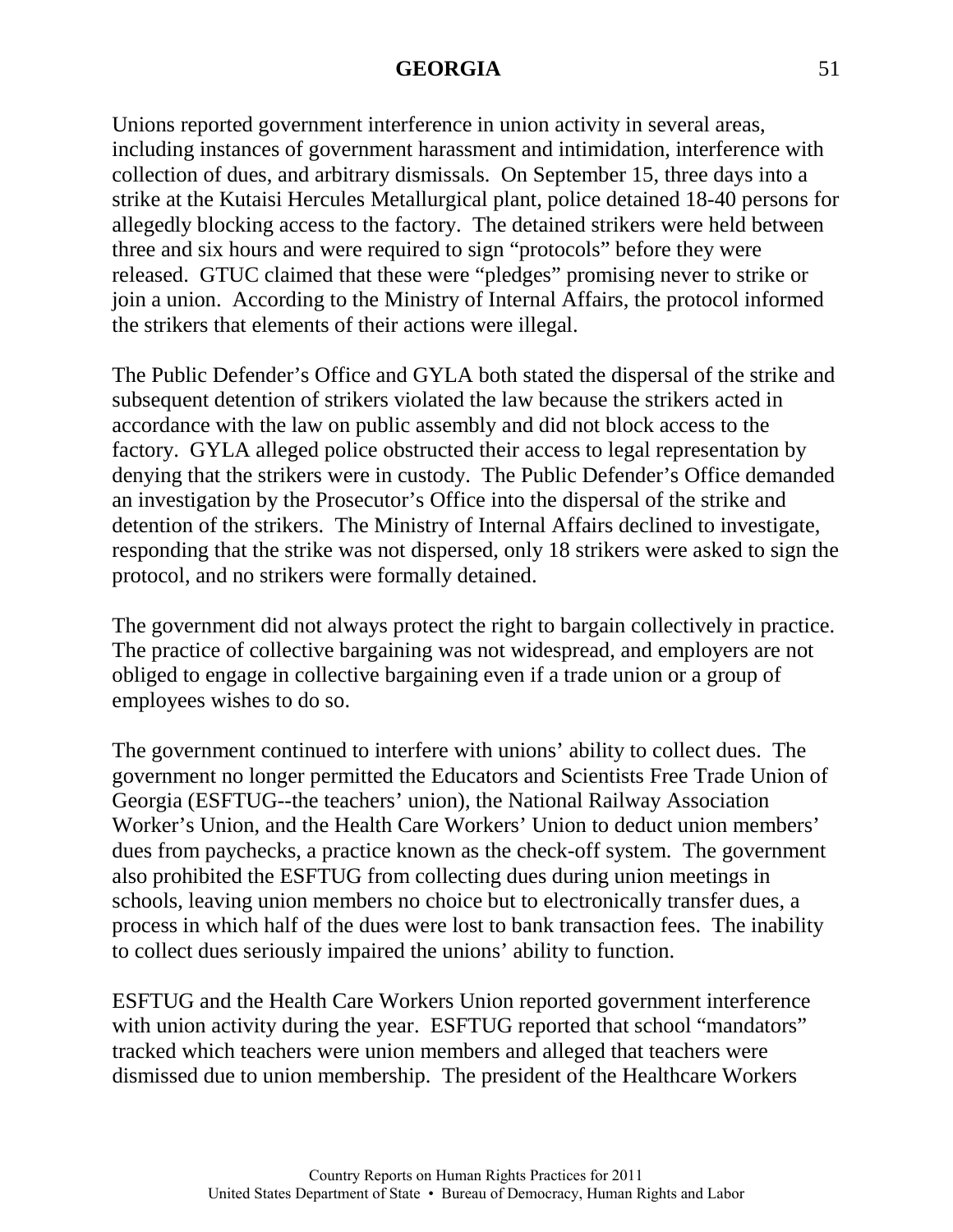Union reported that government officials in the Ministry of Health offered him alternative employment if he stepped down from his position as union president.

The GTUC and its national unions continued to report serious cases of management warning staff not to organize trade unions and employee dismissals for union activity. For example, in September, after workers at the Hercules metallurgical factory notified management that they had organized a union, the factory allegedly terminated six union board members. Workers subsequently held a warning strike, and 11 more workers were terminated. Ten days later the union began a full strike with participation by approximately 150 workers. Before and during the strike, management allegedly threatened workers who participated in the strike with dismissal. At year's end all but three workers had been rehired after reportedly promising never to participate in a strike again.

# **b. Prohibition of Forced or Compulsory Labor**

The law prohibits all forms of forced or compulsory labor. However, there were reports that men and women were trafficked from and through the country for labor. There were no confirmed reports of foreign victims being trafficked to the country for forced labor.

Also see the Department of State's *Trafficking in Persons Report* at [www.state.gov/j/tip.](http://www.state.gov/j/tip)

# **c. Prohibition of Child Labor and Minimum Age for Employment**

Child labor was uncommon, although the Public Defender's Office noted that one of the major deficiencies of the labor code was insufficient attention to the rights of minors. Although official data was not available, a 2007 survey estimated that 77.4 percent of working children were employed intermittently on family farms, while 18.4 percent worked in family enterprises. The International Trade Union Confederation reported that children living in rural areas were slightly more involved in child labor. Children in urban areas were susceptible to trafficking for work in the streets, begging, or selling small items.

The most visible form of child labor was street begging in Tbilisi. The NGO Save the Children estimated that the number of street children decreased to approximately 1,500 in 2009 from 2,500 in 1999. Some experts reported that the number decreased further since that date.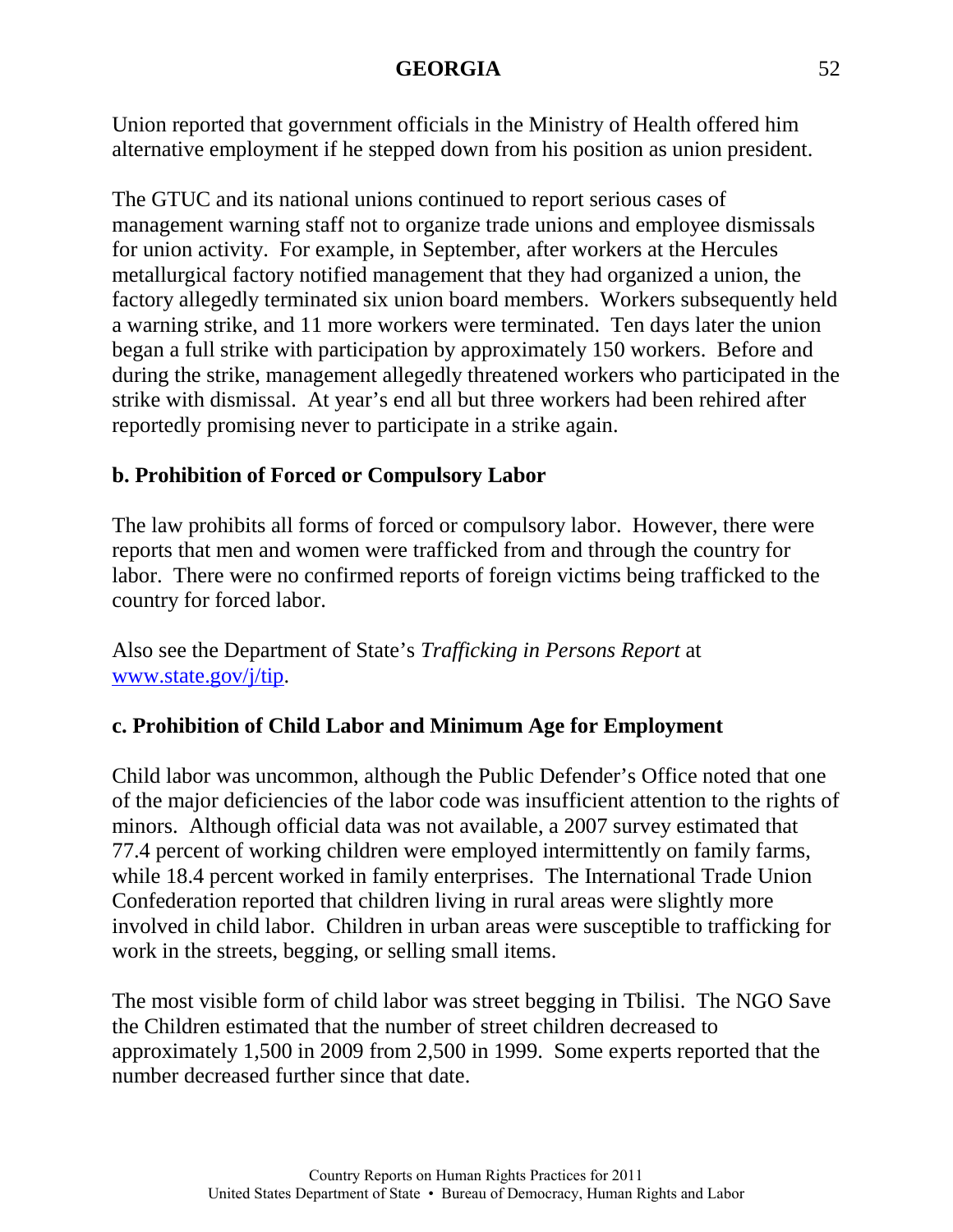Many minors under the age of 16 worked and performed chores on small familyowned farms in rural areas. In most cases this work was not abusive and not categorized as child labor. However, in some ethnic minority areas, family farm obligations were reported to disrupt the ability to attend school. Some observers suggested that school participation by ethnic minority children was especially low. Some families in rural Kvemo Kartli (an ethnic Azeri region) and Kakheti (where there is also a significant ethnic Azeri population) worked on distant pastures for six to nine months a year, meaning that their children seldom attended school. Statistics were not available.

In most situations the minimum legal age for employment is 16. In exceptional cases, children may work with parental consent at the ages of 14 and 15. Children under the age of 18 may not engage in unhealthy or underground work, and children between the ages of 16 and 18 are subject to reduced working hours and prohibited from working at night. The labor code permits employment agreements with persons under the age of 14 in sports, arts, cultural activities, and for performing advertising services.

The Ministry of Labor, Health, and Social Affairs reported receiving no complaints about child employment, although no single government entity is charged with investigation of child labor allegations unless the case contains criminal elements. The police investigated one such case on referral from the Public Defender's Office.

Also see the Department of Labor's *Findings on the Worst Forms of Child Labor* at [www.dol.gov/ilab/programs/ocft/tda.htm.](http://www.dol.gov/ilab/programs/ocft/tda.htm)

# **d. Acceptable Conditions of Work**

The monthly minimum wage for public sector employees is 115 lari (\$68) and has remained the same since 2005. Minimum wage for private sector employees is 90 lari (\$54) per month. The official subsistence level income is 138 lari (\$82) for the average consumer and 276 lari (\$164) for a family of four. The labor code provides for a 41-hour work week and for a weekly 24-hour rest period unless otherwise determined by a labor contract. According to the code, shifts must be at least 12 hours apart. Pregnant women or women who have recently given birth may not be forced to work overtime without their consent. Overtime is defined as work that exceeds the work hours addressed in the employment agreement. If the employment agreement does not specify business hours, then overtime is considered to be performance exceeding 41 work hours per week. Terms of